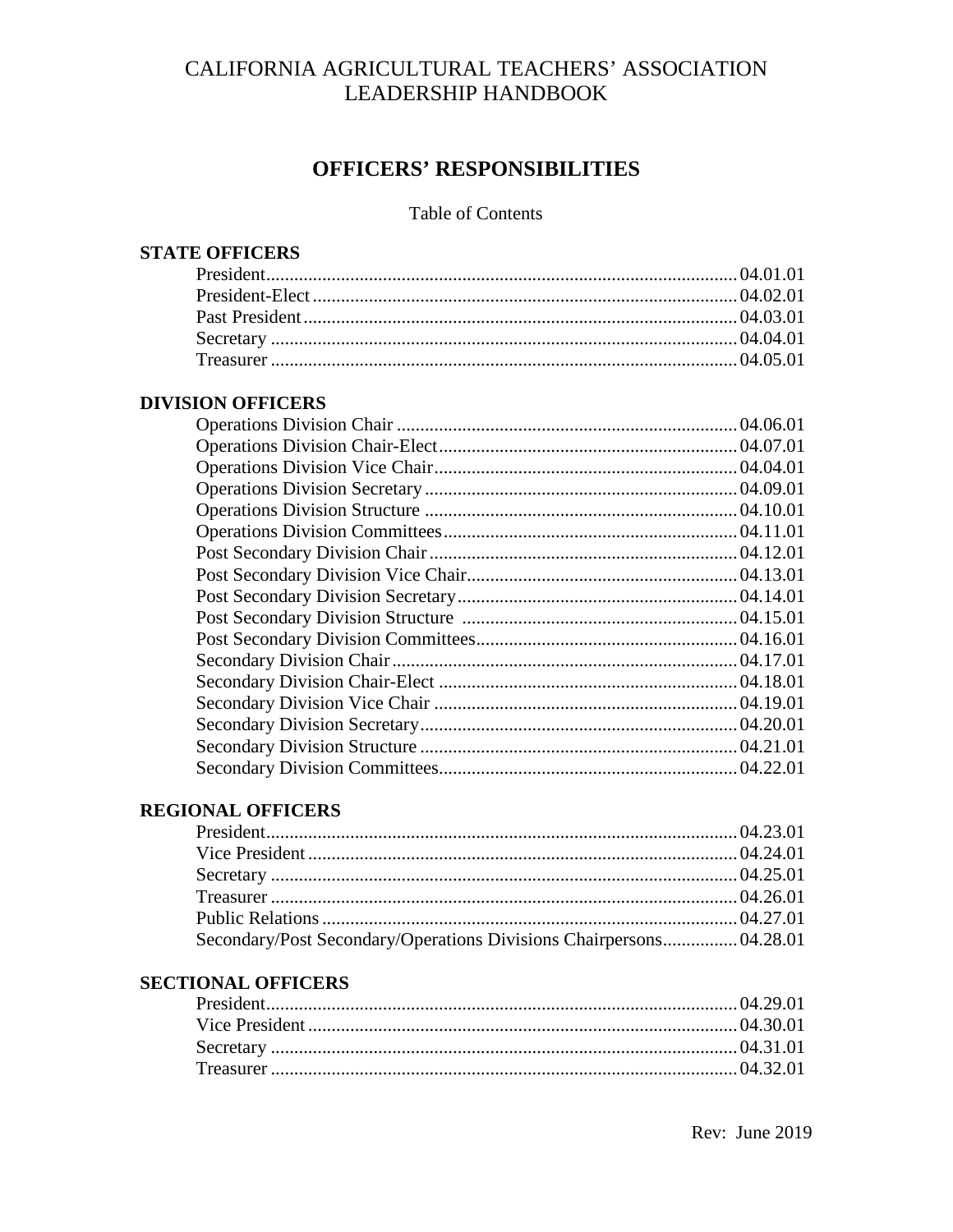## **STATE PRESIDENT'S RESPONSIBILITIES**

## I. State Bylaws

- A. Be familiar with State Bylaws.
- II. Post-Conference Governing Board Meeting (June)
	- A. Make officer assignments for National, State, and Regional CATA/FFA events.
	- B. Set dates for CATA activities.
	- C. Review the Conference.
	- D. Review and update the Leadership Handbook.
- III. Summer Executive Retreat (August)
	- A. Review final budget report from previous fiscal year.
	- B. Conduct the Executive Director's Evaluation.
	- C. Review the Executive Director's evaluation with the Executive Director.
	- D. Meet with the Chairs of the FFA Foundation and the California Association FFA to coordinate evaluation of CEO.
- IV. NAAE Conference (December)
	- A. Coordinate an orientation session with delegates and make necessary assignments.
	- B. Conduct an Executive Committee Meeting to discuss important issues, if necessary.
- V. Governing Board Mid-Year Meeting (January)
	- A. Contact Division Chairs. Ask them to have materials submitted by the regions ready for presentation to the Screening Committee.
	- B. Contact the Executive Committee. Ask them to be prepared to report.
	- C. Contact the Regional Presidents. Ask them to be prepared to report.
	- D. Develop an agenda and send it to the Executive Director for distribution to members of the Governing Board at least two weeks in advance of the meeting.
	- F. Give the President's Report. 04.01.01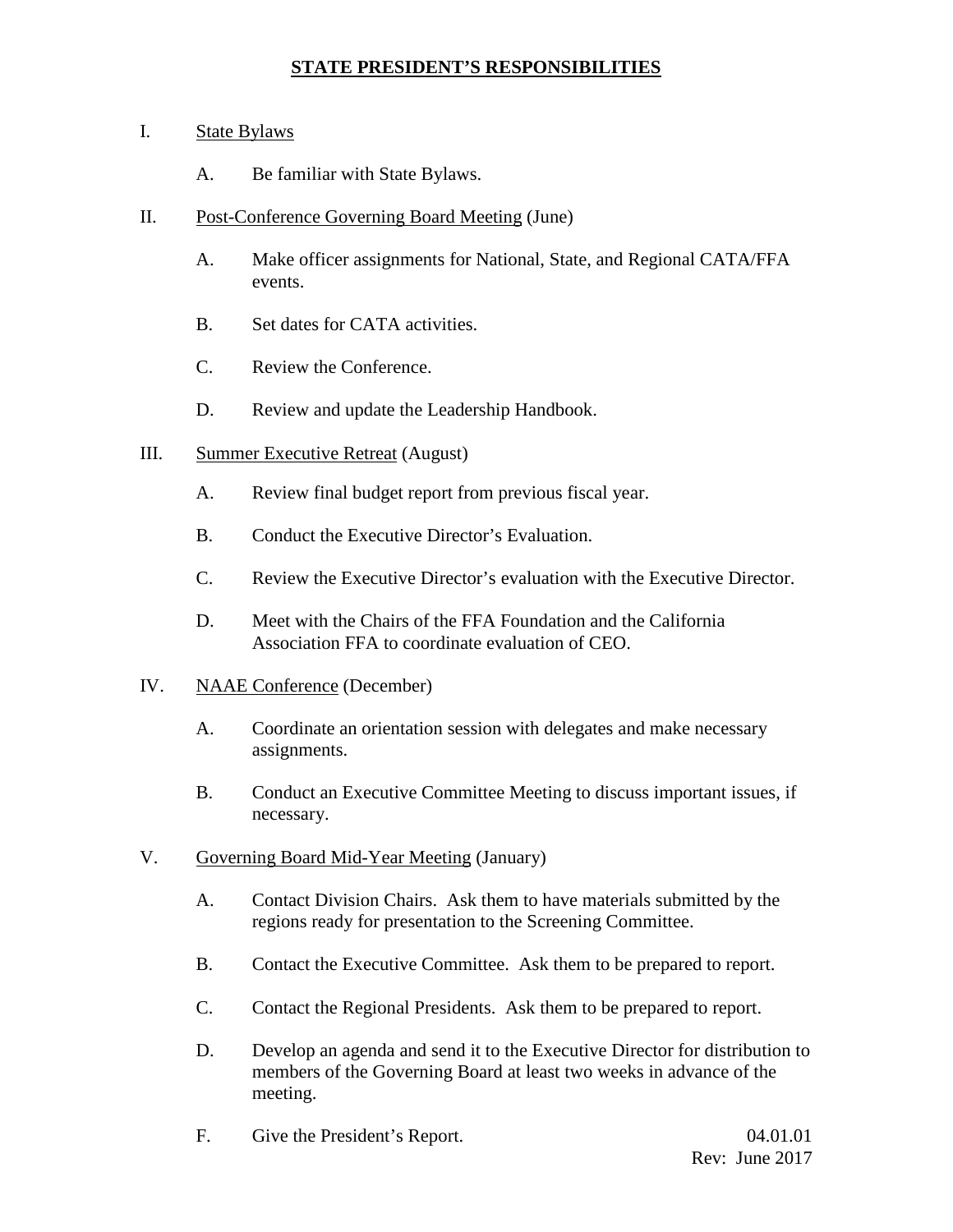#### VI. Summer Conference (June)

- A. Pre-Conference Governing Board Meeting
	- 1. Develop an agenda and mail it to the State Officer for distribution.
	- 2. Make sure the State Office sends the agenda out at least two weeks in advance of the meeting.
	- 3. Give a President's Report at Conference.
	- 4. Preside over the Pre-Conference Governing Board Meeting.
- B. Preparation
	- 1. Check with the Executive Director to plan the Conference Program.
	- 2. Invite those people assigned to you, i.e.:
		- a. Director of Career Technical Education
		- b. President of Cal Poly-San Luis Obispo
		- c. State FFA and Collegiate Agriculture Leaders (CAL) Presidents
		- d. NAAE Region I Vice President
		- e. NAAE President
	- 3. Confirm a Parliamentarian before Conference.
- C. Conference
	- 1. Preside over Conference.
	- 2. Coordinate awards at the banquet with the President-Elect.

## VII. General Duties

- A. Attend Regional Meetings as scheduled.
	- 1. Prepare and distribute state officer reports "Items of Concern."
- B. Attend NAAE/ACTE Convention.
	- 1. Be prepared to introduce delegation and hand out a written report of state activities.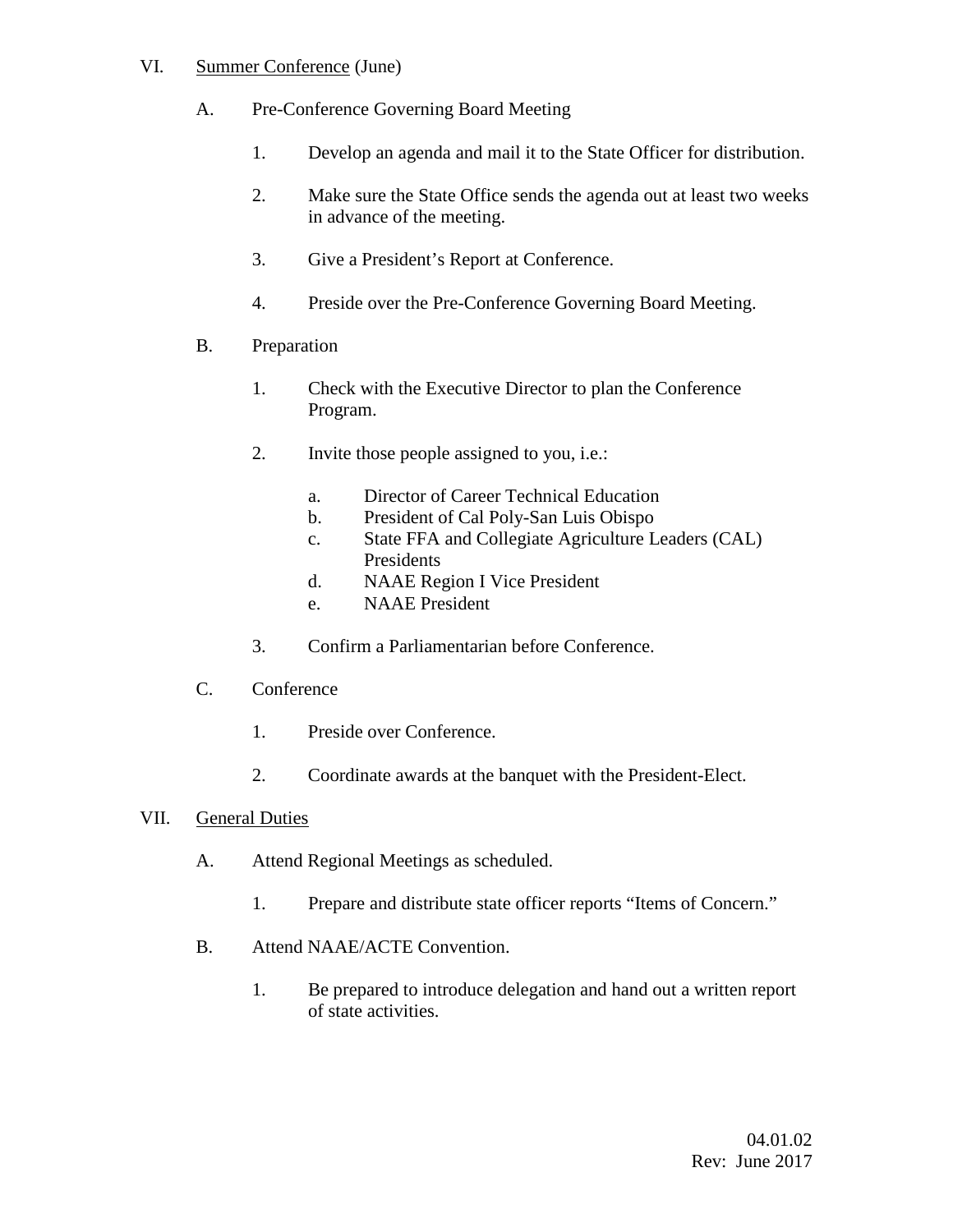## VII. General Duties (Cont'd)

- C. Attend major activities when requested by the State Department of Education's Agricultural Education Unit or the Community College Chancellor's Office.
- D. Write to each Teacher Training Institution (CSU-Chico; CSU-Fresno; Cal Poly-Pomona; Cal Poly-SLO; and UC-Davis) and offer the services of a State Officer to talk to Student Teachers about CATA.
- E. Attend Special Assignments as designated (approximately five).
- F. Write an article for **each issue** of the "Golden Slate."
- G. Prepare and give a speech at the California Association FFA Conference.

# VII. Other Special Duties

- A. Serve as a non-voting chairman to the California Agricultural Education Hall of Fame Selection Committee.
- B. Responsible for gathering all the materials and producing the framed photograph and biography for the Hall of Fame inductees.
- C. Present a report from the Hall of Fame Committee to the Nominations/Bylaws/Professional Awards Committee at Summer Conference.
- D. Provide a copy of the Hall of Fame inductees applications and headshot photos to the person in charge of the Hall of Fame Book. (currently Jake Dunn)
- E. Provide a copy of all photos (prior to conference) to the Past President for luncheon presentation.
- F, Coordinate a representation of CATA leadership to attend memorial services of agricultural education family members.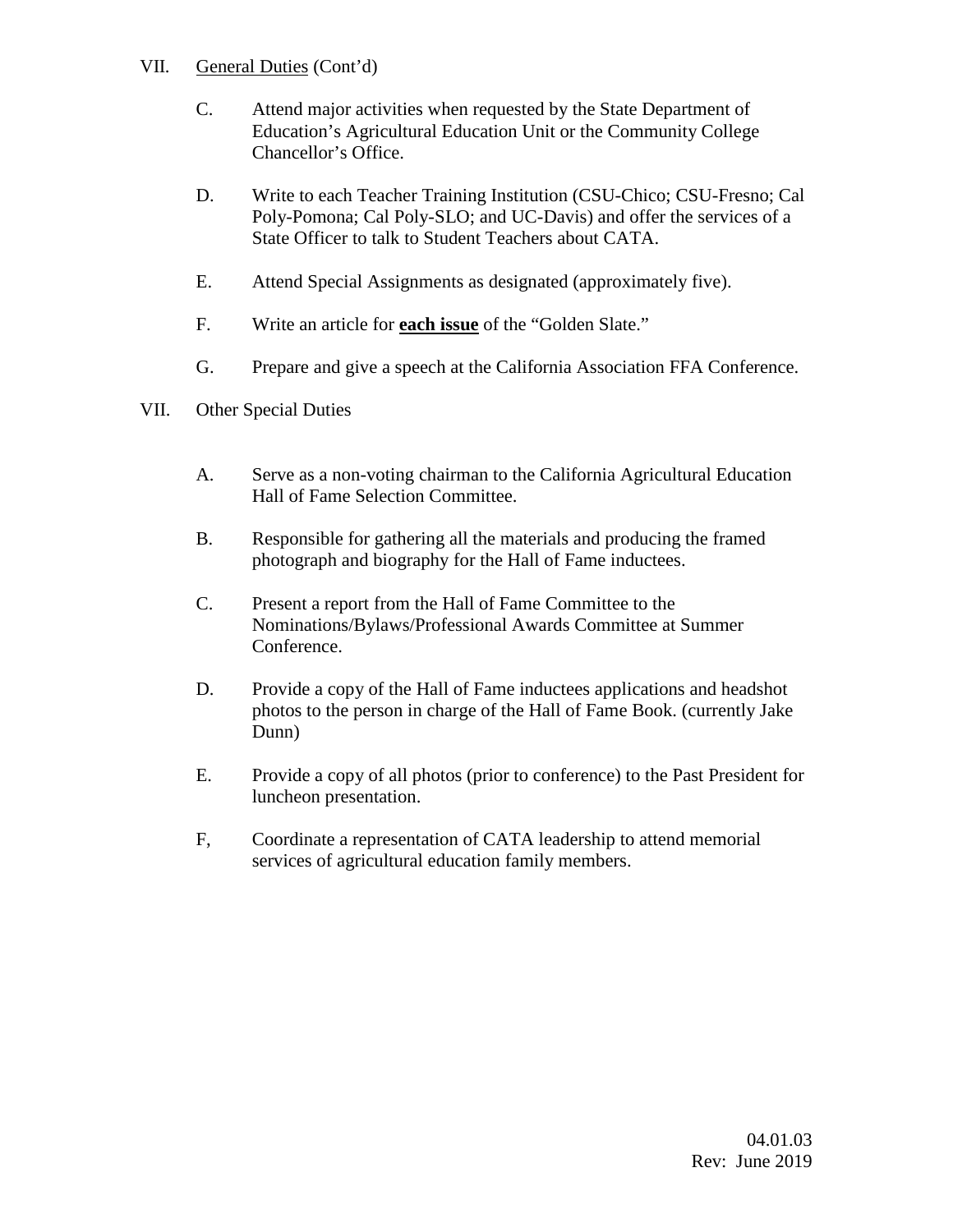# **STATE PRESIDENT-ELECT'S RESPONSIBILITIES**

## I. State Bylaws

A. Be familiar with State Bylaws.

## II. General Duties

- A. Preside in the absence of the President.
- B. Assist the President in the discharge of his/her duties.
- C. Serve on the Executive Committee and Governing Board.
- D. Attend Regional Meetings as scheduled.

## III. Other Special Duties

- A. Coordinate all resolutions and assign them to committees. Email approved resolutions to Regional Presidents for action.
- B. Tabulate resolution results of the Spring Regional Meetings. Present them at the Pre-Conference Governing Board Meeting.
- C. Coordinate all CATA and NAAE Awards. Send a letter to Regional Vice Presidents concerning their responsibilities on awards.
- D. Establish and preside over committees for selection of the state level of NAAE and CATA awards, and Teacher of Excellence.
- E. Update the Awards Handbook.
- F. Attend the National NAAE/ACTE Convention, if assigned.
- G. Attend the Region I NAAE Convention. (April)
- H. Coordinate the Introduction and Orientation of New Teachers during Conference.
	- 1. Secure a list of new teachers from the teacher training institutions by May 1. Send them a letter inviting them to attend the New Teachers' Program.
	- 2. Arrange an orientation meeting at the Annual Conference.
	- 3. Make sure ample copies of the Code of Ethics certificates are on hand to distribute to new teachers.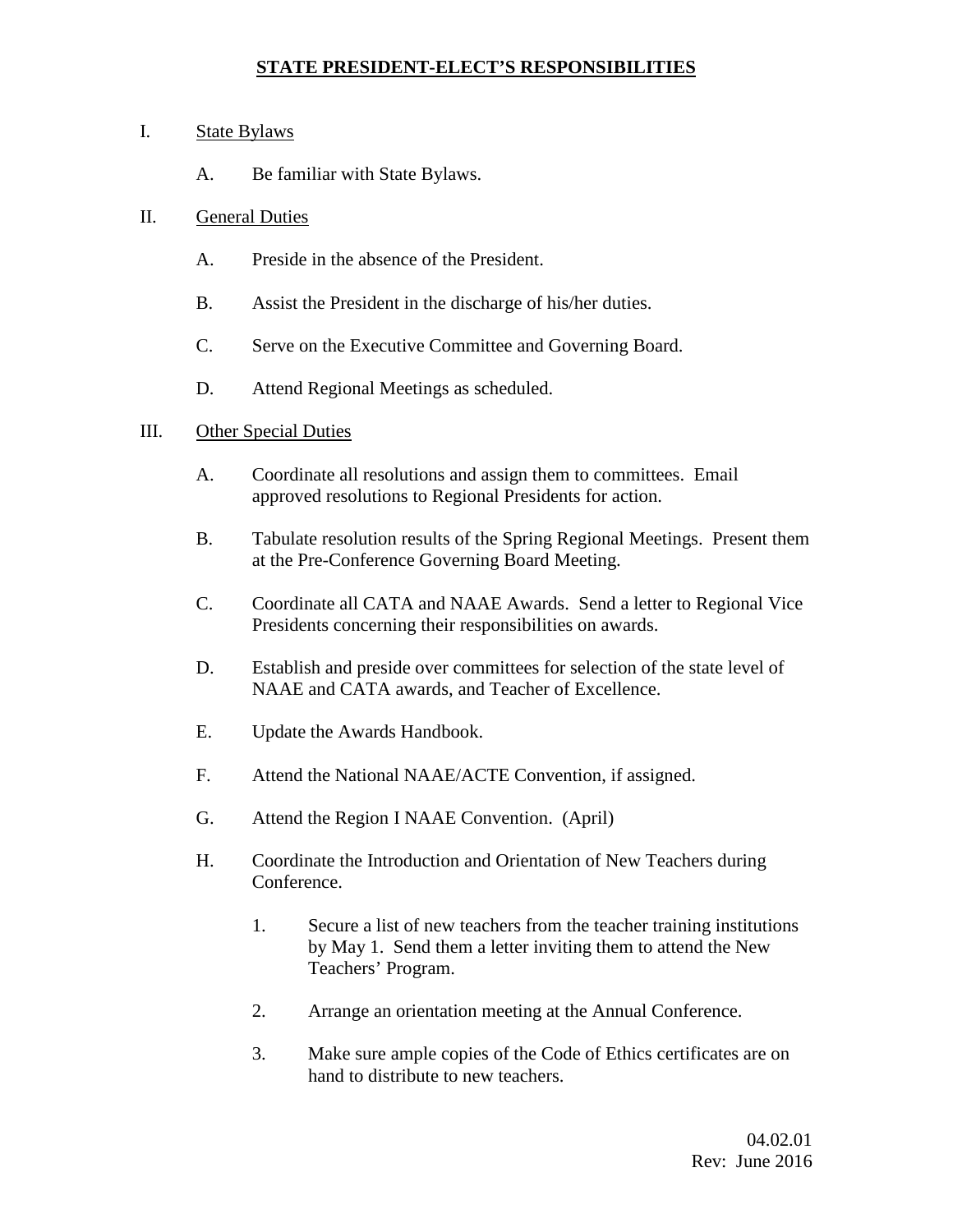#### III. Other Special Duties (Cont'd)

- 4. Make new teacher introductions.
- I. Make sure the CATA entry for the NAAE Ideas Unlimited Contest is prepared, entered, and delivered to the NAAE Region I Meeting.
- J. Present Teacher of Excellence, NAAE and CATA Awards at Summer Conference Banquet.
- K. Coordinate and present at Summer Conference:
	- 1. Teacher of Teachers Award
	- 2. Service Awards
- L. Chair one General Assembly session.
- M. Organize the ceremony for New Officer Installation during Conference.

### New Officer Installation Procedures

### **Operations Division Chairperson**:

I, \_\_\_\_\_\_\_\_\_\_, as outgoing Operations Division Chair, would like to introduce to you the next Chair, \_\_\_\_\_\_\_\_\_. \_\_\_\_\_\_\_\_\_\_, it is your responsibility to develop agenda topics from each region for Governing Board consideration and to set up the agenda for Summer Conference committees concerning the operations of CATA.

#### **Post Secondary Division Chairperson:**

I, \_\_\_\_\_\_\_\_\_\_, as outgoing Post Secondary Division Chair, would like to introduce to you the next Chair,  $\cdot$   $\cdot$   $\cdot$   $\cdot$   $\cdot$   $\cdot$  it is your responsibility to develop agendas for all Post Secondary Division meetings and communicate the concerns and interests of the community colleges to the general membership in order to continue strengthening the linkage between the community college and secondary divisions.

## **Secondary Division Chairperson:**

I, \_\_\_\_\_\_\_\_\_\_, as outgoing Secondary Division Chair, would like to introduce to you the next Chair, the set of the set of the set of the next Chair,  $\frac{1}{2}$  it is your responsibility to develop agenda topics from each region for Governing Board consideration and to set up the agenda for Summer Conference committees as directed by the secondary teachers of CATA.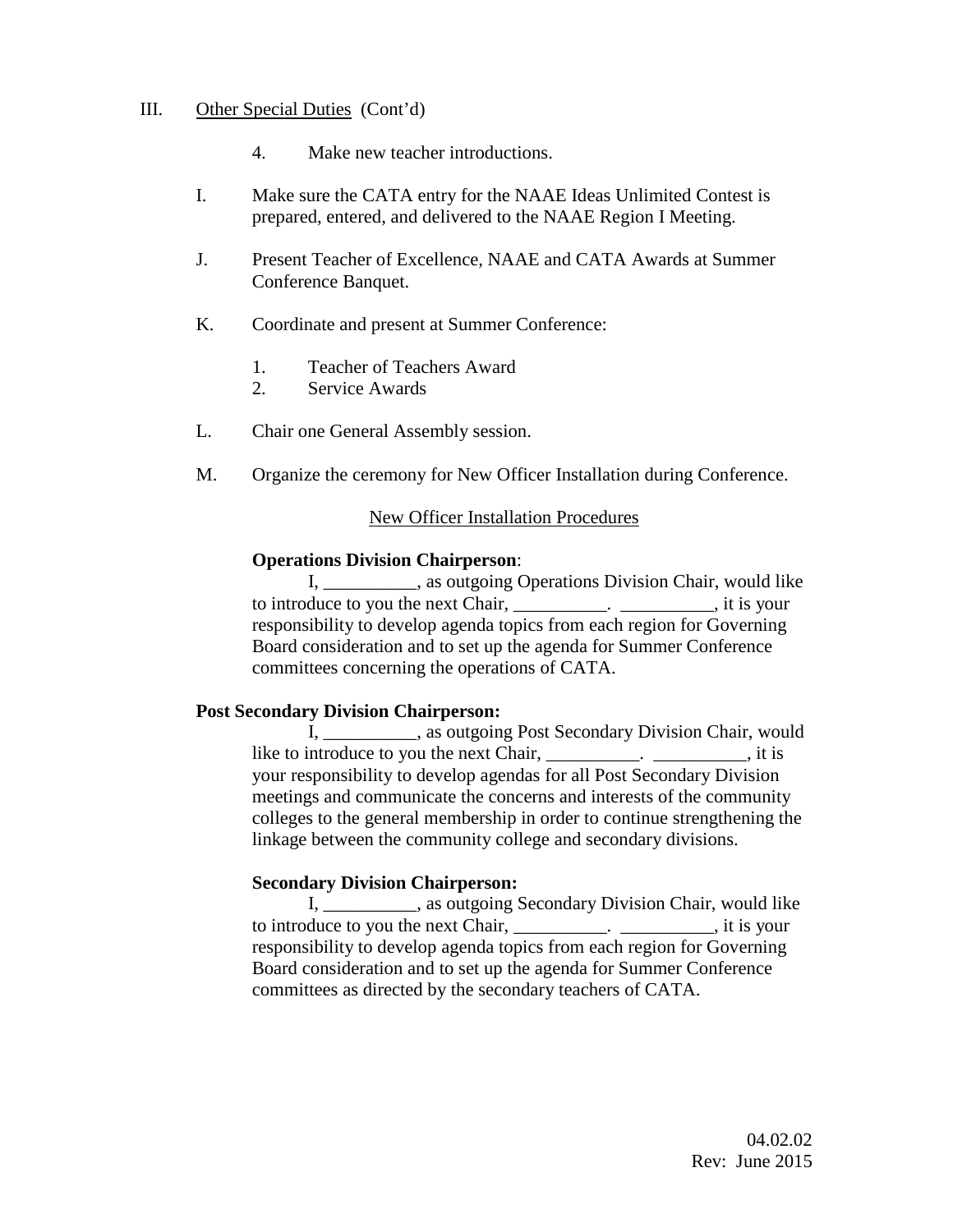# **State Treasurer:**

I, \_\_\_\_\_\_\_\_\_\_, as outgoing State Treasurer, would like to introduce to you the next State Treasurer, \_\_\_\_\_\_\_\_\_\_. \_\_\_\_\_\_\_\_\_\_, it is your responsibility to work with sectional and regional treasurers to promote CATA membership. You are to also work with the Executive Director in developing and presenting the budget, and work with the CATA Executive Assistant in preparing and distributing membership reports.

# **State Secretary:**

I, \_\_\_\_\_\_\_\_\_\_, as outgoing State Secretary, would like to introduce to you the next State Secretary, \_\_\_\_\_\_\_\_\_\_. \_\_\_\_\_\_\_\_\_\_, it is your responsibility to keep minutes, publish them in a timely manner, and to work with the regional officers to collect regional minutes.

# **State President-Elect:**

I, \_\_\_\_\_\_\_\_\_\_, as outgoing State President-Elect, would like to introduce to you the next State President-Elect, \_\_\_\_\_\_\_\_\_\_. \_\_\_\_\_\_\_\_\_\_, it is your responsibility to prepare and present awards, preside over the resolution process and to assist the association as needed.

## **State President:**

I, \_\_\_\_\_\_\_\_\_\_, as outgoing State President, would like to introduce to you the next State President, \_\_\_\_\_\_\_\_\_\_. \_\_\_\_\_\_\_\_\_\_ as State President, it is your responsibility to communicate with the Executive Director, State Officers, and the membership, and to prepare and conduct CATA activities.

## **State Past President:**

I, \_\_\_\_\_\_\_\_\_\_, as outgoing State Past President, would like to introduce to you the next Past President,  $\cdot$   $\cdot$   $\cdot$   $\cdot$   $\cdot$  it is your responsibility to conduct the Past President activities and to continue serving on the Executive Committee.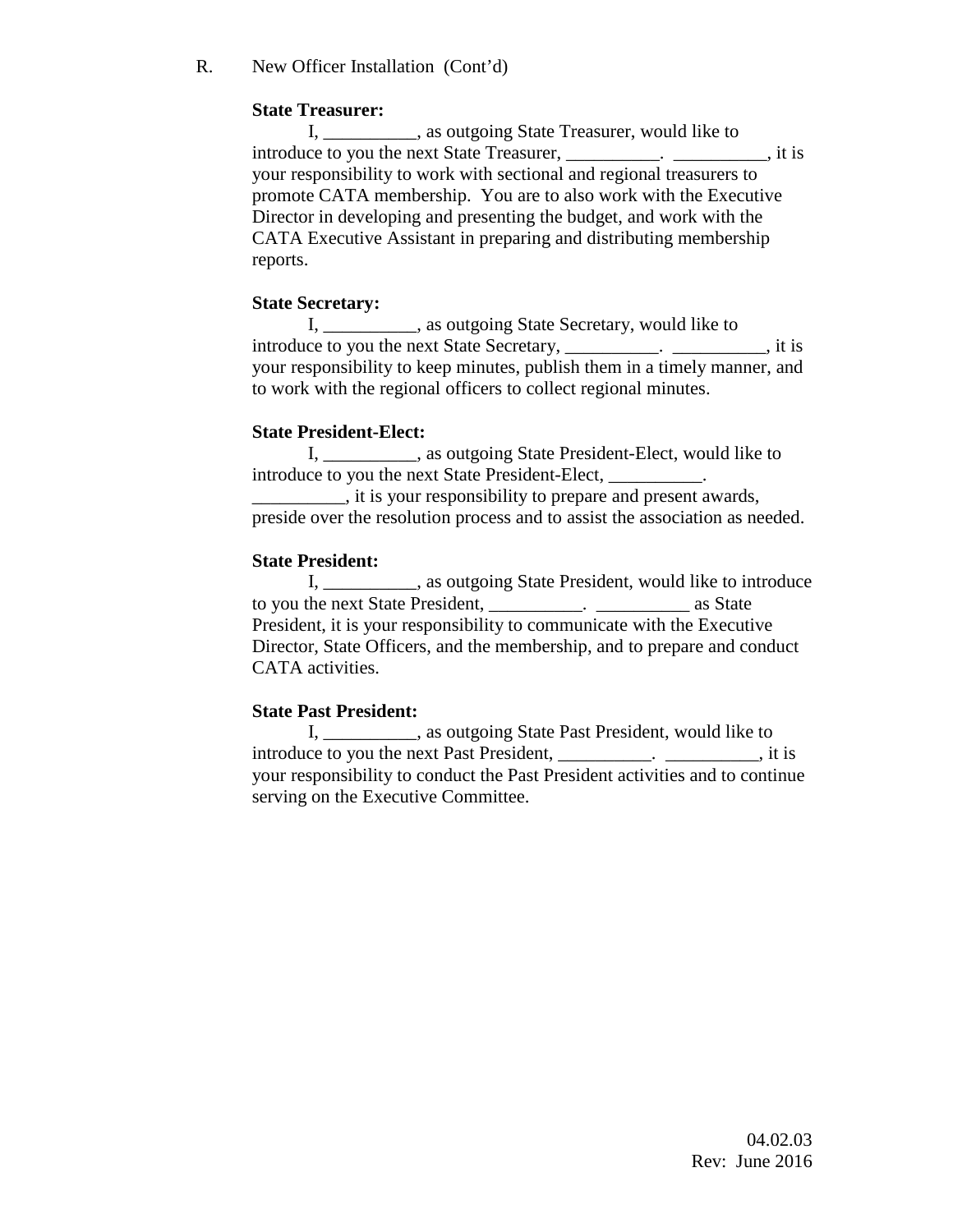04.02.04 Rev: June 2016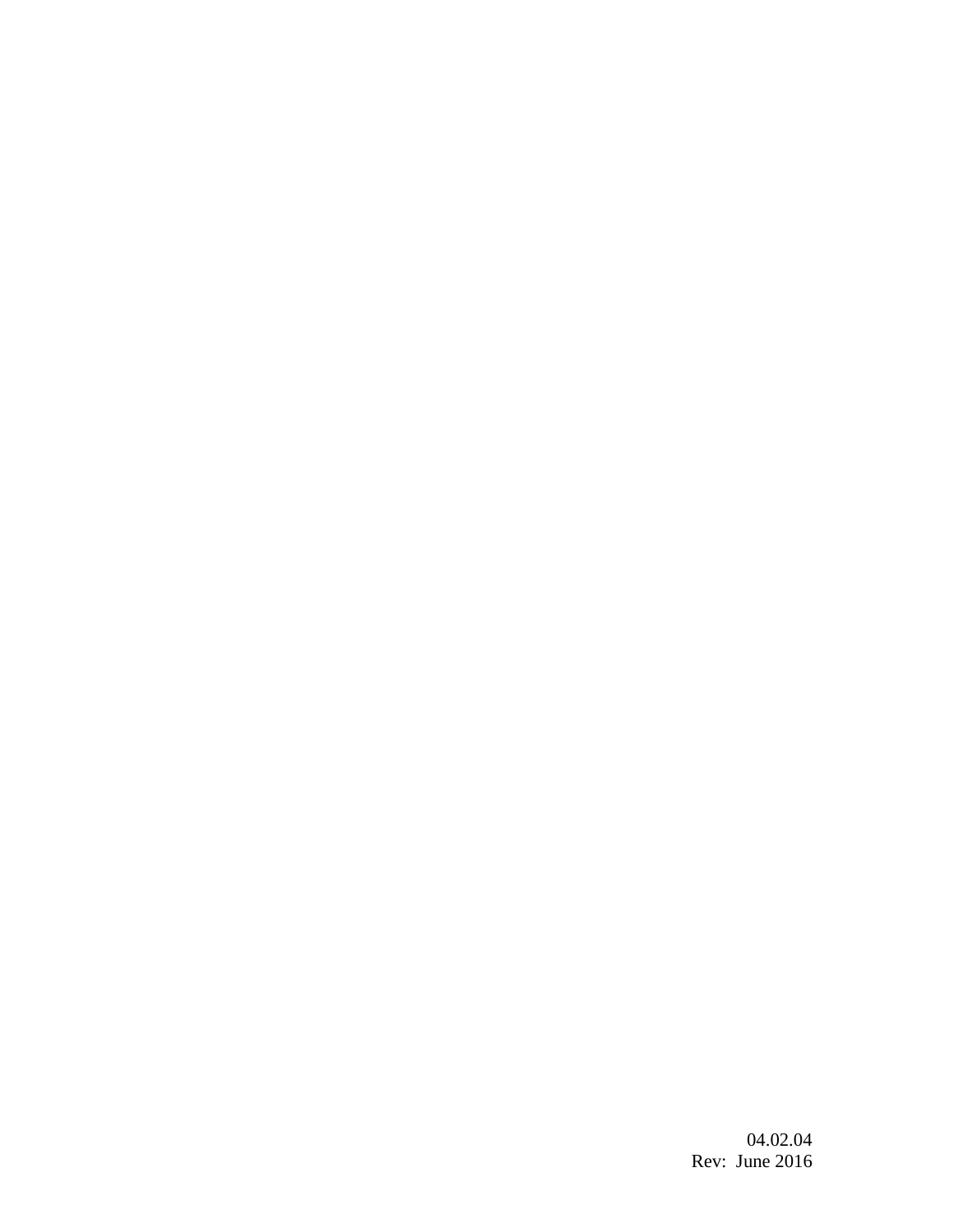## **STATE PAST PRESIDENT'S RESPONSIBILITIES**

#### I. State Bylaws

A. Be familiar with State Bylaws.

### II. General Duties

- A. Assist the State President upon request.
- B. Organize and host the State CATA Past Presidents' and Hall of Fame Luncheon at Summer Conference.
- C. Serve as a member of Governing Board.
- D. Serve as a member of the Executive Committee.
- E. Coordinate the Hospitality Committee
	- 1. Arrange transportation and hospitality for Keynote Speaker at Summer Conference.
	- 2. Arrange transportation and hospitality for Special Guests at Summer Conference.
- F. Distribute holiday cards and gifts for CATA and FFA Center staff to be delivered in December.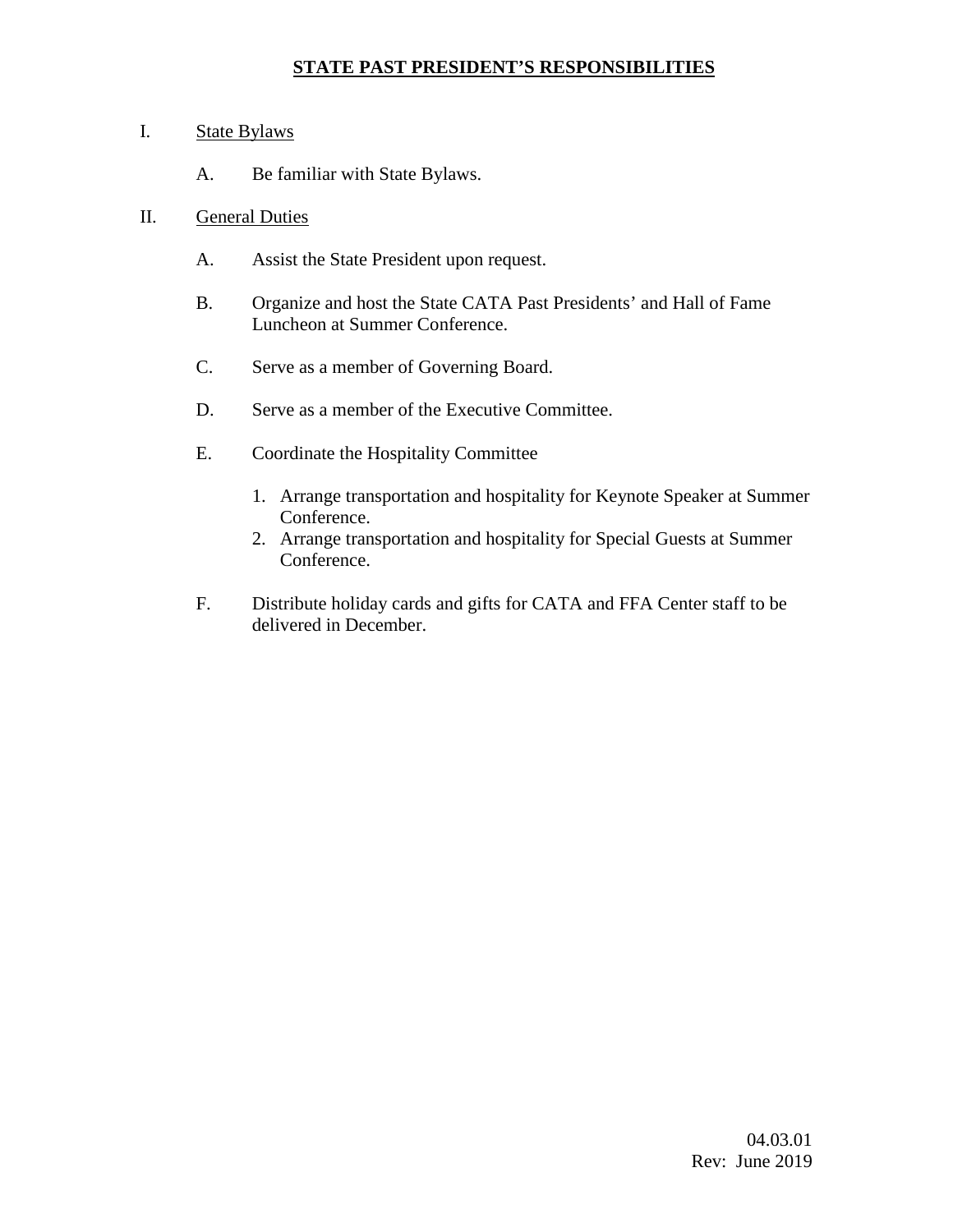# **STATE SECRETARY'S RESPONSIBILITIES**

- I. State Bylaws
	- A. Be familiar with State Bylaws
- II. Governing Board Mid-Winter Meeting
	- A. Keep a record of all proceedings. Send a copy of the Minutes to each Governing Board Member at least ten days prior to the first Spring Regional Meeting.
	- B. Provide highlights of action items.
- III. Executive Committee Meeting
	- A. Keep a record of all proceedings. Send a copy of the Minutes to each Governing Board Member.

### IV. CATA Conference

- A. Pre-Conference Governing Board Meeting
	- 1. Contact Governing Board members and ask them to prepare the reports needed.
	- 2. Keep a record of all proceedings. The minutes become a part of the Annual Conference Minutes.
- B. Conference
	- 1. Keep a record of all business conducted from the floor of the Assembly.
	- 2. Write a brief summary of all reports adopted by the General Assembly for the Conference Minutes.
	- 3. Secure copies of all reports submitted as official business.
	- 4. Print enough copies of the CATA Conference Minutes for the CATA Governing Board, State Staff Members, and State Advisory Representatives and distribute at least ten days prior to the first Fall Regional Meeting.
- V. Conference Evaluation and Officers' Planning Meeting at End of Conference
	- A. Keep Conference Minutes to a reasonable size.
	- B. Keep a record of proceedings.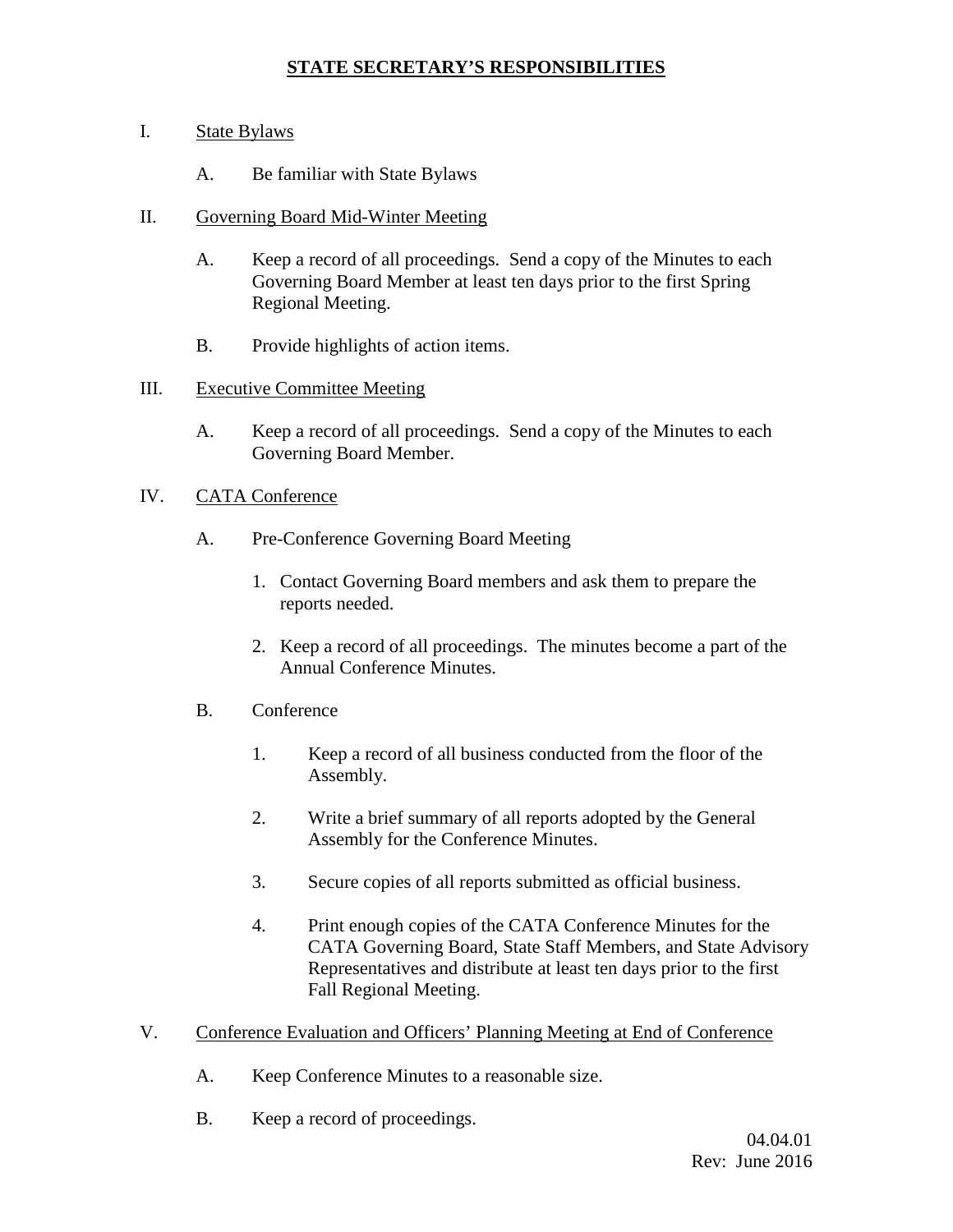- V. Conference Evaluation and Officers' Planning Meeting at End of Conference (cont'd)
	- C. Coordinate with the CATA Executive Director and provide a mailing list of new officers to the NAAE Executive Secretary and Region I Vice President prior to September 1.
	- D. Coordinate with the CATA Executive Director and other officers the completion of the State Profile Page.
		- 1. Several officers will be involved in providing information for this report.
- VI. General Duties
	- A. Correspondence
		- 1. File and send copy to the State President.
		- 2. Send sympathy card/note to family or department as needed for the loss of one of our agricultural education family members on behalf of CATA.
	- B. Attend Region I NAAE Convention, if assigned.
	- C. Permanent Records
		- 1. Keep on file copies of:
			- a. Executive Committee's calls, agendas, and minutes.
			- b. Governing Board's call, agendas, and minutes.
			- c. Summer Conference minutes.
			- d. CATA State Bylaws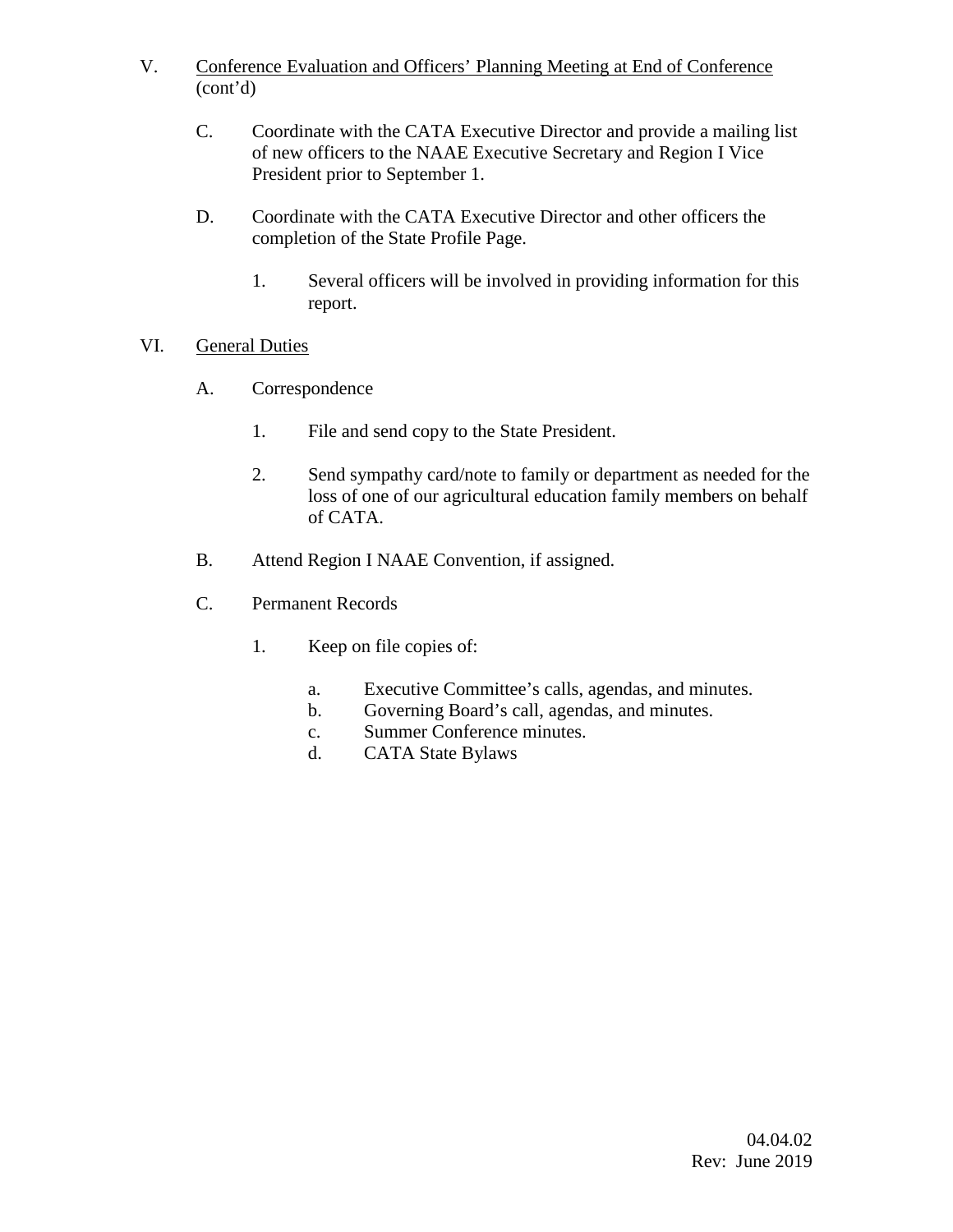# **STATE TREASURER'S RESPONSIBILITIES**

### I. State Bylaws

A. Be familiar with State Bylaws.

## II. Finances

- A. Attend the CATA Operations Division Budget and Audit Committee Meetings.
- B. Coordinate with the Executive Director in preparing the semi-annually financial statements.
- C. Coordinate with the Executive Director in preparing the proposed annual budget.
- D. Review system for auditing CATA's financial records. At least one meeting at the beginning of the fiscal year (July) should be held with the Executive Director.

### III. Membership

- A. Coordinate and assist in the dues collection process at Conference.
- B. Coordinate with the Executive Director regarding the monthly publication of membership rosters.
- C. Take responsibility for insuring that every elected officer in CATA has paid dues by their first regional meeting.
	- 1. Send a letter and application form to non-paying officers.
	- 2. Send a letter to their Regional President.
- D. Be sure all NAAE dues are sent to NAAE before the National NAAE Convention.
- F. Handle all financial problem areas dealing with membership.
- G. Continue in development of dues incentive programs and membership services.
- IV. Conference
	- A. Buy gifts for the executive assistants. Present these during Conference.
	- B. Assist the Financial Office in collecting dues during Conference.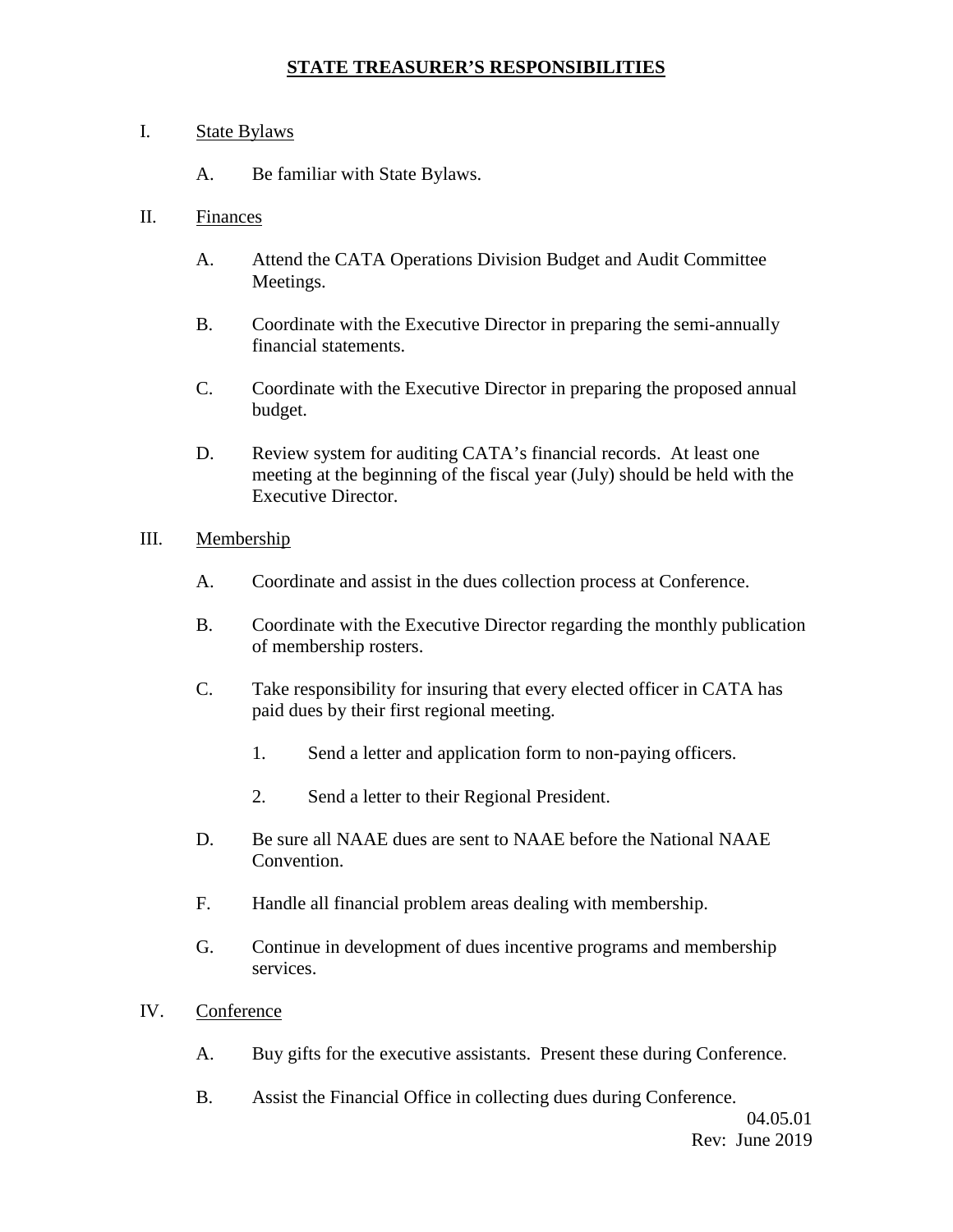# IV. Conference (cont'd)

C. Coordinate all membership incentive activities.

# V. General Duties

A. Attend NAAE/ACTE National Convention, if assigned.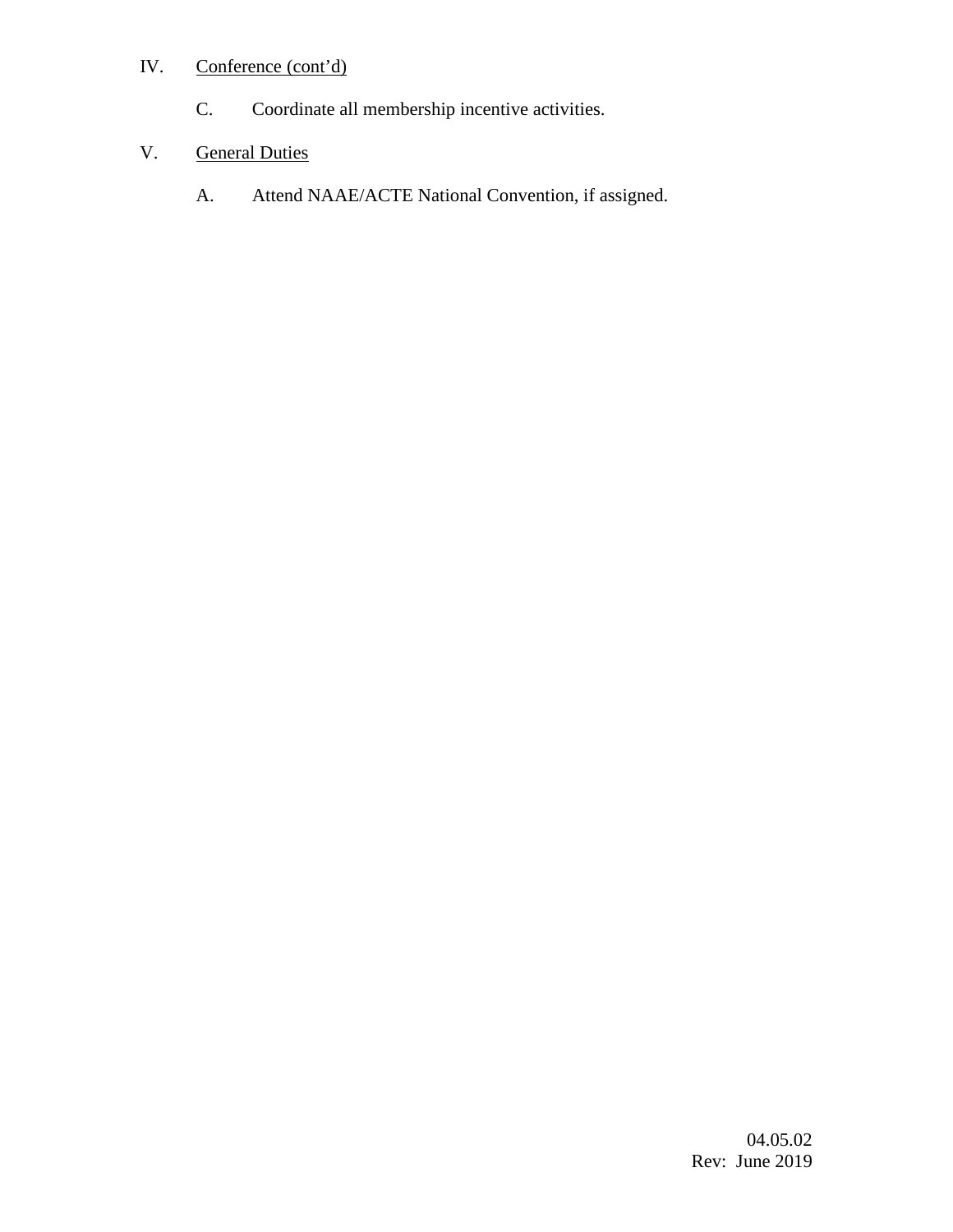# **OPERATIONS DIVISION CHAIR'S RESPONSIBILITIES**

- I. State Bylaws
	- A. Be familiar with State Bylaws.

- A. Fall Regional Meeting
	- 1. Contact Regional Presidents to develop resolutions and/or concerns for the Winter Governing Board Meeting.
	- 2. Contact each Regional President to furnish them with agenda topics and any other information that will implement the transaction of business.
	- 3. Follow up communications after regional meetings with Chairperson and/or President.
- B. Winter Governing Board Meeting
	- 1. Review last year's minutes.
	- 2. Secure copies of all regional minutes and prepare a Governing Board report, which will include agenda topics submitted by the various regions.
- C. Spring Regional Meeting
	- 1. Contact each Regional President to furnish them with agenda topics and other information that will implement the transaction of business.
	- 2. Follow up communications after regional meetings.
- D. Prior to Conference
	- 1. Obtain copies of any resolutions from regional secretaries, by way of the Executive Director's office, by January 1 and May 1.
	- 2. Review last year's Conference Minutes and Governing Board Minutes.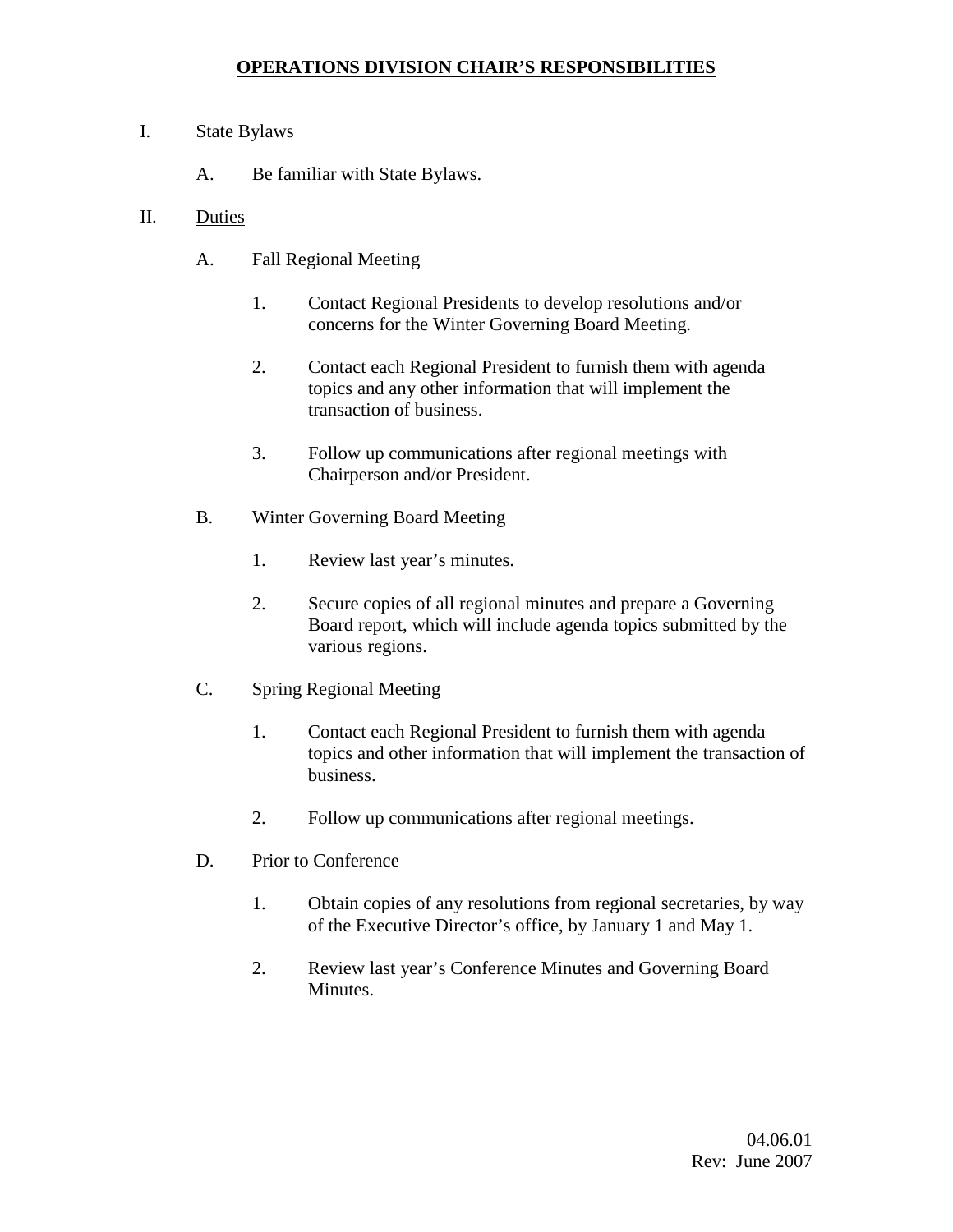## II. Duties (Cont'd)

- D. Prior to Conference (Cont'd)
	- 3. Prepare agenda for Summer Conference from the above listed sources.
		- a. Develop agenda items for Governing Board.
		- b. Special agenda topics that are apt to be confusing to the general members should have the author and background information listed.
		- c. Rank agenda topics so that the more important or pressing items will receive first attention.
	- 4. Send all pertinent information to the Division Chairs.
- E. At Conference
	- 1. Contact Regional Presidents for replacements if each region is not fully represented (6 members from each region and for each department).
	- 2. Make sure a secretary records all business transacted.
	- 3. Attend to all business referred to the Operations Division.
		- a. All business should be considered and it should be:
			- 1. Considered for proper action;
			- 2. Deleted from the agenda; or
			- 3. Referred back to the regions for further study. This should be done only when it becomes apparent that additional information is needed in order to consider items properly for business.
	- 4. Prepare typed report for CATA Conference.
		- a. Make the report as concise as possible without deleting important information.
		- b. Follow format mentioned above, namely: items considered and recommendations to Conference; items deleted; and items referred back to regions for further study.
- F. Serve as a member of Executive Committee, Governing Board, and Operations Division Council.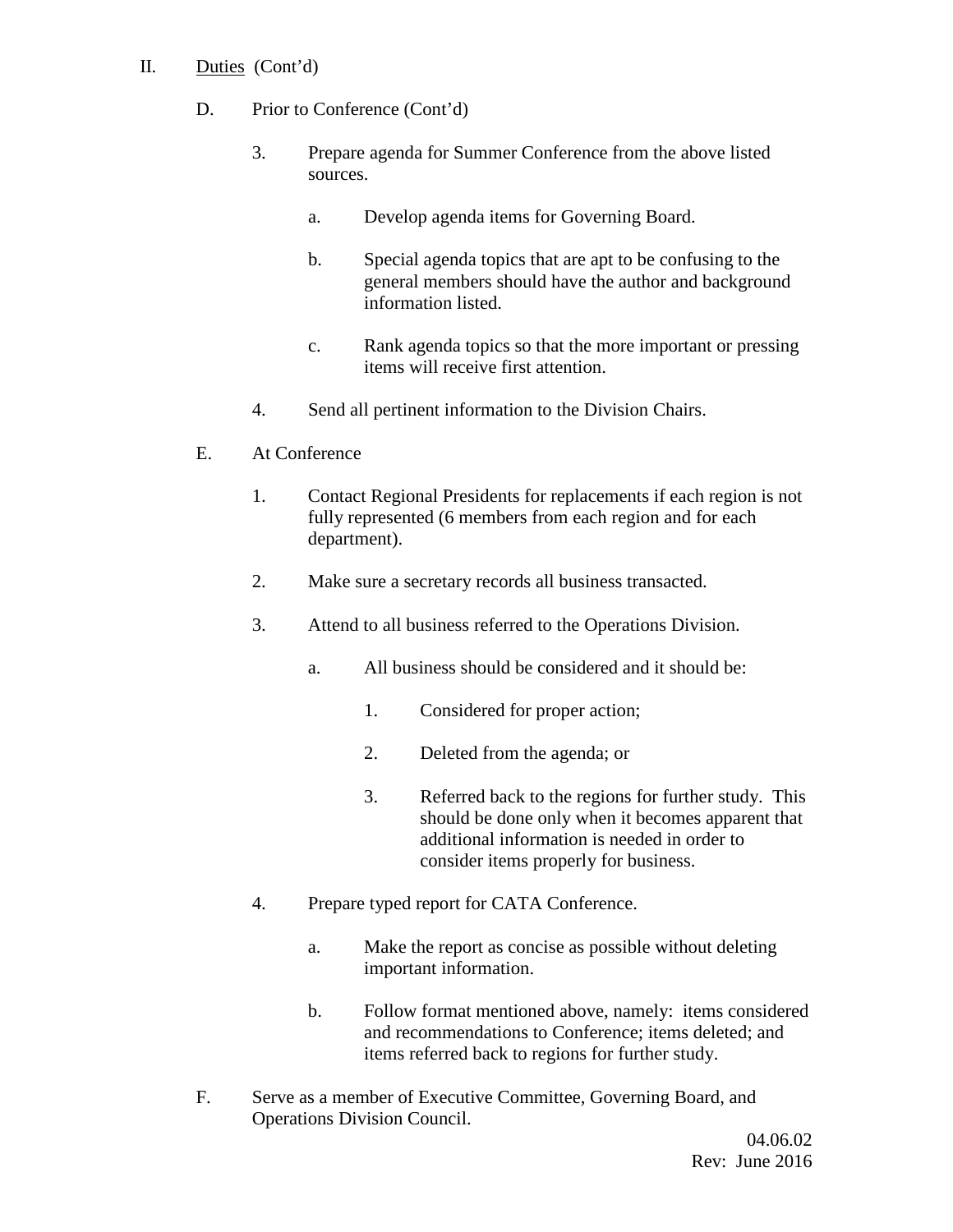## **OPERATIONS DIVISION CHAIR-ELECT'S RESPONSIBILITIES**

## I. State Bylaws

A. Be familiar with State Bylaws.

- A. Serve as a member of CATA Governing Board and Operations Division Council.
- B. Assist the Chair of the Operations Division in carrying out the duties of that office so as to provide effective continuity.
- C. Attend Governing Board meetings and represent CATA when and where designated by the State CATA Officers (i.e. regional meetings, state and national conferences, etc.)
- D. Work with the Operations Division Chair in developing agenda items for the Operations Division meeting at the CATA regional meetings.
- E. Assist the Chair of the Operations Division in developing the format and program for the CATA Summer Conference.
- F. Serve as a chairman of assigned committees.
- G. Attend a mid-winter meeting to be held at Winter Governing Board. Prepare information for appointed subcommittee.
- H. Maintain a file of all communications.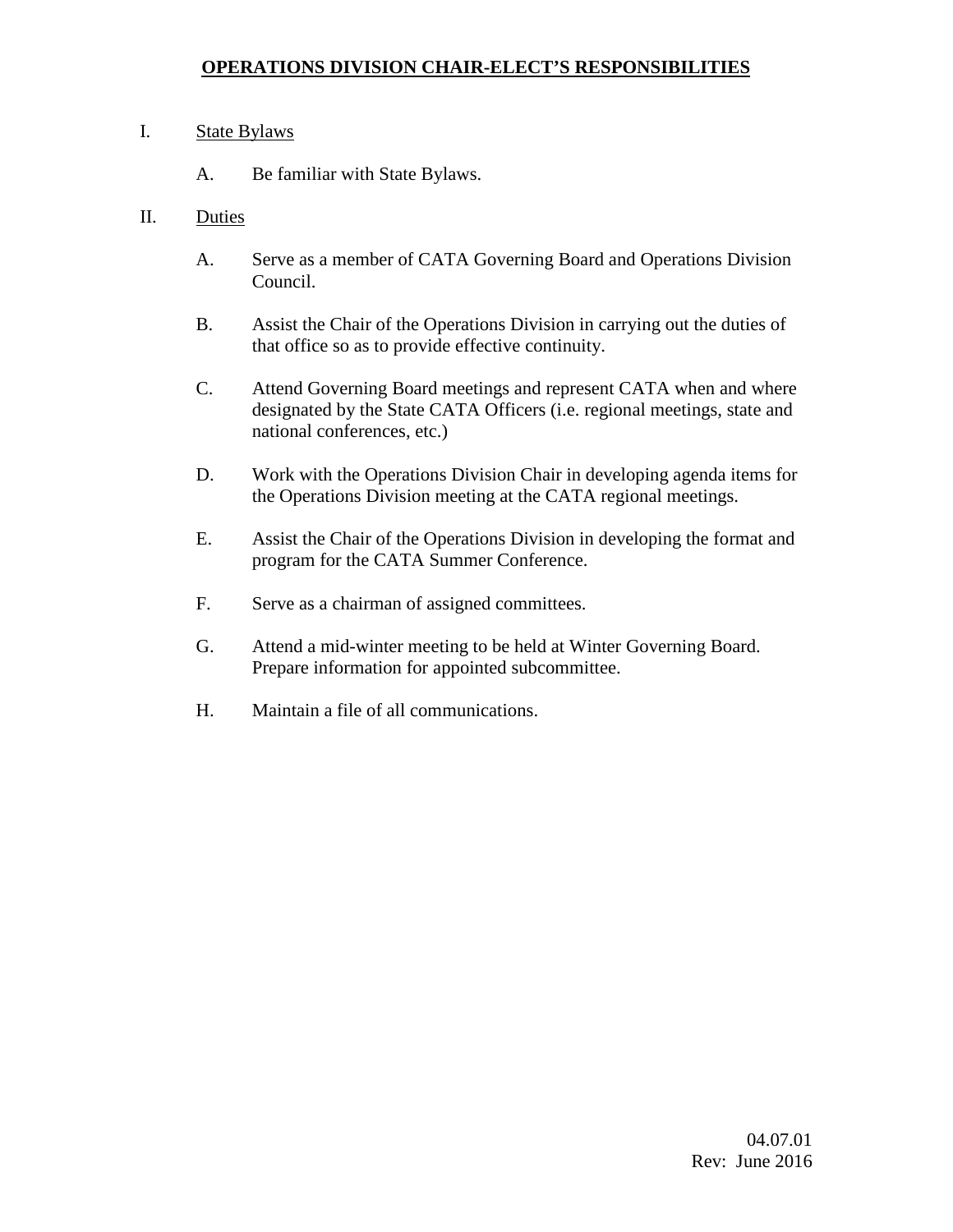## **OPERATIONS DIVISION VICE CHAIR'S RESPONSIBILITIES**

#### I. State Bylaws

A. Be familiar with State Bylaws.

- A. Serve on the Operations Division Council.
- B. Assist the Chair of the Operations Division in carrying out the duties of that office so as to provide effective continuity.
- C. Attend Governing Board meetings as an unofficial member. (No voting rights.)
- D. Work with the Operations Division Chair in developing agenda items for the Operation Division meeting at the CATA regional meetings.
- E. Attend a mid-winter meeting to be held at Winter Governing Board. Prepare information for appointed subcommittee.
- F. Assist the Chair of the Operations Division in developing the agenda and program for CATA Summer Conference:
	- 1. Division Meetings Agenda Items
	- 2. Operations Council
	- 3. Committee Chairs format/items
- G. Review Membership Handbook with Executive Director. Should include:
	- 1. History of CATA
	- 2. Benefits of Membership
	- 3. Flow Chart of Organization
	- 4. Resolutions How to write a resolution and how they move through CATA.
- H. Chair assigned committees at Conference.
- I. Maintain a file of all communications.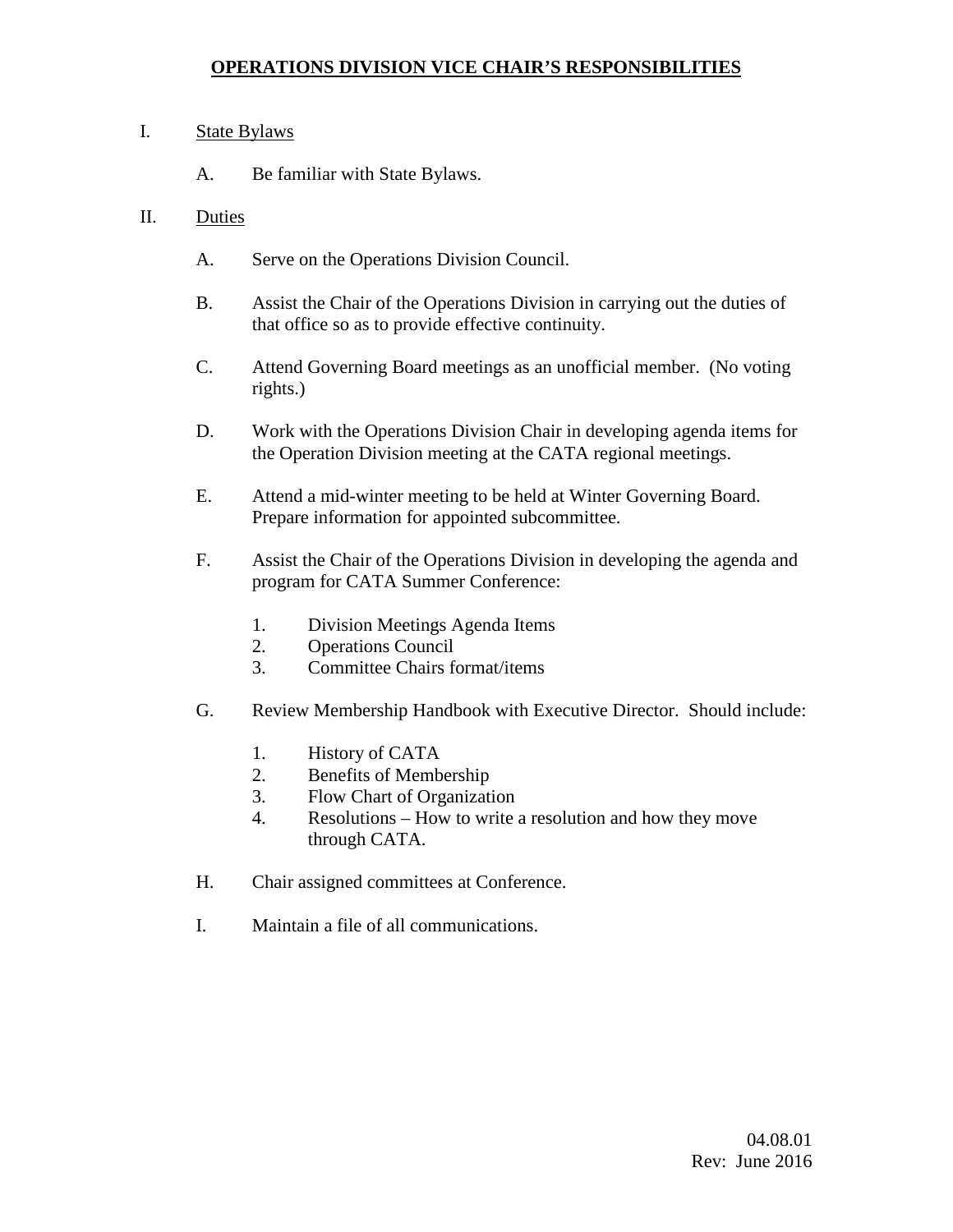## **OPERATIONS DIVISION SECRETARY'S RESPONSIBILITIES**

### I. State Bylaws

A. Be familiar with State Bylaws.

- A. Serve on the Operations Division Council.
- B. Collect minutes from all subcommittees and turn in a copy to the State Secretary and the Operations Division Chair.
- C. Attend Governing Board meetings as an unofficial member. (No voting rights.)
- D. Attend a mid-winter meeting to be held at Winter Governing Board. Prepare information for appointed subcommittee.
- E. Work with the Operations Division Chair in developing agenda items for the Operations Division meeting at the CATA regional meetings.
- F. Assist the Chair of the Operations Division in developing the format and program for the CATA Summer Conference.
- G. Chair assigned committees at Conference.
- H. Maintain a file of all communications.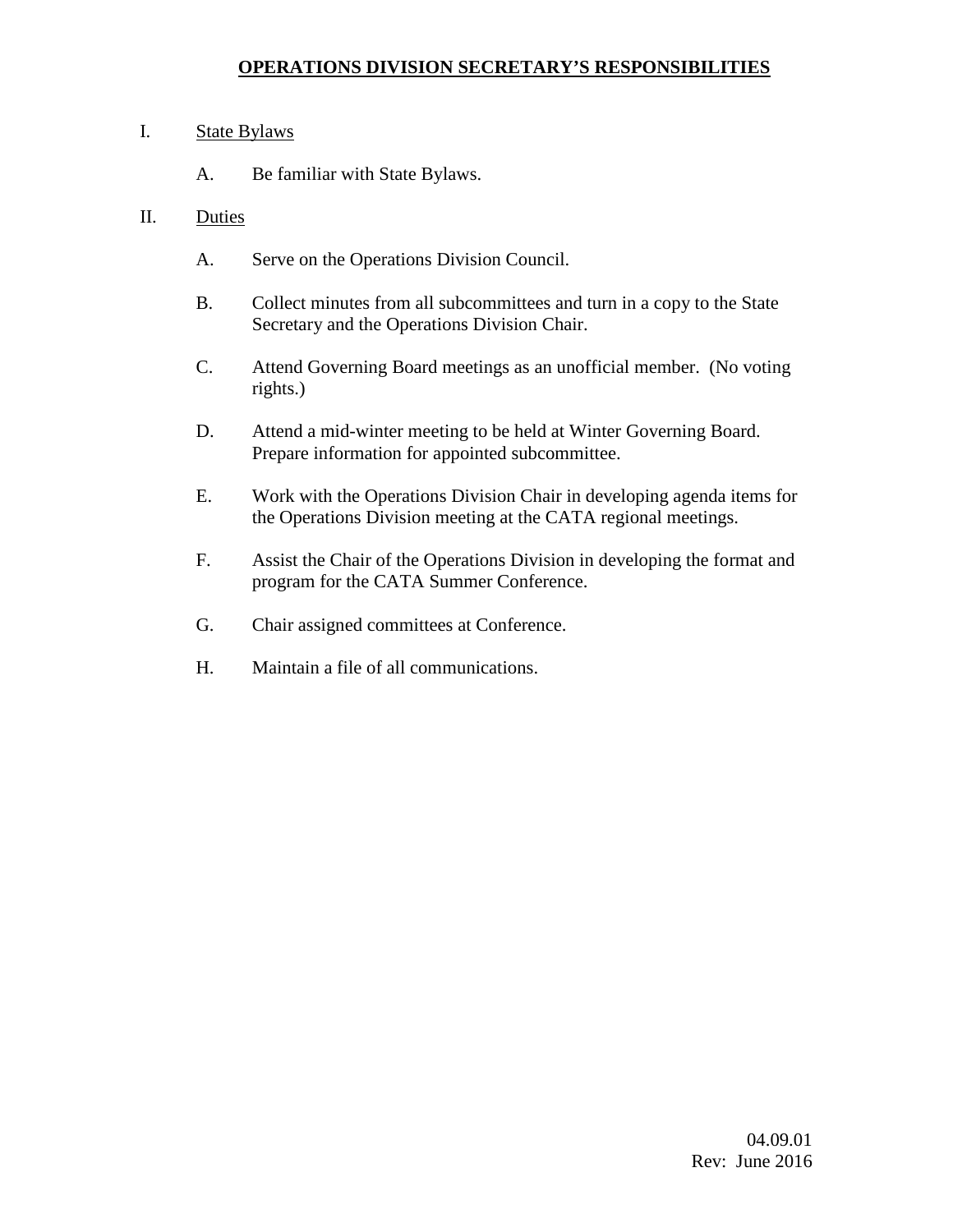## **2019--2020 OPERATIONS DIVISION STRUCTURE**



Each officer in the Operations Division will chair the same two sub-committees throughout their four-year rotation.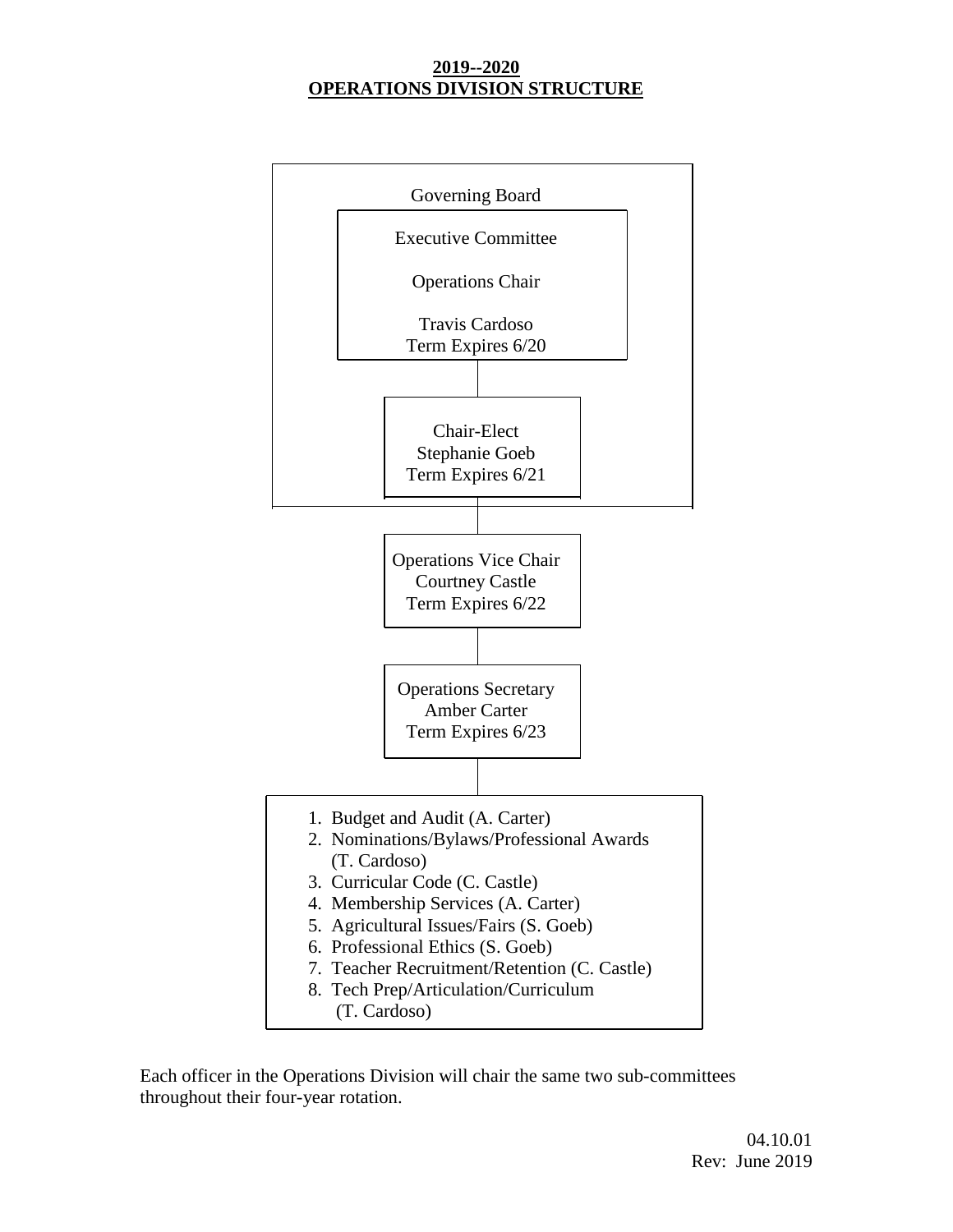## **OPERATIONS DIVISION COMMITTEES**

#### I. Budget and Audit

The committee reviews the proposed annual budget, makes appropriate changes as needed, and sends recommendations regarding the annual budget to the Operations Division meeting.

#### II. Nominations, Bylaws, and Professional Awards

The mission of this committee is to review the qualifications of candidates running for state CATA office and approve the submitted applications, discuss and recommend proposed changes to the CATA Bylaws, prepare ballot at summer conference, and review the criteria and qualifications for Professional Awards within the CATA organization.

### III. Curricular Code

This group of committees is charged with updating and correcting the Curricular Code, which governs all FFA contests. One-third of the contests are reviewed annually by the membership, with provisions to open other contests as needed. The proposed changes are discussed in committee, posted for member review, and voted on at the Operations Division meeting.

### IV. Membership Services

The mission of this committee is to formulate, evaluate, and recommend to the CATA membership through the Operations Division, policies involving: Classes of Membership, Dues and Conference Fees, Recruitment of Members, Educational Exhibits/Farm and Idea Show, "Golden Slate", and other services to benefit CATA members and their agricultural programs.

#### V. Agriculture Issues/Fairs

This committee deals with concerns facing the agricultural education profession, including issues involving fairs and expositions and other activities.

## VI. Professional Ethics

The goal of the Professional Ethics Committee is to establish and evaluate the CATA organization's Code of Ethics, mediate and arbitrate unethical situations, and to educate new and continuing CATA members regarding ethical practices within our profession.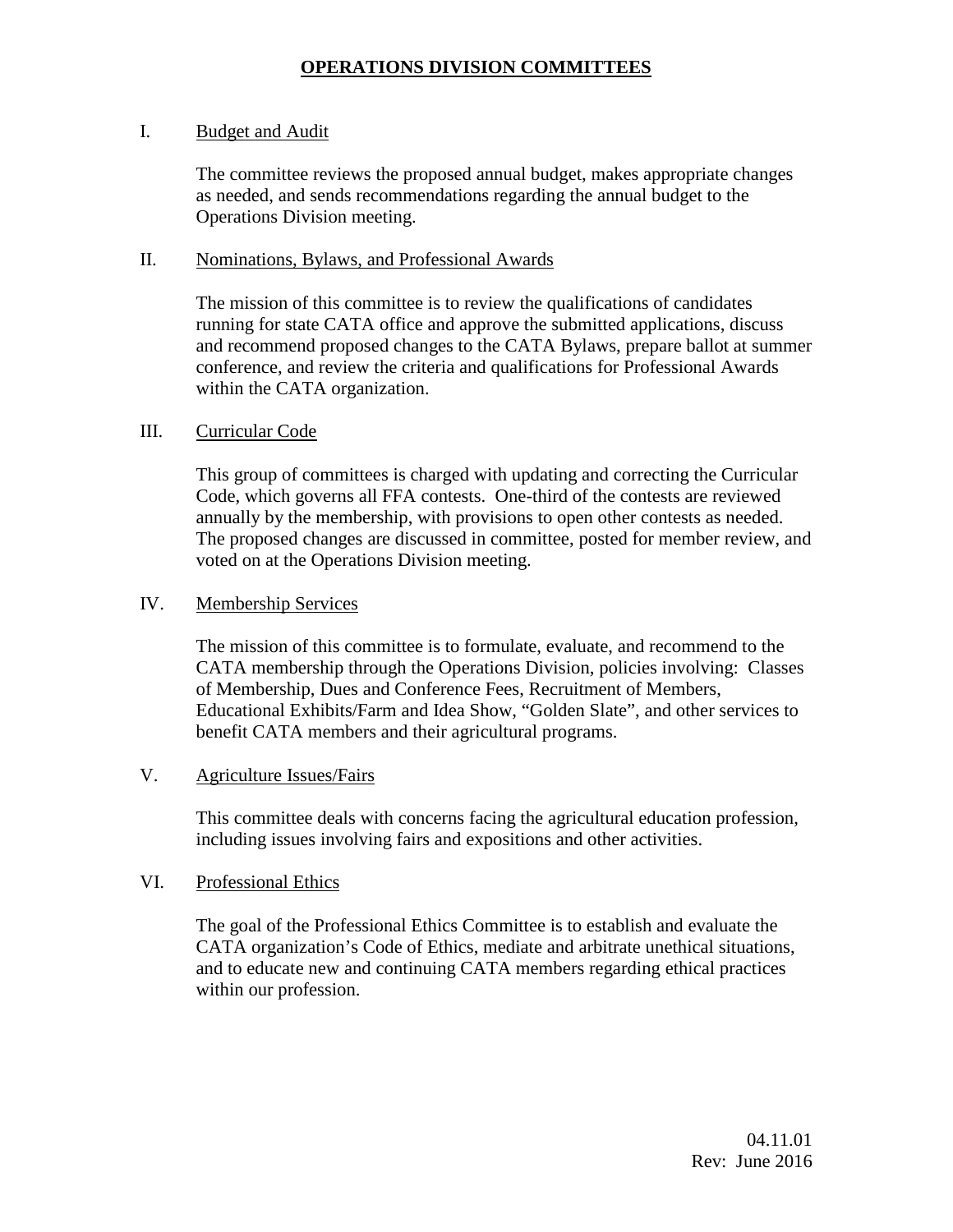#### VII. Teacher Recruitment/Retention

The mission of this committee is to formulate and recommend strategies to recruit prospective agricultural teachers into our profession, and coordinate scholarship fund raising efforts. The committee is also responsible for judging the scholarship applications at summer conference and providing the current balance in the scholarship fund.

## VIII. Tech Prep, Articulation, and Curriculum

This committee's mission is to provide information on parallel and independent curriculum projects for Junior High, High School, and Community Colleges. It also provides communication and education regarding Tech Prep developments and provides a mechanism to assist and guide instructors and schools regarding articulation procedures.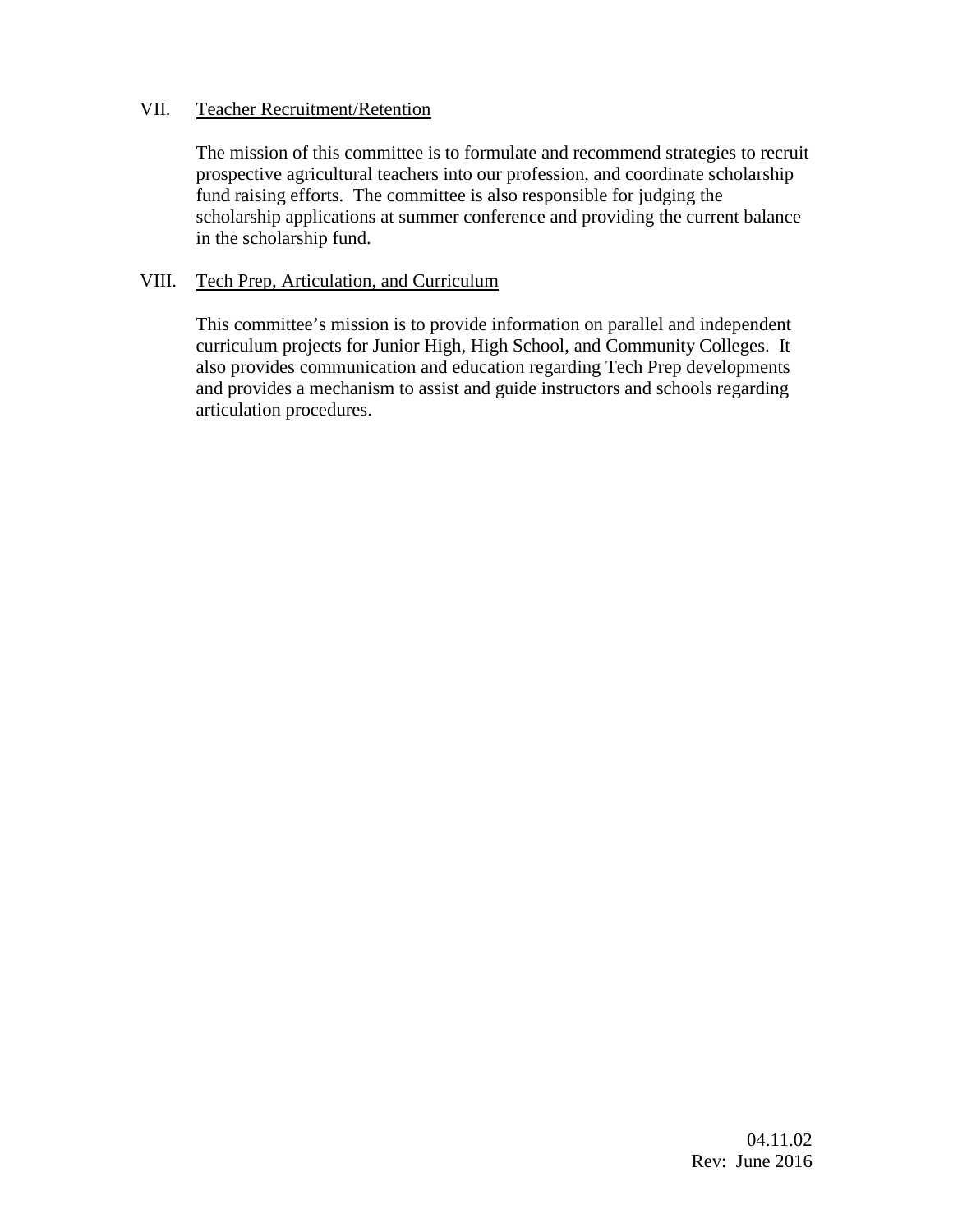## **POST SECONDARY DIVISION CHAIR'S RESPONSIBILITIES**

- I. State Bylaws
	- A. Be familiar with State Bylaws.

### II. General Duties

- A. Act as liaison between the post secondary instructors, CATA Executive Director, regional post secondary chairperson, and the Agriculture Specialist in the Chancellor's Office.
- B. Carry out the duties typical to the state officers.
	- 1. Serve on the Governing Board and the Executive Committee.
	- 2. Represent CATA at regional meetings as determined by the Governing Board.
	- 3. Present verbal and written reports at Winter and Spring Governing Boards.
- C. Handle distribution of agenda items for the Post Secondary Division at the regional and state level.
	- 1. Collect agenda items from Conference and any other source available.
	- 2. Send these items to the regional post secondary chairpersons before the Fall Regional Meetings with instructions to act upon them and any other items, which the regions feel, are necessary.
	- 3. Obtain copies of all regional minutes and make a report at the Mid-Winter Governing Board Meeting.
	- 4. Send agenda items that are established at Governing Board back to regional chairperson for action at the Spring Regional Meetings.
- D. Serve on the Post Secondary Division Council.
- E. Direct the Post Secondary Division at two meetings at CATA Summer Conference.
	- 1. Work closely with Chair of Inservice to establish a program.
	- 2. Chair professional session proceedings and first division meeting.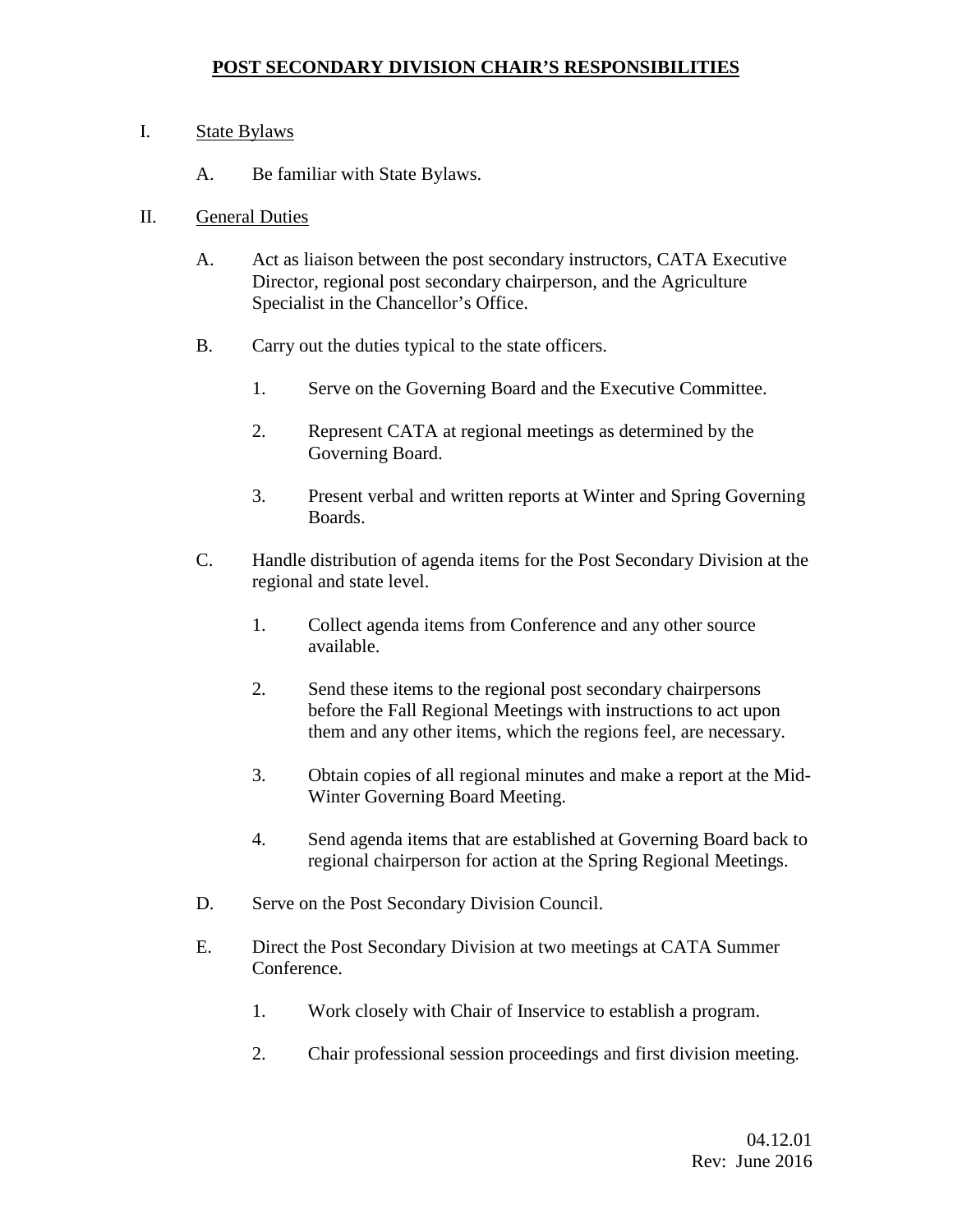## II. General Duties (Cont'd)

- F. Serve as a consultant for one of the four standing committees of the Post Secondary Division during CATA Summer Conference.
- G. Direct the Community College Mid-Winter Institute.

# III. Additional Duties

- A. Serve on the Agriculture/Natural Resources State Advisory Committee.
- B. Actively represent post secondary agriculture instructors by:
	- 1. Keeping abreast of educational legislation.
	- 2. Writing letters to any legislator or group when asked.
	- 3. Attending hearings, meetings, etc., when necessary.
- C. Work with Chancellor's Office and Cal Poly on program planning for Conference.
- D. Attend the Directors' meetings when such meetings are called by the Agricultural Specialist in the Chancellor's Office or by present chair of Directors' Group.
- E. Serve on the statewide California Community College Agricultural Advisory Committee.
- IV. Suggestions
	- A. Carry multiple copies of materials to any regular meeting you attend.
	- B. Write to regions for information about regional meetings you plan to attend.
	- C. Develop several presentations to be used at regional meetings.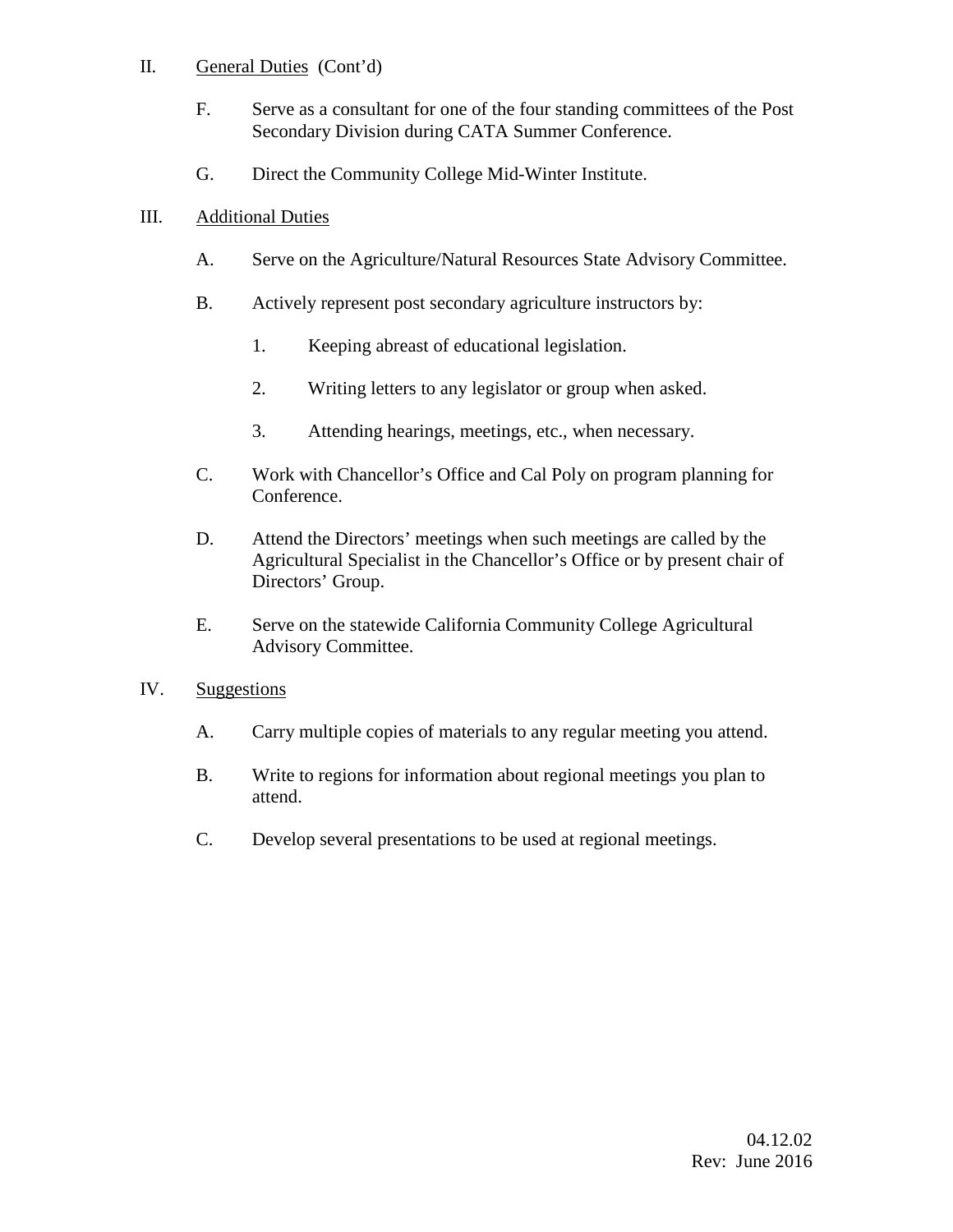# **POST SECONDARY DIVISION VICE CHAIR'S RESPONSIBILITIES**

## I. State Bylaws

A. Be familiar with State Bylaws.

### II. General Duties

- A. Assist the Chair of the Post Secondary Division in carrying out the duties of that office so as to provide effective continuity.
- B. Assist as liaison between CATA, the Chancellor's Office and the community college instructors.
- C. Serve as a member of the Governing Board and represent CATA when and where designated by the State CATA Officers (i.e. regional meetings, state and national conference, etc.).
- D. Serve on the Post Secondary Division Council.
- E. Serve as a consultant for one of the four standing committees of the Post Secondary Division during CATA Summer Conference.
- F. Work with the Post Secondary Division chair in developing agenda items for the Post Secondary Division meetings at the CATA regional meetings.
- G. Assist in conducting the Mid-Winter Community College Institute.
	- 1. Work with the Post Secondary Division Chair and the designated school in the development and running of the meetings.
	- 2. Professional Section Meetings
	- 3. Division Meeting Agenda Items
	- 4. Post Secondary Luncheon
- H. Keep abreast of and be prepared to discuss any legislative action that deals with agricultural education.
- I. Strive to maintain ongoing involvement and close working relationships between the Post Secondary Division and CATA regarding business and activities that take place.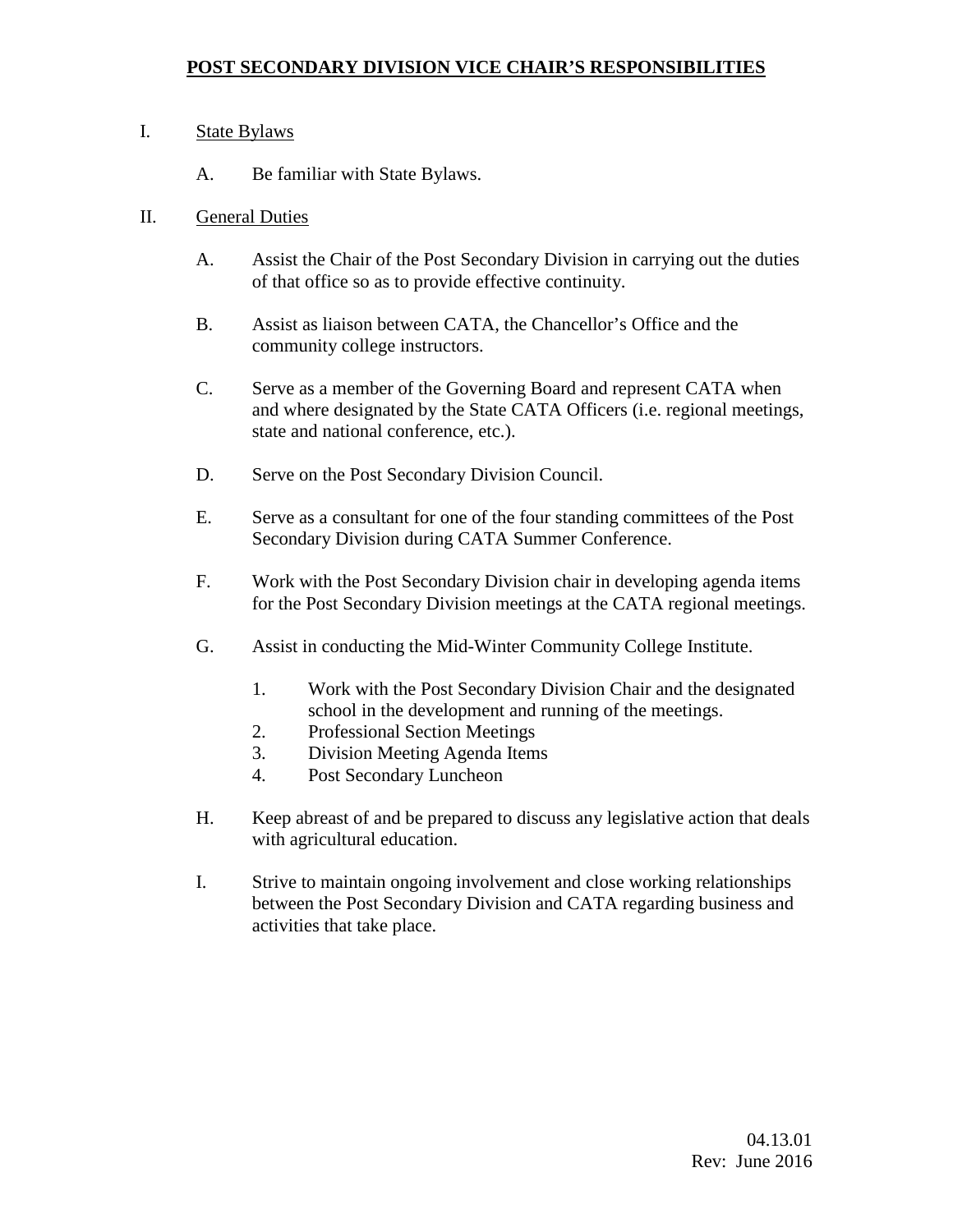# II. General Duties (Cont'd)

- J. Assist in conducting Summer Conference:
	- 1. Work closely with Chair of Inservice Committee to establish a program.
	- 2. Chair Post Secondary Luncheon.
	- 3. Chair Professional Session preceding luncheon.

# III. Additional Duties

- A. Serve on California Community College Agriculture/Natural Resources State Advisory Committee in the absence of the Chair of the Post Secondary Division.
- B. Maintain a file of information and pass on to your successor.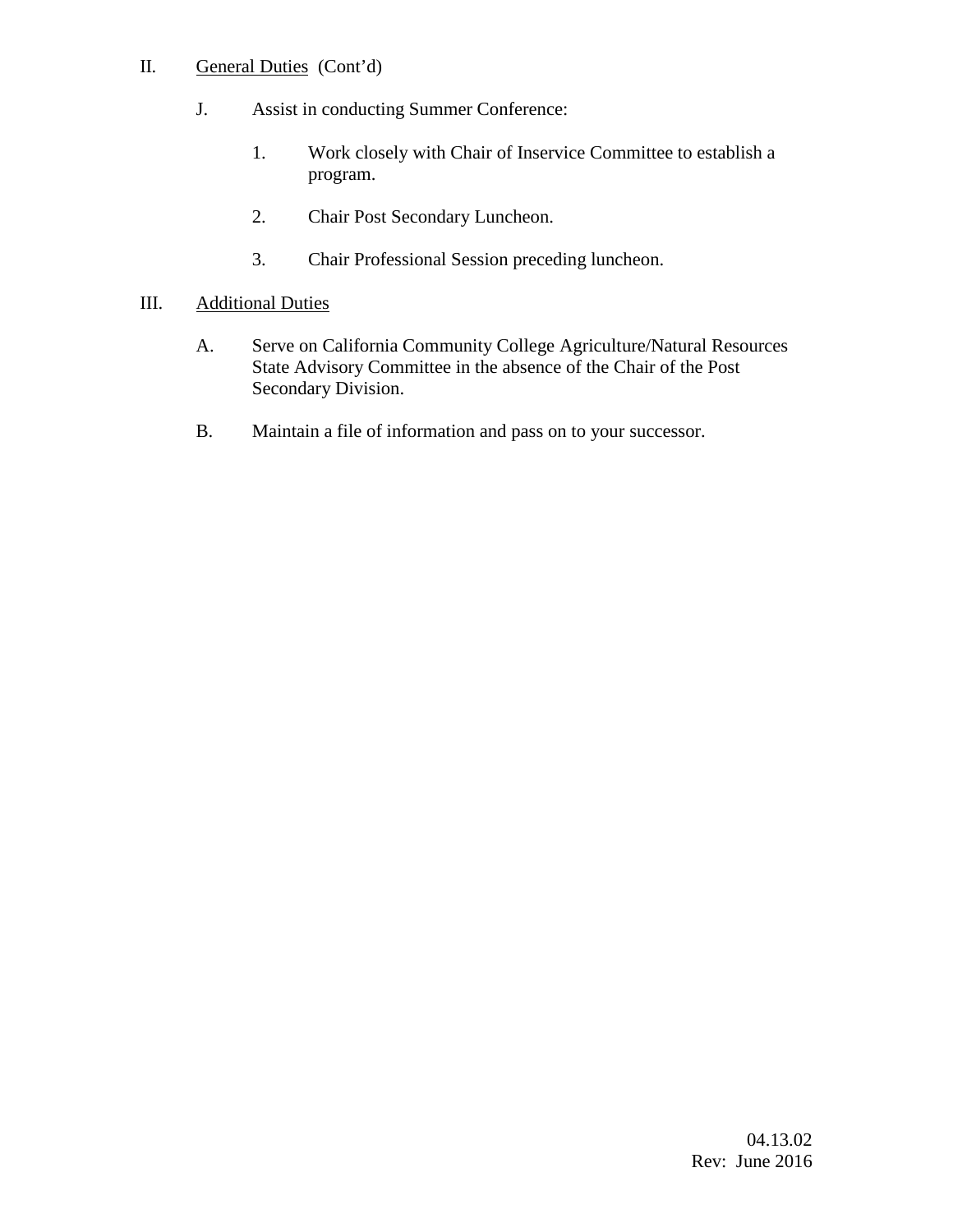## **POST SECONDARY DIVISION SECRETARY'S RESPONSIBILITIES**

- I. State Bylaws
	- A. Be familiar with State Bylaws.

#### II. General Duties

- A. Serve on the Post Secondary Division Council.
- B. Serve as a consultant for one of the four standing committees of the Post Secondary Division during CATA Summer Conference.
- C. Take minutes at Post Secondary Division meetings and compile the committee meeting minutes.
	- 1. Obtain a copy of the Post Secondary Chair's report given at the General Session.
	- 2. Organize and type all minutes and reports in a professional and consistent manner.
	- 3. Work with the Chancellor's Office to publish and mail the minutes.
- D. Take minutes at the Community College Mid-Winter Institute and work with the Chancellor's Office to publish and mail the minutes.
- E. Take minutes at the Post Secondary Council meetings and work with the Chancellor's Office to publish and mail the minutes.
- F. Submit an article for each issue of the "Golden Slate."
- G. Make sure a finished copy of all minutes are submitted to the State CATA Secretary.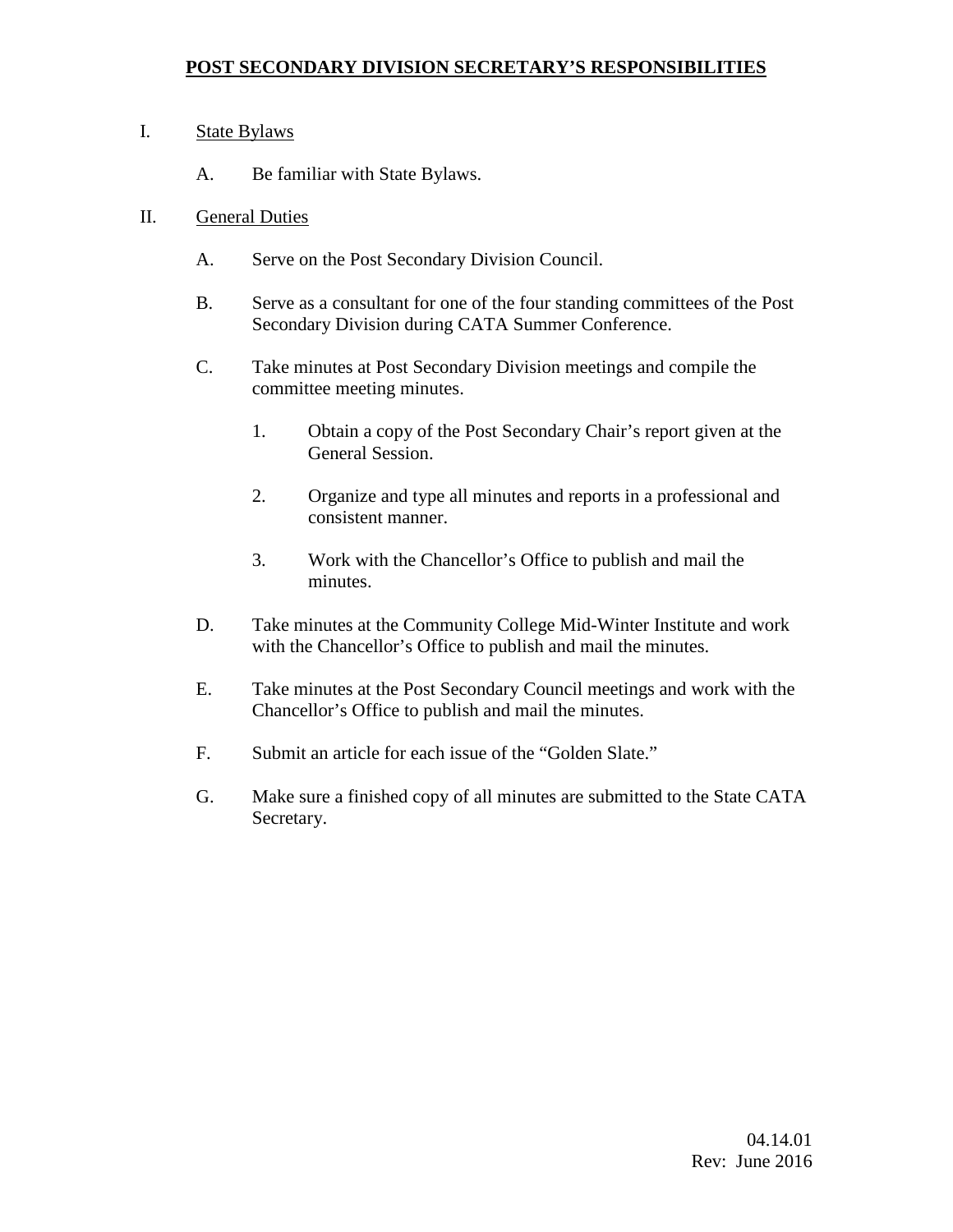## **2019-2020 POST SECONDARY DIVISION STRUCTURE**

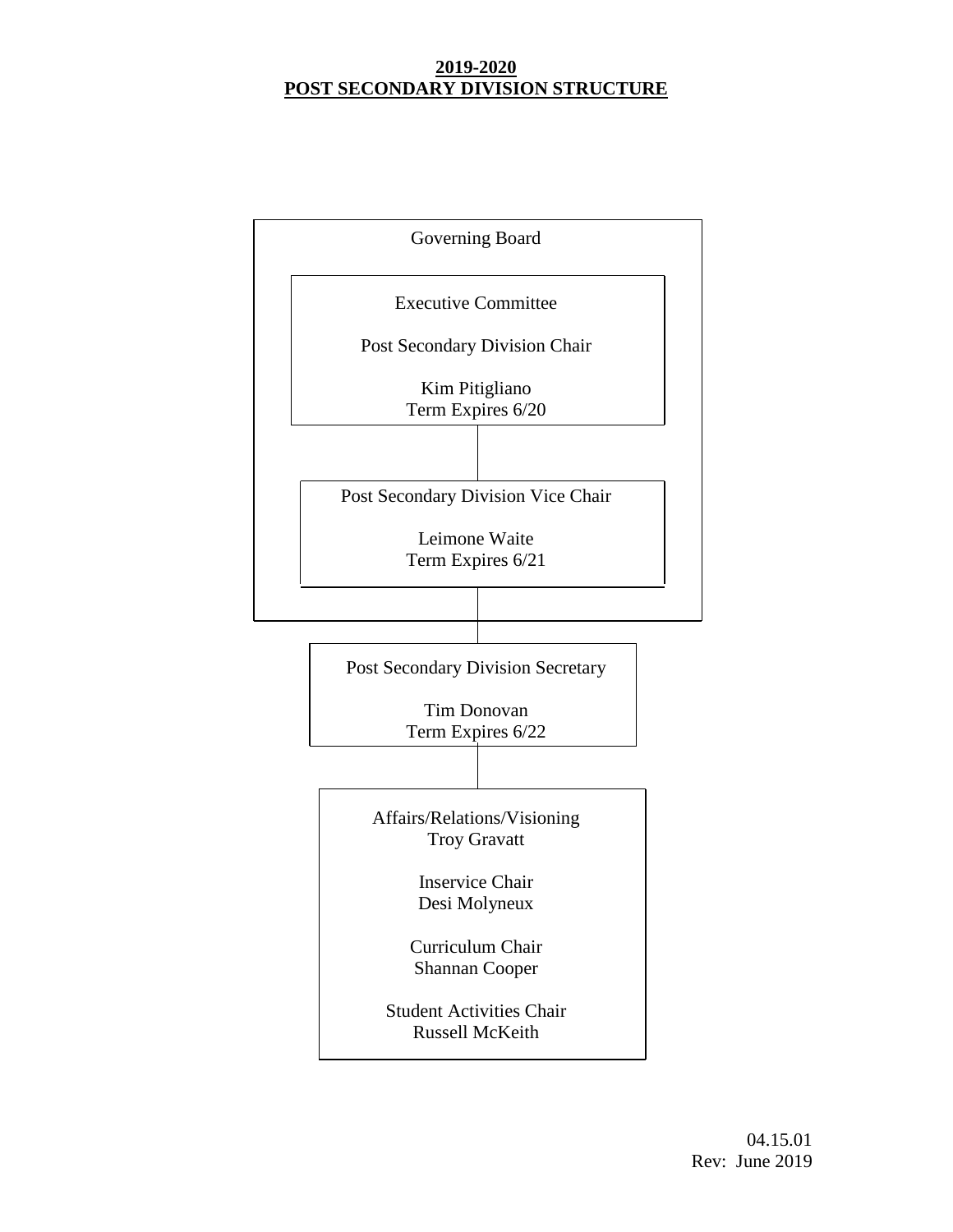# **POST SECONDARY DIVISION COMMITTEES**

#### I. Student Activities

This committee deals with issues regarding student leadership activities in their division. Student conferences, training, and other matters regarding the overall management of student organizations are referred to this committee.

#### II. Curriculum

This committee deals with all curriculum revision and adoption issues in the Division. Special curriculum project funding issues are referred to this committee for recommendation to the full Division.

### III. Inservice

The purpose of this committee is to provide input regarding the development and delivery of statewide inservice activities. In addition, the committee reviews previous inservice activities and critiques the effectiveness of the inservice delivery.

### IV. Affairs/Relations/Visioning

This committee deals with organization business issues specific to the Division. Topics might include: agricultural education legislation, program standards, relations with National Professional Organizations, and other issues not specifically assigned to other Division committees.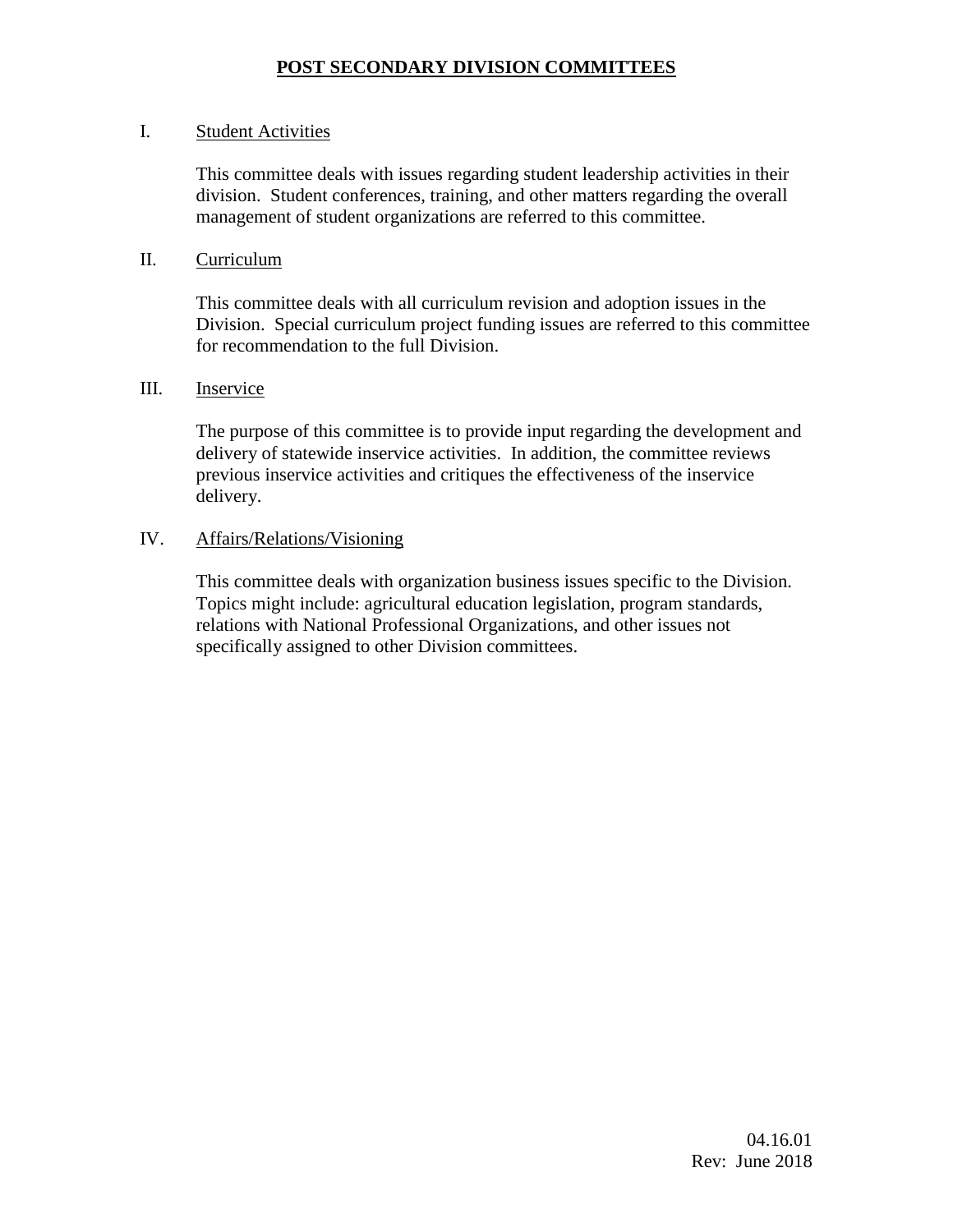## **SECONDARY DIVISION CHAIR'S RESPONSIBILITIES**

#### I. State Bylaws

A. Be familiar with State Bylaws.

#### II. General Duties

- A. Serve as a member of the CATA Executive Committee.
- B. Serve as a member of the CATA Governing Board and act as the chief spokesperson for issues that are of particular concern to secondary school members.
- C. Represent CATA at events that are of particular significance to agricultural education and/or CATA at the secondary school level as assigned by the President.
- D. Serve as Chairperson of the state-level CATA Secondary Division.
	- 1. Seek and receive agenda items for division meetings at State Conference and prepare the agenda.
	- 2. Correspond, as necessary, with Secondary Division Chairpersons of the regions to provide them with information regarding division business to be conducted at the regional meetings and to receive from them regional input to the solution of problems facing the division.
	- 3. Respond to questions by the Governing Board and the general assembly which are relative to division action and recommendations.
	- 4. Report to Governing Board with a written and oral report for Winter and Summer meetings.
- E. Appoint ad hoc and standing committees, as necessary, to accomplish division business.
- F. Work directly with the Agriculture Staff Consultant in planning the operation and agenda for the division.
- G. Assist in the orientation and training of a successor.
	- 1. Participate in planned training sessions.
	- 2. Maintain and update a file of "helpful hints" to pass on from year to year.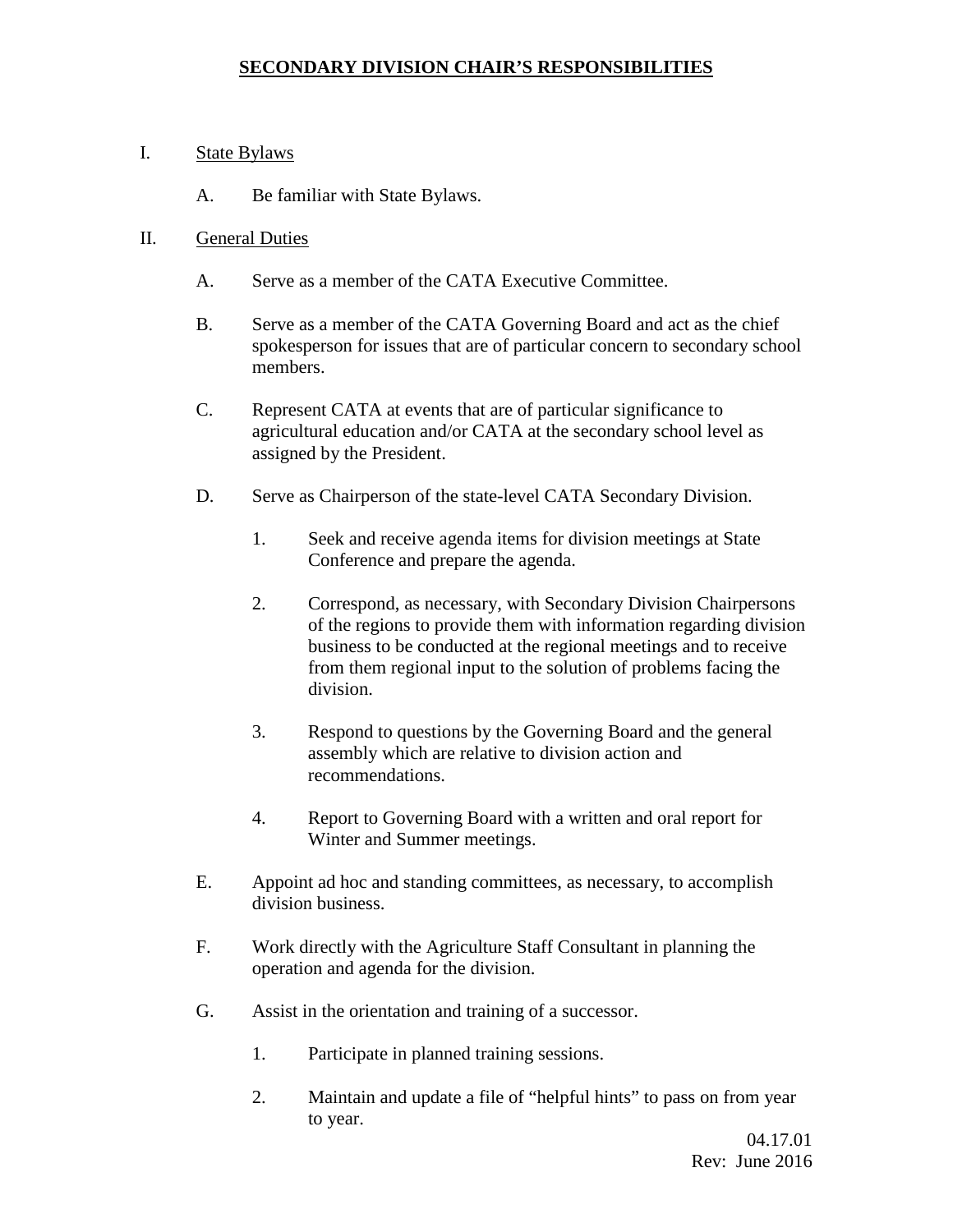# II. General Duties (Cont'd)

- H. Serve as CATA representative on the Community College Agriculture/Natural Resources Advisory Committee.
- I. Chair the assigned standing committee and develop it's agenda.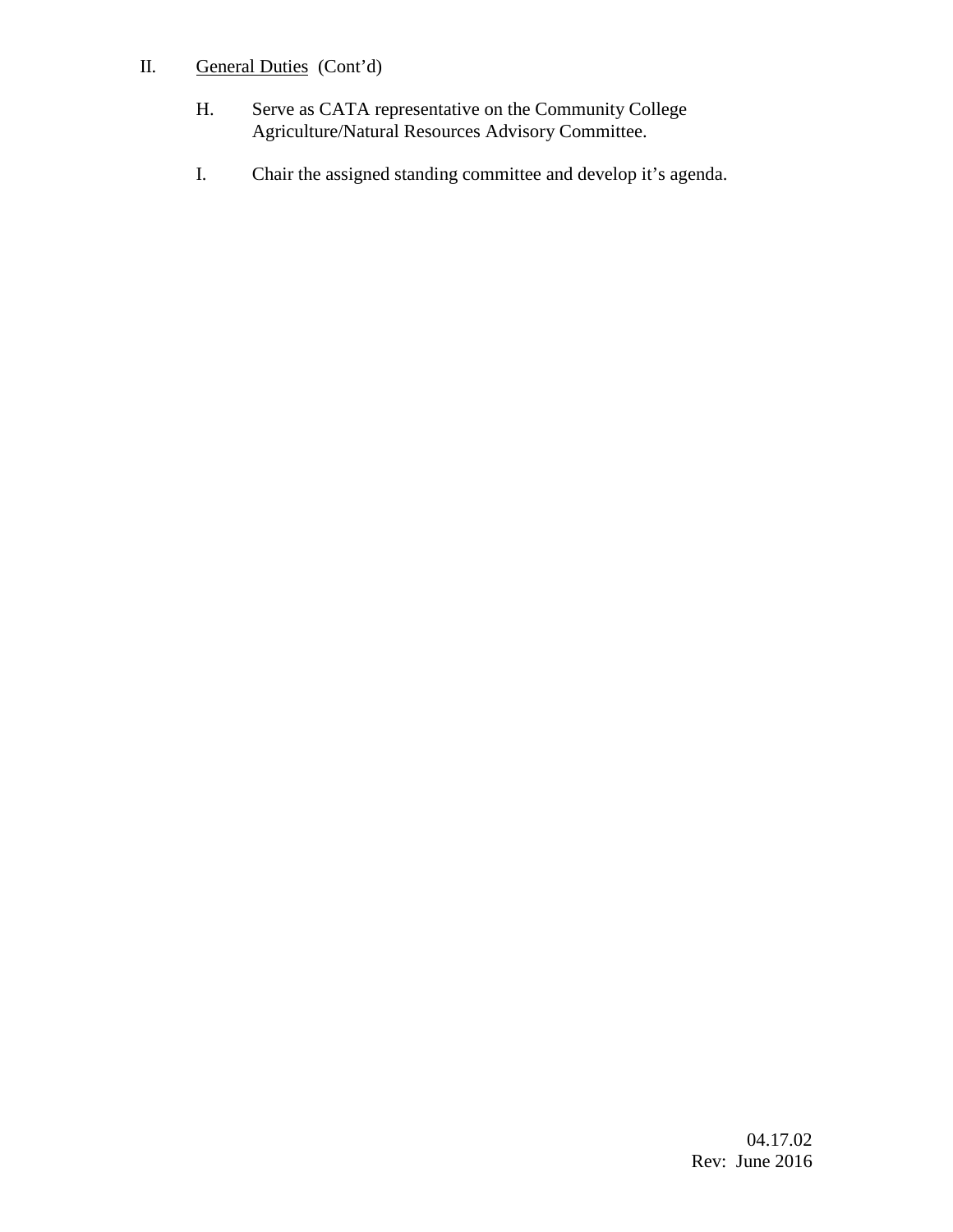## **SECONDARY DIVISION CHAIR-ELECT'S RESPONSIBILITIES**

#### I. State Bylaws

A. Be familiar with State Bylaws.

#### II. General Duties

- A. Serve as a member of the CATA Governing Board.
- B. Assist the Chair of the Secondary Division in carrying out the duties of that office so as to provide effective continuity.
- C. Attend Governing Board Meetings and represent CATA when and where designated by the State Officers (i.e., regional meetings, state and national conferences, etc.).
- D. Work with the Secondary Division Chair in developing agenda items for the Secondary School Division meetings at the CATA regional meetings.
- E. Assist the Chair in developing the format and program for CATA Summer Conference (i.e., Inservice Subcommittees and Division Meeting Agenda Items).
- F. Keep abreast of and be prepared to discuss any legislative action that deals with agricultural education.
- G. Strive to maintain ongoing involvement and close working relationships between the Secondary Division and CATA regarding business and activities that take place.
- H. Serve as a Chair on assigned standing committee.
- I. Maintain a file of information and pass on to your successor.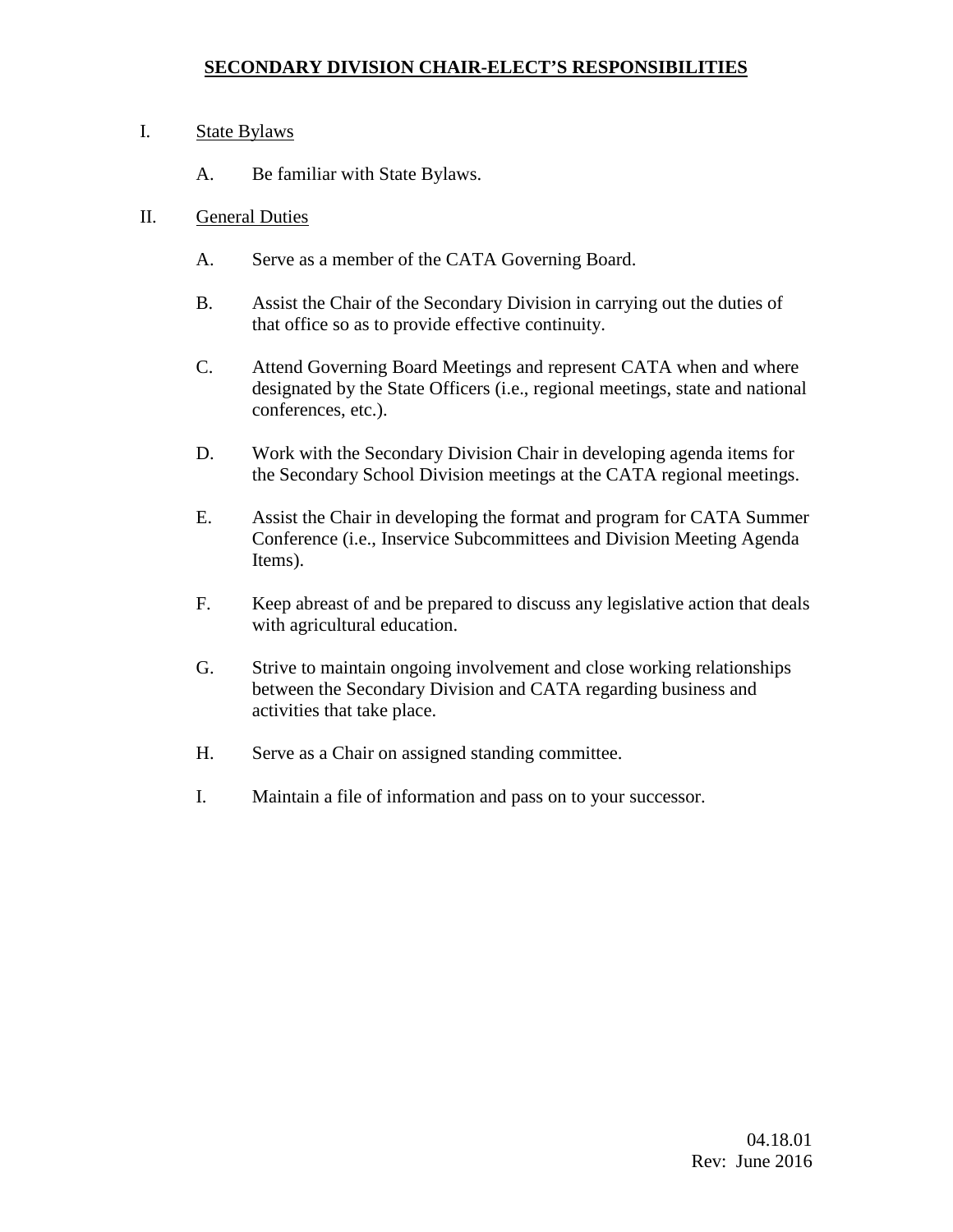## **SECONDARY DIVISION VICE CHAIR'S RESPONSIBILITIES**

## I. State Bylaws

A. Be familiar with State Bylaws.

## II. General Duties

- A. Assist the Chair of the Secondary Division in carrying out the duties of that office so as to provide effective continuity.
- B. Work with the Secondary Division Chair in developing agenda items for the Secondary Division meetings at the CATA regional meetings.
- C. Keep abreast of and be prepared to discuss any legislative action that deals with agricultural education.
- D. Strive to maintain on going involvement and close working relationships between the Secondary Division and CATA regarding business and activities that take place.
- E. Serve as the Chair of assigned committee. Seek and receive agenda items for Conference meetings.
- F. Attend a mid-winter meeting to be held at Winter Governing Board.

## III. Additional Duties

- A. Write an informal article pertinent to the Secondary Division to be submitted for publication in each issue of the "Golden Slate."
- B. Assist in orientation and training of a successor.
- C. Maintain a file of information and pass on to your successor.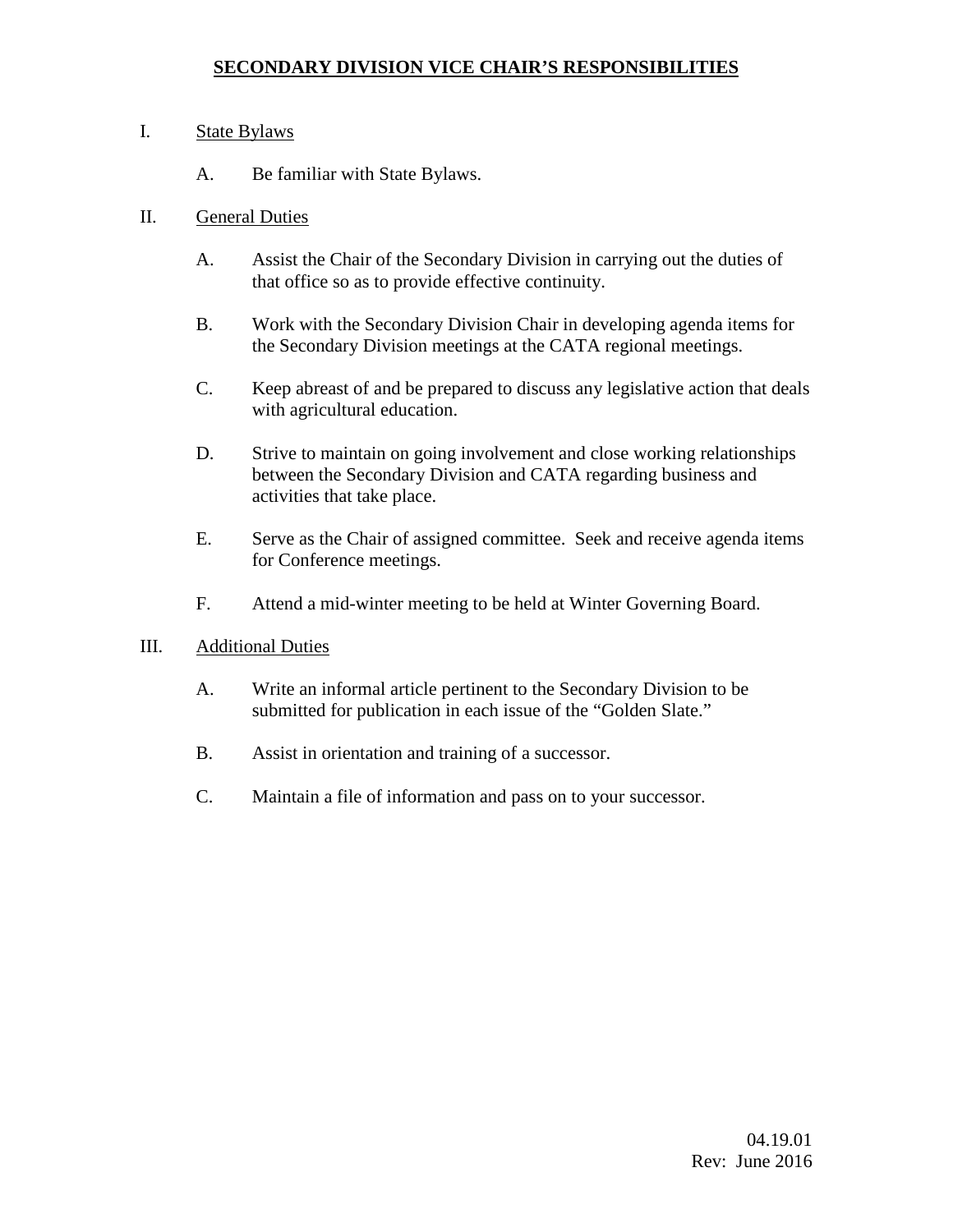## **SECONDARY DIVISION SECRETARY'S RESPONSIBILITIES**

# I. State Bylaws

A. Be familiar with State Bylaws.

## II. General Duties

- A. Keep a record of all officer meetings.
- B. Chair the assigned committee and help develop it's agenda.
- C. Work with the Secondary Division Officers in planning the division business.
- D. Secure copies of correspondence from regional meetings pertaining to the Secondary Division.
- E. Maintain file of all minutes, correspondence, and official business and provide copies for division officers and CATA Secretary.
- F. Attend Governing Board meetings.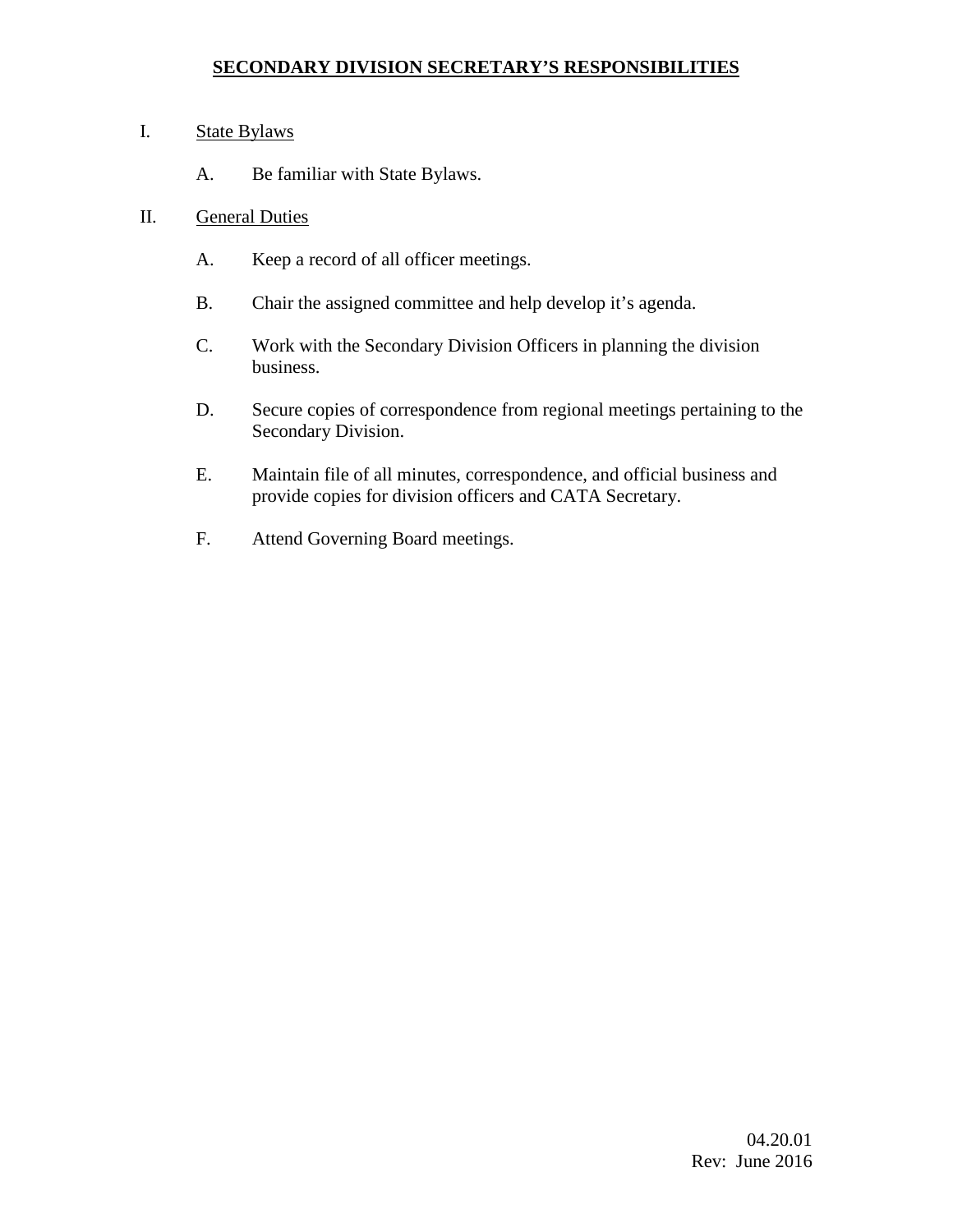## **2019-2020 SECONDARY DIVISION STRUCTURE**

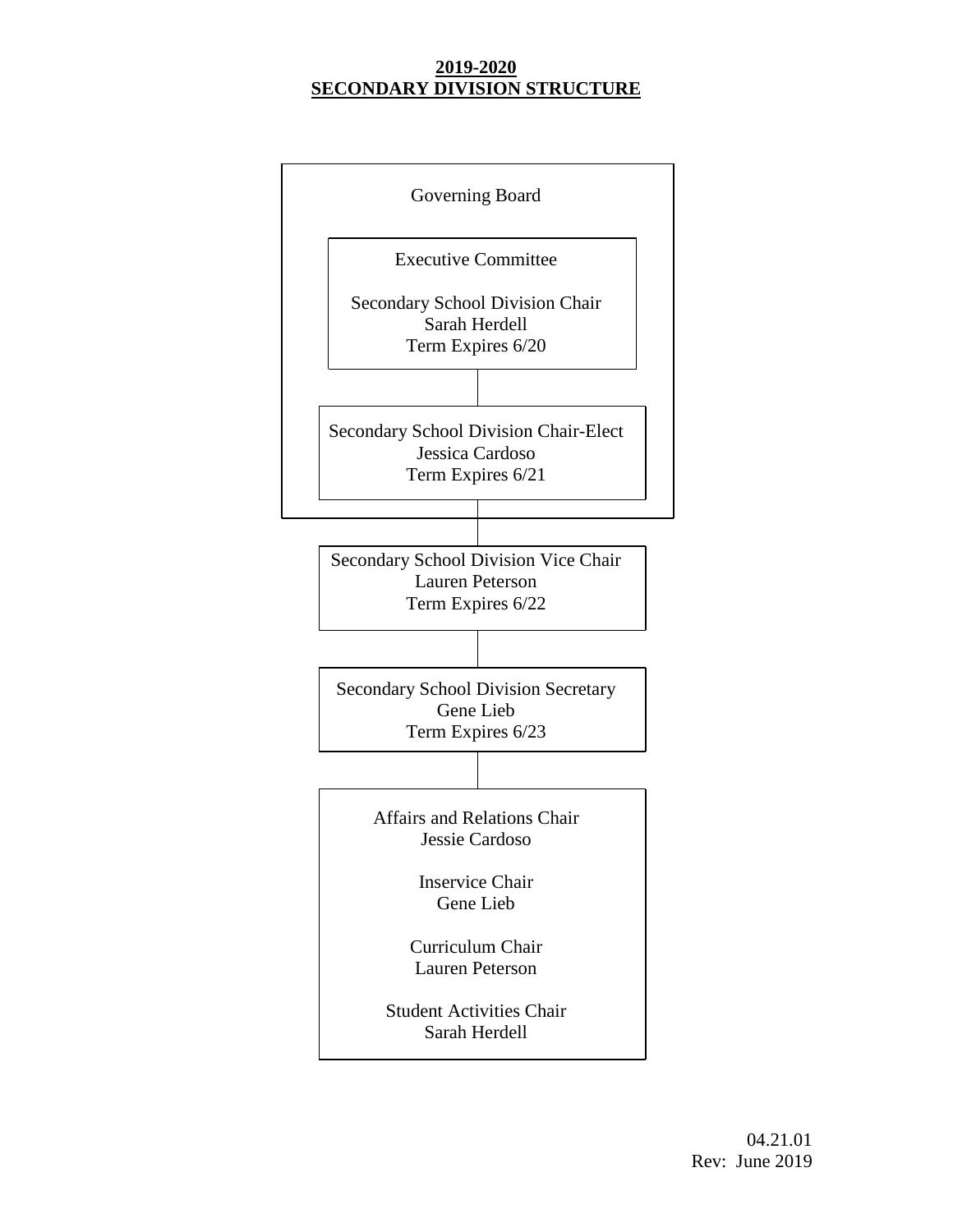# **SECONDARY DIVISION COMMITTEES**

## I. Affairs and Relations

This committee deals with organization business issues specific to the Division. Topics might include: agricultural education legislation, program standards, relations with National Professional Organizations, and other issues not specifically assigned to other Division committees.

#### II. Inservice

The purpose of this committee is to provide input regarding the development and delivery of statewide inservice activities. In addition, the committee reviews previous inservice activities and critiques the effectiveness of the inservice delivery.

#### III. Curriculum

This committee deals with all curriculum revision and adoption issues in the Division. Special curriculum project funding issues are referred to this committee for recommendation to the full Division.

#### IV. Student Activities

This committee deals with issues regarding student leadership activities in their division. Student conferences, training, and other matters regarding the overall management of student organizations are referred to this committee.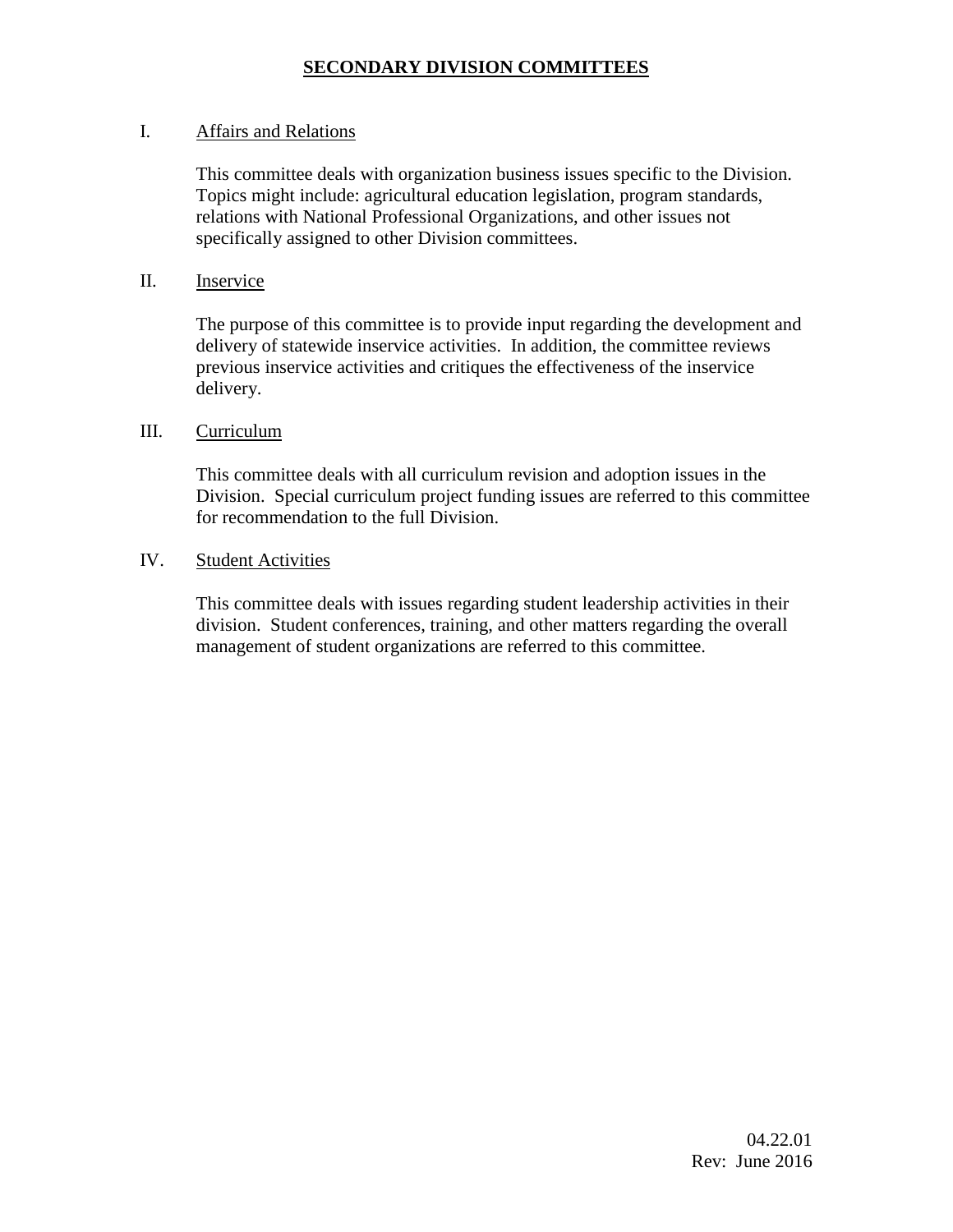# **REGIONAL PRESIDENT'S RESPONSIBILITIES**

- I. Fall Regional Meeting
	- A. Planning Meeting
		- 1. Include sectional presidents and other regional officers, regional department chairpersons, host school representatives, and any interested teachers. This is best done during the summer.
		- 2. Have available conference reports and any additional items received from the Division Chairperson for Secondary, Post Secondary and Operations Divisions, and the Executive Director.
	- B. Host School
		- 1. Contact early to be sure they are making the necessary preparations for the Regional Meeting.
		- 2. Host school is responsible for the coffee hour, luncheon and adequate meeting rooms. A fee large enough to cover the coffee hour and luncheon should be charged. It should be understood by the host school that they should only expect to get back their expenses.
	- C. Dues
		- 1. Dues are delinquent at the beginning of the Region's Meeting.
			- a. Each region, for example, may want to charge additional fees to non-CATA members at regional meetings. Other suggestions may include the use of voting cards.
	- D. Minutes
		- 1. Each President should check with his/her secretary to make sure that copies of regional minutes are sent to the State Officers, Division Chairpersons, and the Executive Director.
	- E. Nominees for Teacher of Excellence and other CATA/NAAE awards should be selected by the Fall Regional Meeting.
		- 1. Completed application forms should be sent to the Executive Director, postmarked no later than February 15.
		- 2. Formal recognition of sectional winners should be part of your program.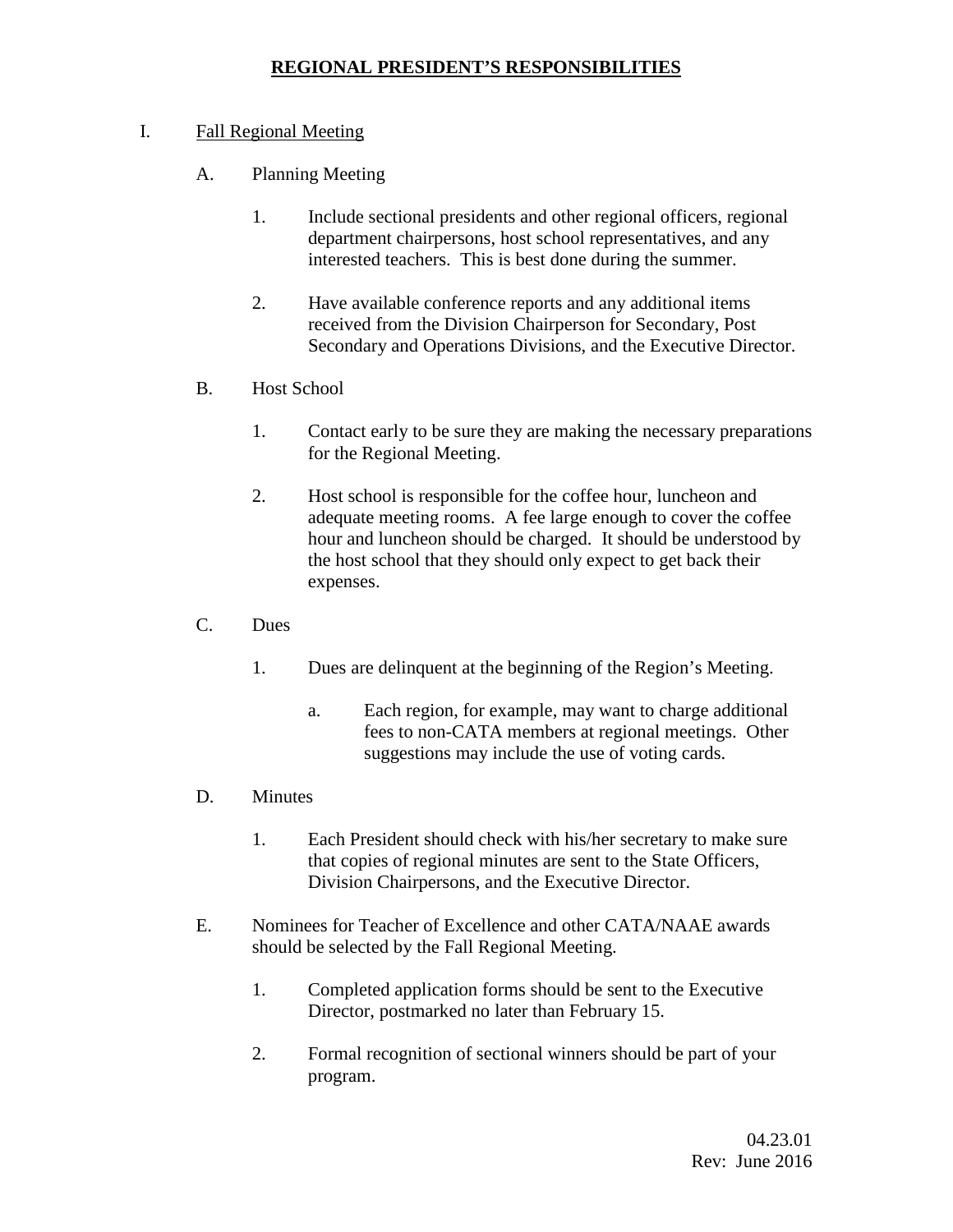- I. Fall Regional Meeting (Cont'd)
	- F. Remind Governing Board members and all officers of State Secondary Division, Post Secondary Division, and Operations Division to attend Mid-Winter Governing Board.
- II. Governing Board Mid-Winter Meeting (January)
	- A. Each regional president is an official member of the CATA Governing Board and should make the necessary arrangements to participate and:
		- 1. Serve on the Resolution Screening Committee.
		- 2. Prepare a Regional President's Report to cover the highlights of regional activities.
			- a. Submit an oral social report and written action item report if applicable to Governing Board (copy to State CATA Secretary).

# III. Spring Regional Meeting

- A. Check items as you did for the Fall Regional Meeting. Additional items to take care of include:
	- 1. Election of next year's slate of regional officers.
	- 2. Select nominee for state office.
	- 3. Check rotation schedule to see if appointments need to be made for: one chairman for each)
		- a. The Farm Show need 10 cleanup/setup helpers (host region only)
		- b. The Idea Show need 5 cleanup/setup helpers (host region only)
	- 4. Make a final attempt to collect delinquent dues.
	- 5. Take care of all business passed along from Governing Board.
	- 6. Make sure the Secretary sends copies of the regional meeting minutes and accompanying action cover page, if applicable, to the Executive Director.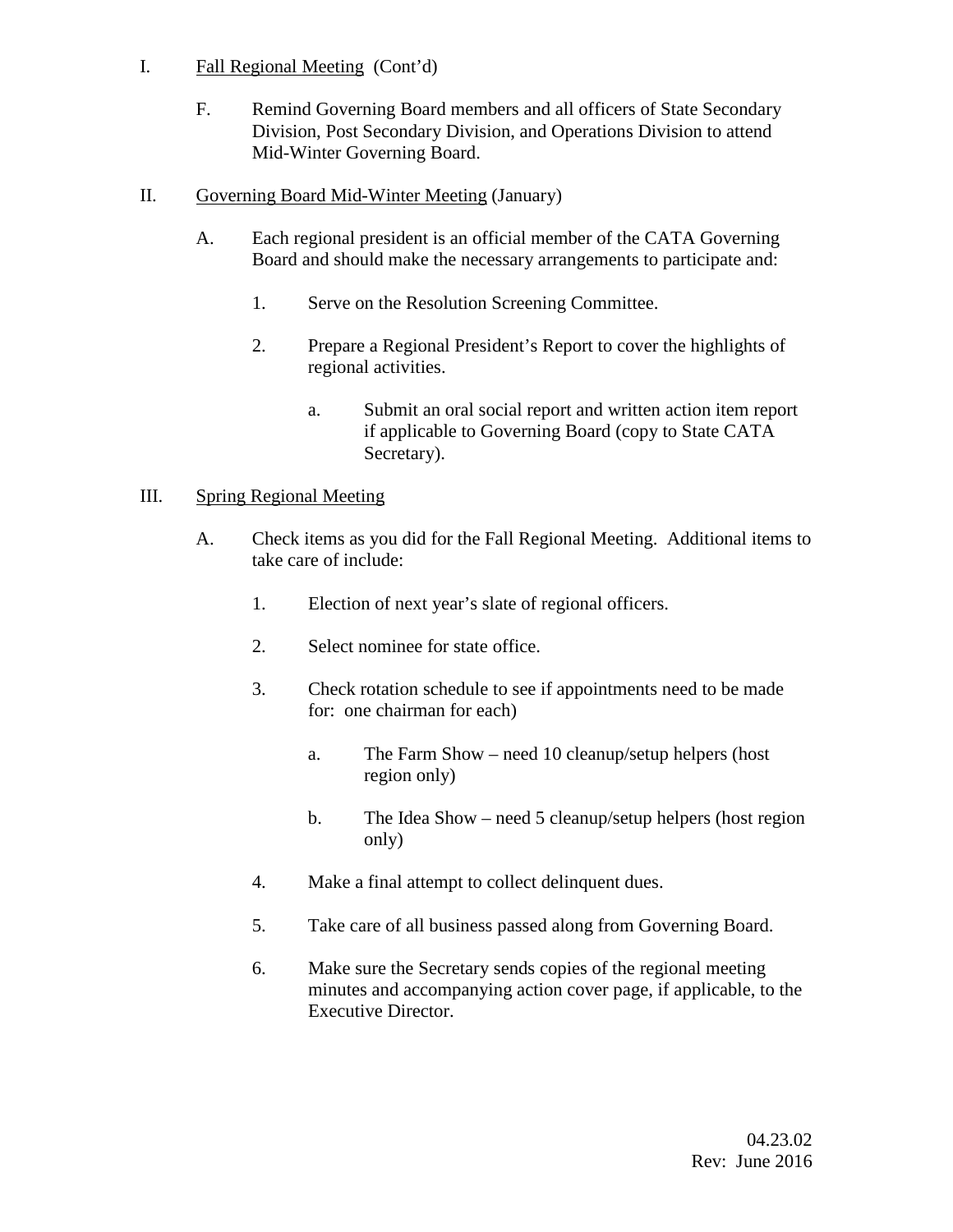## III. Spring Regional Meeting (Cont'd)

- B. Division Chairpersons
	- 1. The success of the Spring Regional Meeting, as far as CATA business is concerned, rests with these chairpersons.
		- a. Contact each of them to make sure they will attend.
		- b. Each should be prepared with agenda topics so they may lead discussion on assigned business.
- C. Appoint members to serve on:
	- 1. Agriscience Teacher of the Year Award Selection Committee
	- 2. Outstanding Ag Teacher Selection Committee
	- 3. Outstanding Program Awards Selection Committee
	- 4. Outstanding Young Member Selection Committee
	- 5. Teacher of Excellence Selection Committee
	- 6. Teacher Mentor Selection Committee

#### IV. Summer Conference

- A. Governing Board Meeting (Sunday preceding Conference)
	- 1. Give oral and written report on regional activities including: (Copy to State CATA Secretary)
		- a. Highlights of the Spring Regional Meeting.
		- b. Nominee for state office.
		- c. Any special problems occurring in the region.
		- d. Outstanding awards won by agriculture teachers or FFA members.
		- e. Special recommendations, if any, to Governing Board from the region.
- B. Conference Registration
	- 1. Help Regional Treasurer collect dues.
	- 2. Hand out conference packets.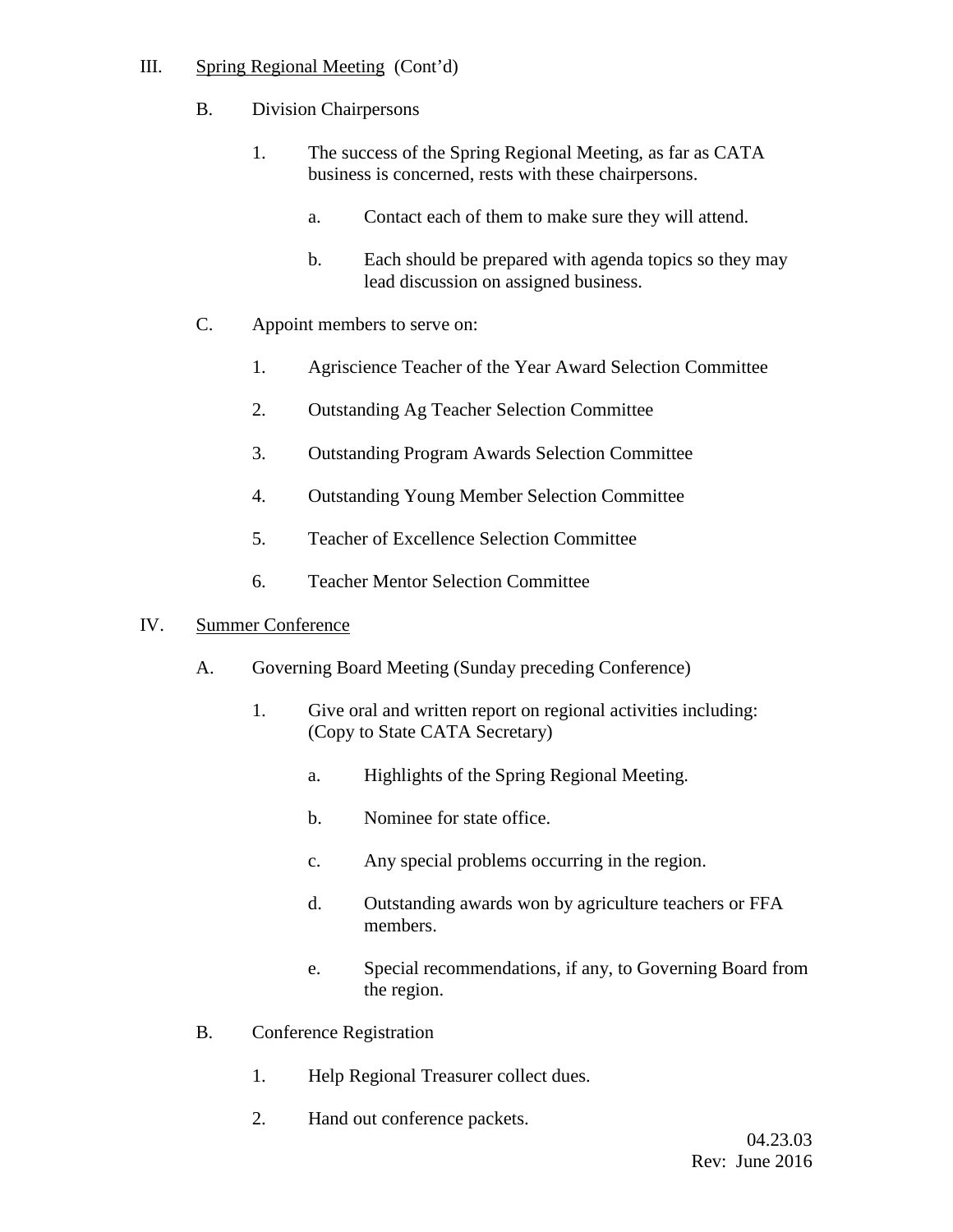### IV. Summer Conference (Cont'd)

- C. Hosted Sessions
	- 1. Make sure six-quality raffle items are on stage.
	- 2. Designate two people (one for each door) to pass out raffle tickets.
	- 3. Usher people into the session to expedite the start of the session.
	- 4. The following sessions are hosted on a rotating basis:
		- a. Monday Opening Session
		- b. Monday Secondary Division Meeting
		- c. Monday Post Secondary Division Meeting
		- d. Tuesday General Assembly
		- e. Wednesday General Assembly
		- f. Thursday General Assembly
- D. Regional Meetings
	- 1. At first meeting make sure that each agriculture department is fully represented by members from your region.
		- a. Line up campaign for nominee for state office.
		- b. Select captain and get sign-up for Conference athletic events.
		- c. Introduce new teachers to region.
	- 2. At last region meeting supply incoming president with notebook containing all important information pertaining to previous year, i.e.,
		- a. Minutes
		- b. Agenda for region meetings, etc.
		- c. Time lines, etc.
		- d. Balloting
		- e. Conference Evaluations (thoughtful and time given)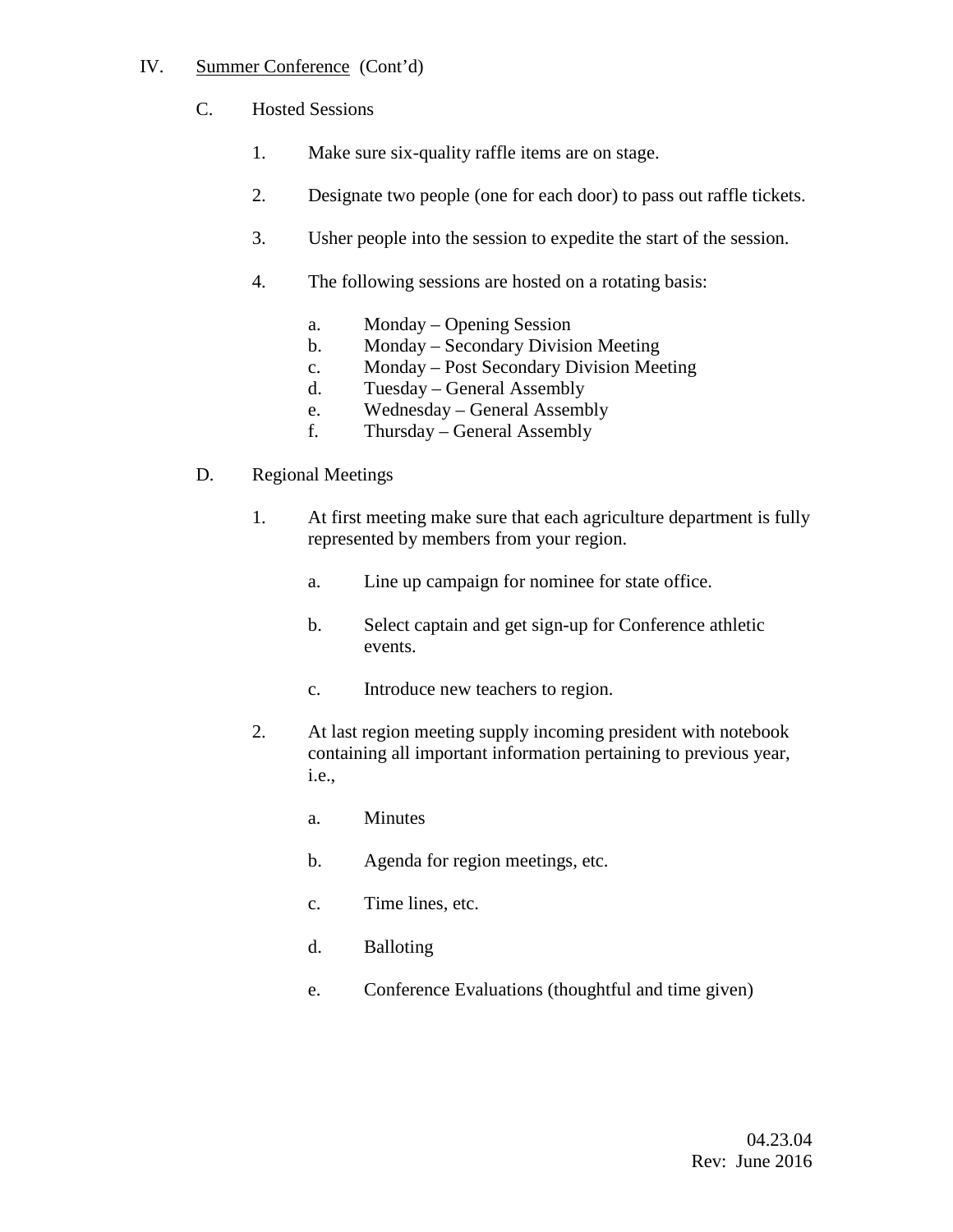## IV. Summer Conference (Cont'd)

- E. Regional Reports
	- 1. Regional Report forms need to be turned into the CATA State Secretary by noon Monday, in Room 241 in the Ag Ed Department.
		- a. New Regional Officers
		- b. New Sectional Officers
		- c. Thirty-Minute Club Awards
		- d. Service Awards
		- e. Retiring Teachers
- F. Region Hosting Banquet
	- 1. Hosts first session
	- 2. Decorates stage
	- 3. Banquet promotion (skits during session, etc.)
	- 4. Leads flag salute at first session.
	- 5. Gives the invocation at first session.
- V. General Duties
	- A. Notify State President regarding any deaths or major disaster events in your region.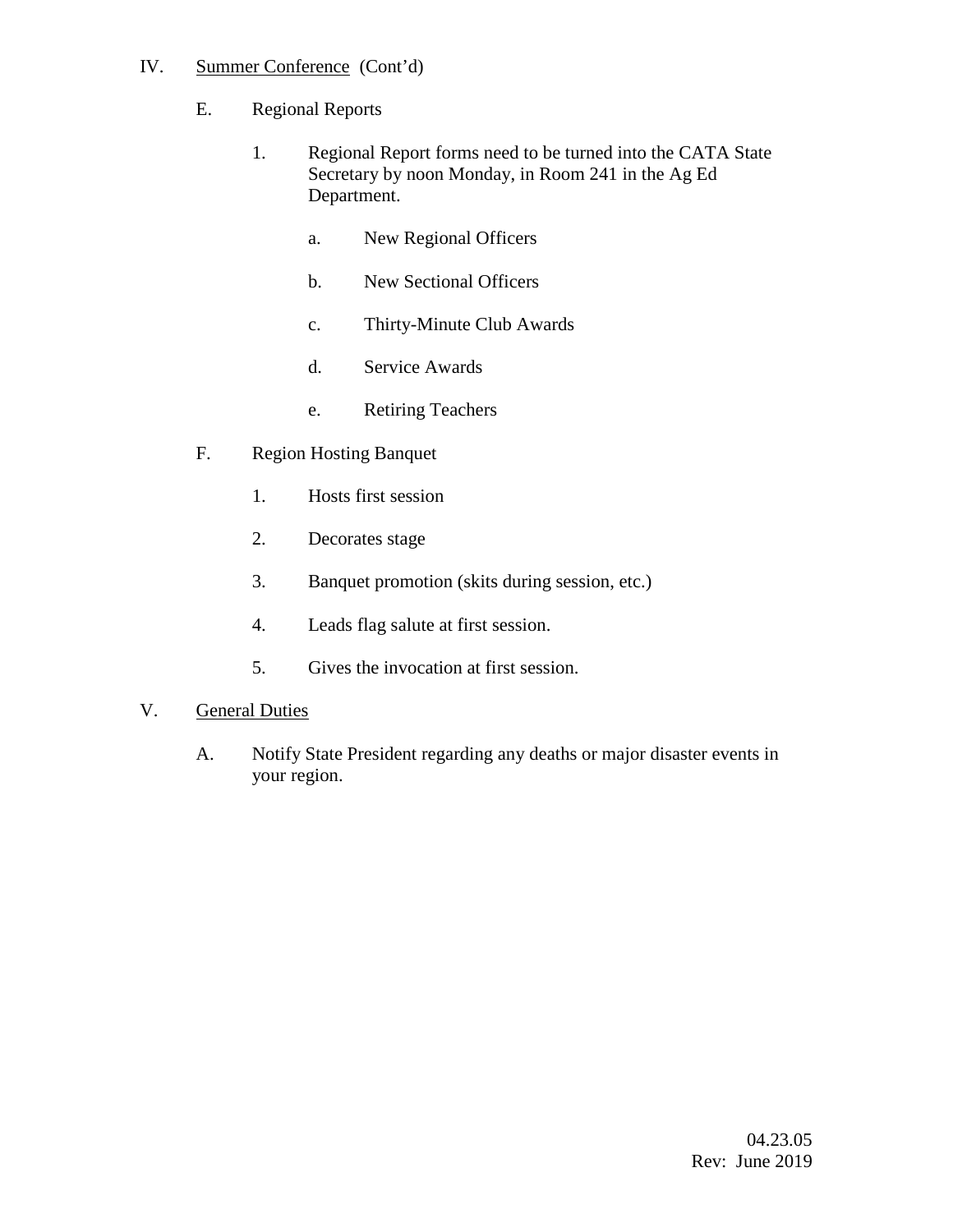# **REGIONAL VICE PRESIDENT'S RESPONSIBILITIES**

## I. General Duties

A. Potentially, the Vice President does everything the President does. Therefore, he/she should be prepared by knowing the responsibilities of the President and should be ready to assist the President at all times.

### II. Special Duties

- A. Serve as Regional Awards Chairperson for the following:
	- 1. Agriscience Teacher of the Year
	- 2. Teacher of Excellence
	- 2. Honorary American Farmer
	- 3. Outstanding Young Member
	- 4. Outstanding Ag Teacher
	- 5. Service Awards
	- 6. Retired Teachers
	- 7. Outstanding Agriculture Program
	- 8. Outstanding Agriculture Program Post Secondary Division
	- 9. Teacher Mentor
- B. The Vice President or designee must serve as regional representative in the selection of the State Outstanding Young Member, Outstanding Ag Teacher, and Outstanding Vocational Agriculture Program during the State FFA Conference.
- C. Attend the Pre-Conference Governing Board Meeting and attend the Governing Board Mid-Winter Meeting.
- D. Review minutes of Inservice Committee from Summer Conference to help plan regional inservices.
- E. Conference and Regional Meeting
	- 1. Assist the President in filling out the necessary forms.
	- 2. Distribute those to the appropriate individuals.
- F. Coordinate the committee activities to keep the region informed.
	- 1. Including selection of committee members and collection of committee reports.
- G. Lead flag salute if your region is hosting the first session at Summer Conference.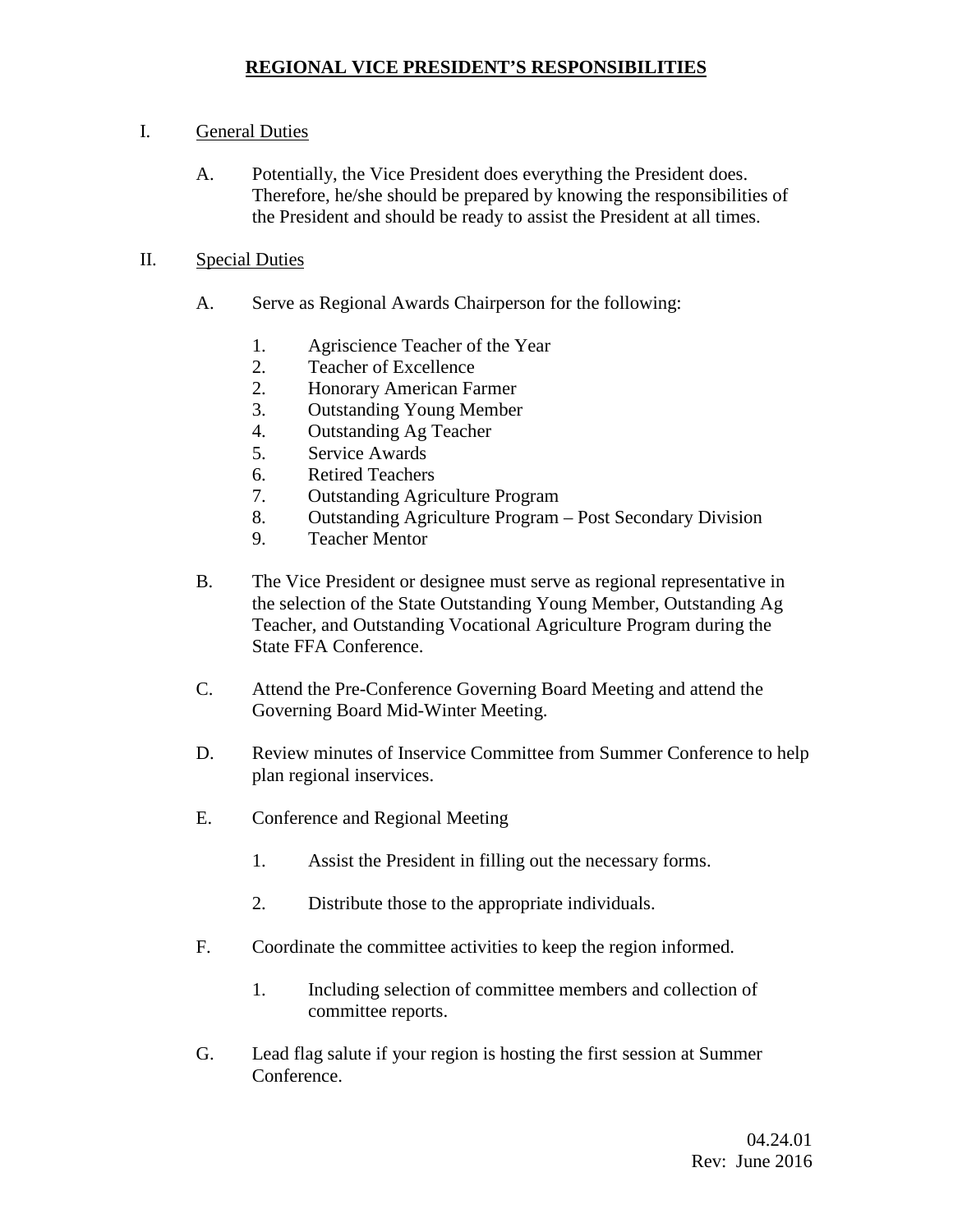# **REGIONAL SECRETARY'S RESPONSIBILITIES**

- I. Summer Planning Meeting
	- A. Send notice of the Summer Planning Meeting to the regional officers, regional division chairperson, sectional presidents, the host school, and the Regional Supervisor.
	- B. Take minutes during the meeting and distribute the minutes to those involved.
- II. Pre-Regional Meeting
	- A. Send the agenda and meeting announcement to every agriculture teacher in the region at least ten days prior to the meeting.
	- B. Send the above listed materials and special invitation to:
		- 1. The State Supervisor of Agricultural Education
		- 2. The Agricultural/Natural Resources Specialist in the California Community Colleges Chancellor's Office
		- 3. The State CATA Officer assigned to the region
		- 4. Dean of Agriculture and Ag Education Departments at the State **Universities**
		- 5. The CATA Executive Director

#### III. Regional Meeting

- A. Keep an accurate record of the minutes of the meeting.
	- 1. Collect department reports
- B. Encourage members to fill out publicity sheets.

#### IV. Post-Regional Meeting

- A. Prepare and distribute the minutes to:
	- 1. CATA Regional Members
	- 2. CATA Governing Board Members
	- 3. CATA Executive Director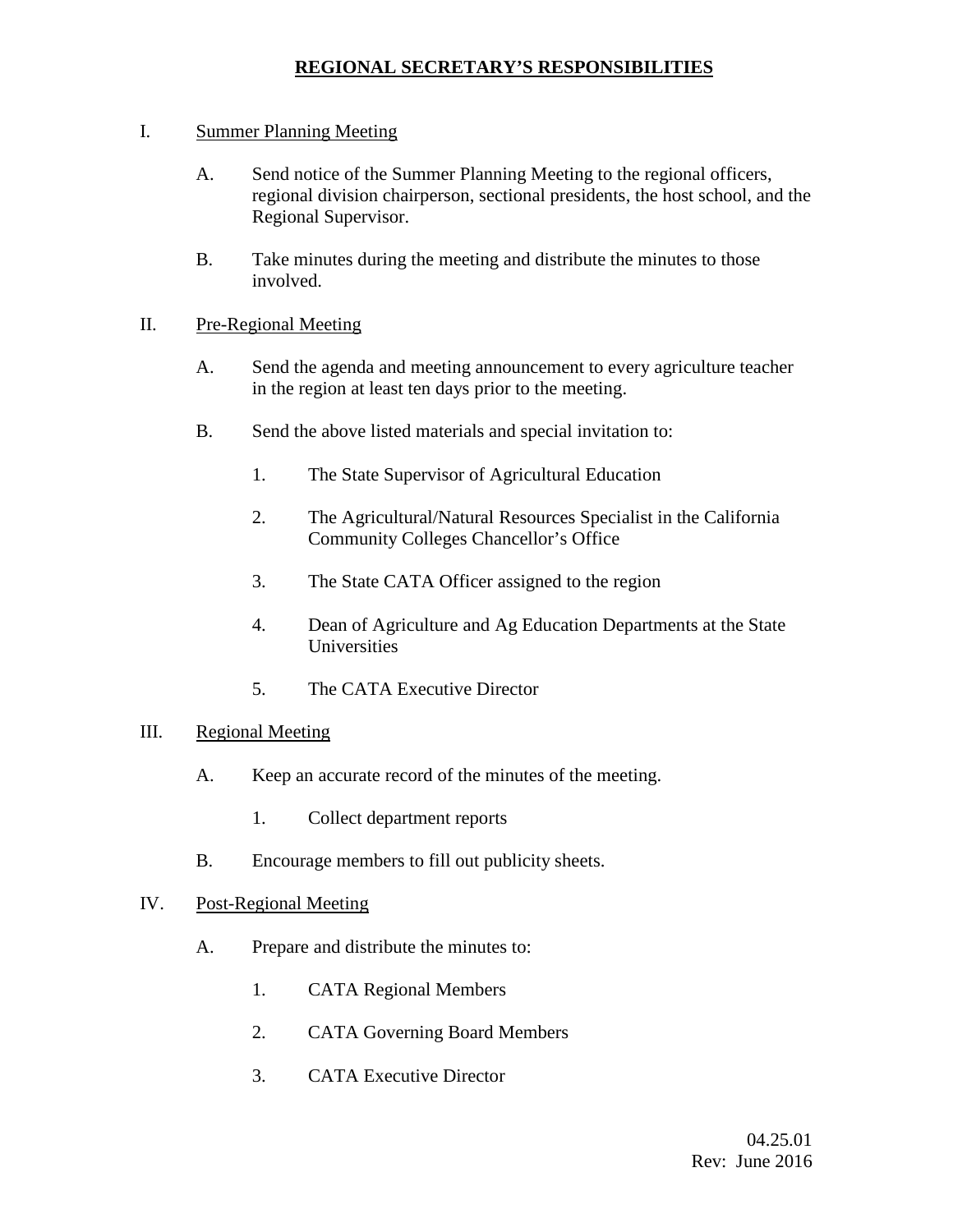# IV. Post-Regional Meeting (Cont'd)

- A. Prepare and distribute the minutes to: (Cont'd)
	- 4. State Supervisor of Agricultural Education
	- 5. Agriculture/Natural Resources Specialist in the California Community Colleges Chancellor's Office
- B. Send thank you letters to the appropriate individuals.
- C. Send publicity sheets to the appropriate addresses.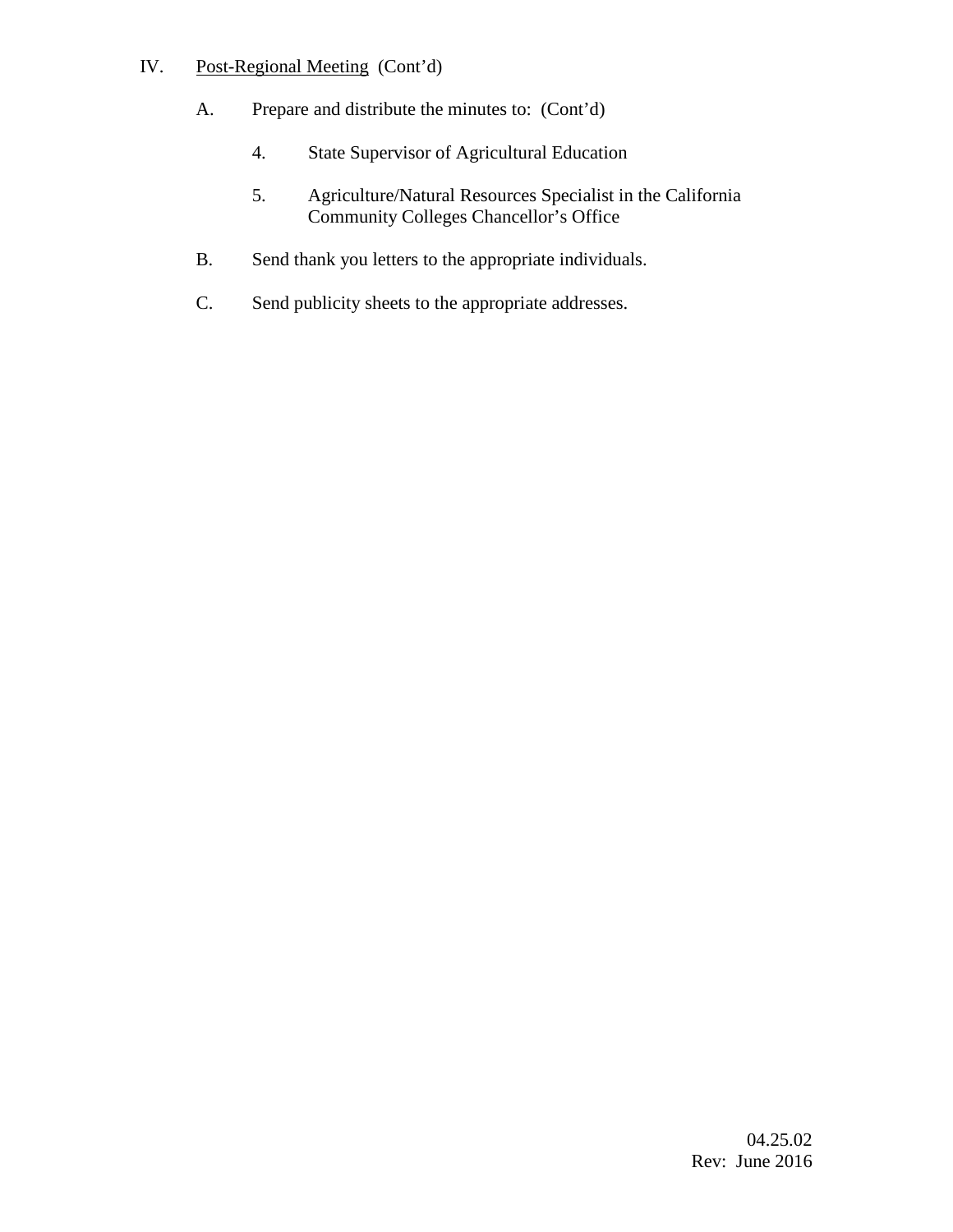# **REGIONAL TREASURER'S RESPONSIBILITIES**

#### I. Conference

- A. Be prepared to assist in the dues collection process Sunday night and Monday morning at State CATA Conference.
- B. Give dues report during the Regional Meeting at Conference including:
	- 1. Last year's final results
	- 2. This year's progress
- C. Encourage dues payment during Conference.
- D. Make sure Sectional Treasurers have adequate updated membership lists, forms and are contacted on a regular basis.
- E. Contact State Treasurer to assist with collection of unpaid dues after Fall Regional Meeting.

#### II. Pre-Region Meeting

- A. Work with the Sectional Treasurers to encourage dues payment.
- B. Help correct errors, which may occur, with dues data collection. Send corrected information to the CATA office.
- C. Coordinate the payment of registration fees to the host school.

#### III. Regional Meeting

- A. Collect dues. Have membership forms available at all times.
- B. Report on the dues situation and regional finances.
- C. Post the regional Membership Roster.
- D. Collect \$10 per member registration fee and forward to the CATA office.

## IV. Reminder

- A. Dues are delinquent at the beginning of the Fall Regional Meeting.
- B. Send all dues collected to the CATA office.
- C. Assist the new Treasurer with dues collection at next year's Conference.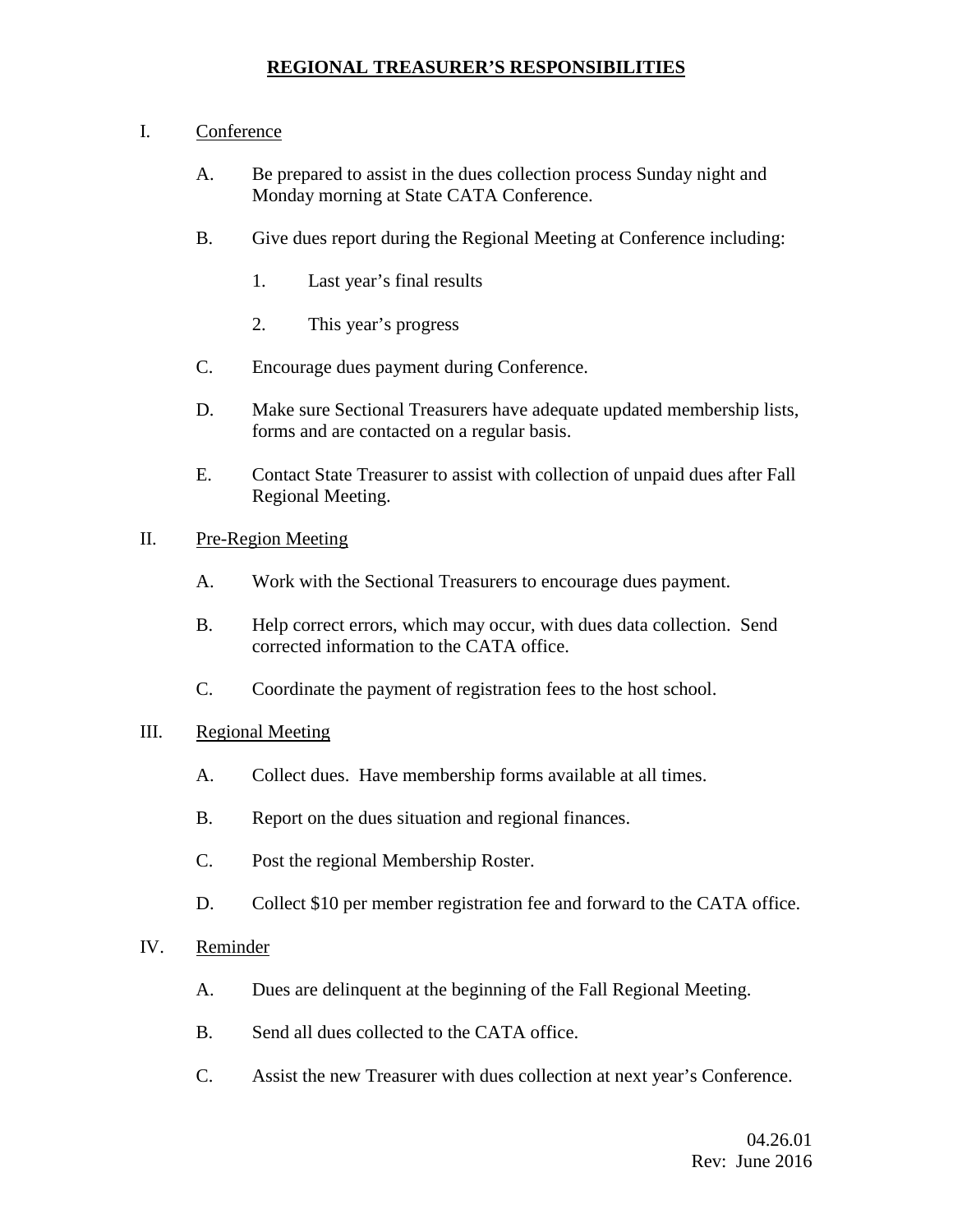# IV. Reminder (Cont'd)

- D. Work to encourage paid member incentives.
- E. Encourage Sectional Treasurers to make personal contact with non-paid potential CATA members after the Fall Regional Meeting.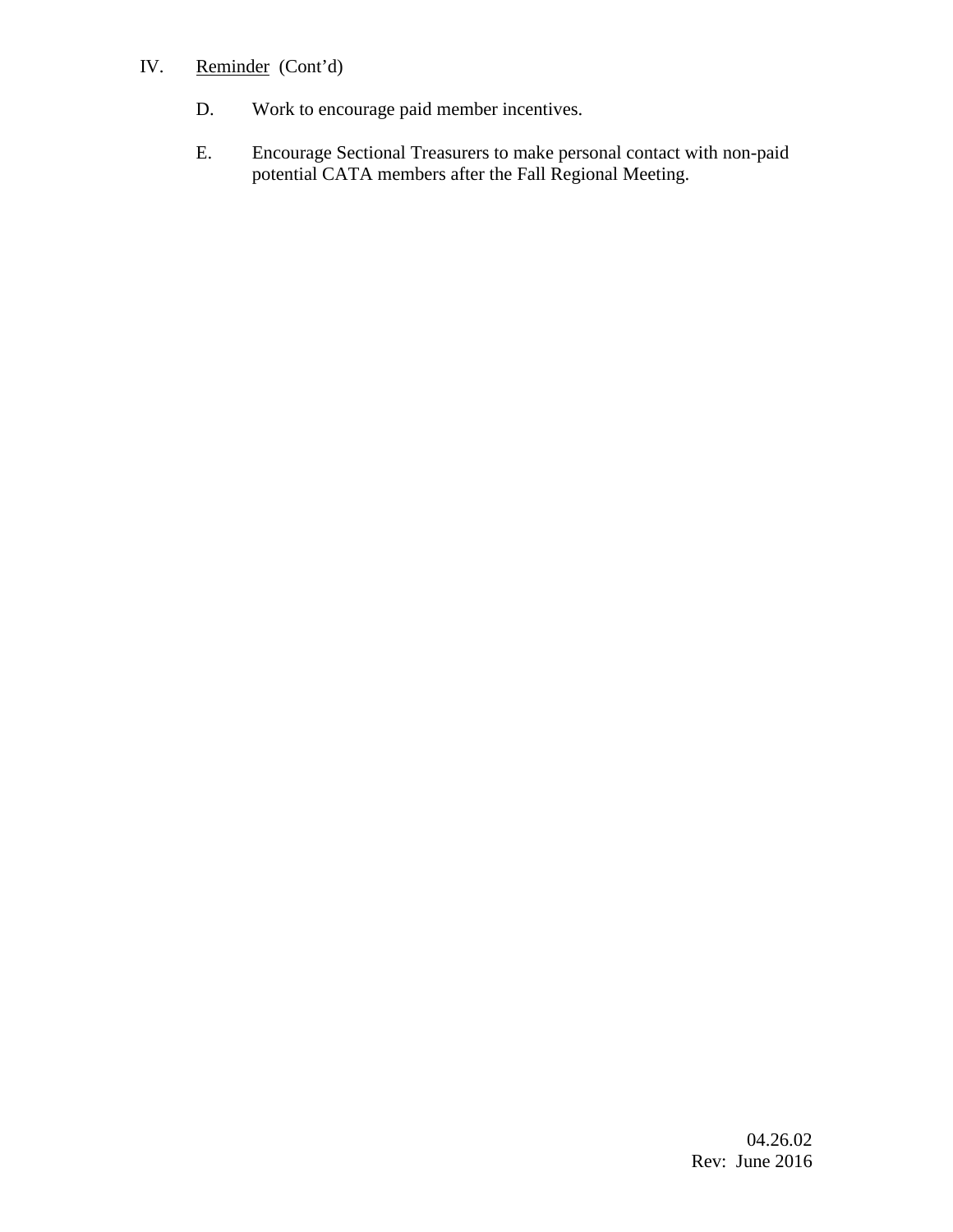## I. Summer Conference

- A. Secure the services of an agriculture teacher in each of the sections of your region – someone who "keeps an ear to the ground" and knows what is happening or can make it happen.
- B. Plan what type of publicity you can produce during the year and make arrangements with those people, if in attendance at Conference.

## II. Prior to Deadline for Each Issue of the "Golden Slate"

- A. Make contacts (letters, phone calls, personal visits) with people who have information that needs to be communicated. Set their deadline one week prior to your own deadline.
- B. Compile all news, stories, and photos from your region into an organized and easily understood article. The article should be typed, double spaced and no longer than 300 words.
- C. Mail, fax, or email your copy to arrive in the Executive Director's Office on or prior to the deadline. Inform the Executive Director if you have requested another person to send an article directly to him.
- D. Take pictures or encourage other persons to take photos of something significant in your region. The photos, together with a brief description, should be sent with your copy.

## III. Specifics Regarding Written Copy

- A. Interesting copy from your region.
	- 1. New ideas being tried.
	- 2. New or different programs being offered.
	- 3. Out-of-class or off-the-job activities of well-known agriculture teachers.
	- 4. Personal items of well-known agriculture teachers.
	- 5. Anything else worthy of recognition.
	- 6. Make it light and humorous if possible; most of all, make it READABLE.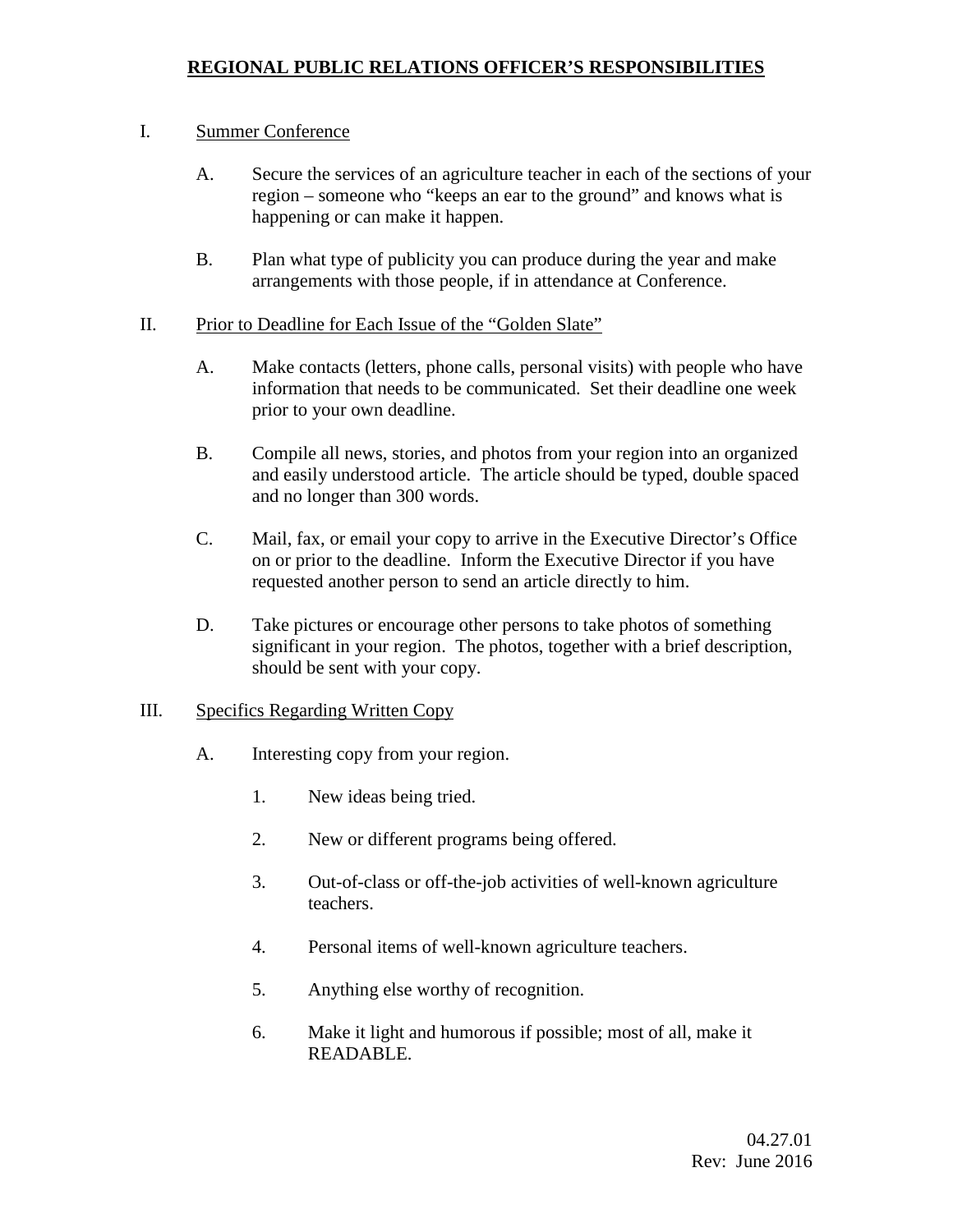## III. Specifics Regarding Written Copy (Cont'd)

- B. Other types of information.
	- 1. Methods of obtaining free materials for use in Agricultural Departments.
	- 2. New or different methods of teaching.
	- 3. Unique activities.
	- 4. Ideas that work (projects, labor savers, etc.).
	- 5. Teaching tips (anecdotes or suggestions).
	- 6. Effective Ag Advisory Committees or Booster Clubs.
	- 7. "Letter to the Editor".

## IV. Specifics Regarding Photographs

- A. Black and white or color photos may be submitted, however, black and white is preferable.
- B. Any size photo is acceptable.
- C. An identifiable action should be taking place in the photo.
- D. An identifiable person or persons should be in the photo.
- E. Take photos as close as possible and include just the important items.
- F. There should be a center of interest in the photo.
- G. Submit glossy photos of good contrast.
- H. People in the photo should be facing the center of interest or be involved with it.
- I. If you want photos returned, please inform the editor.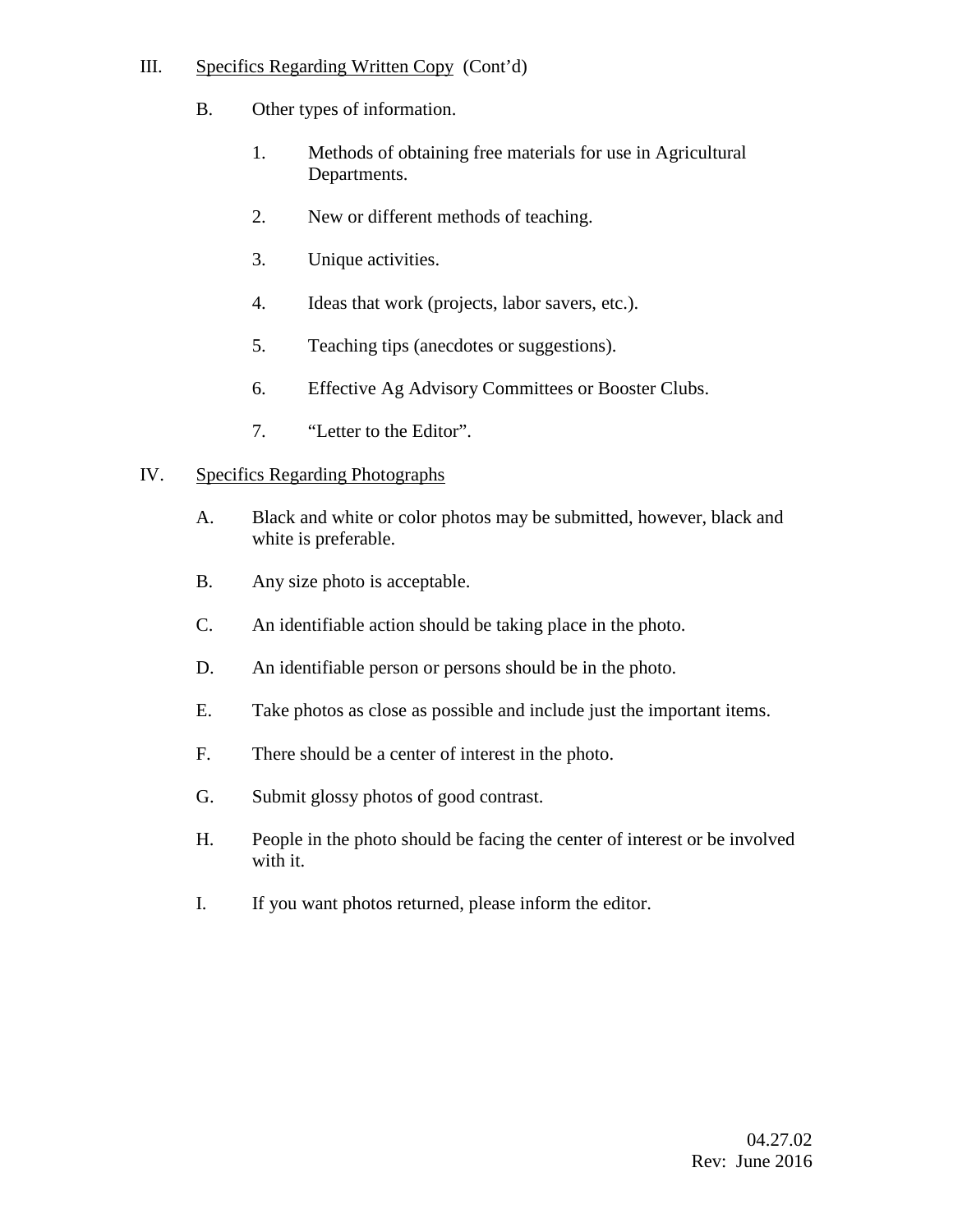# V. Deadline Dates

| Copy must be IN<br>CATA Office by: | Copy will go to<br>to the printer: | Publication<br>to be mailed: |
|------------------------------------|------------------------------------|------------------------------|
| August 20                          | September                          | October                      |
| November 12                        | December                           | January                      |
| March 24                           | April                              | May                          |

Dates change based on the first Monday of the months listed.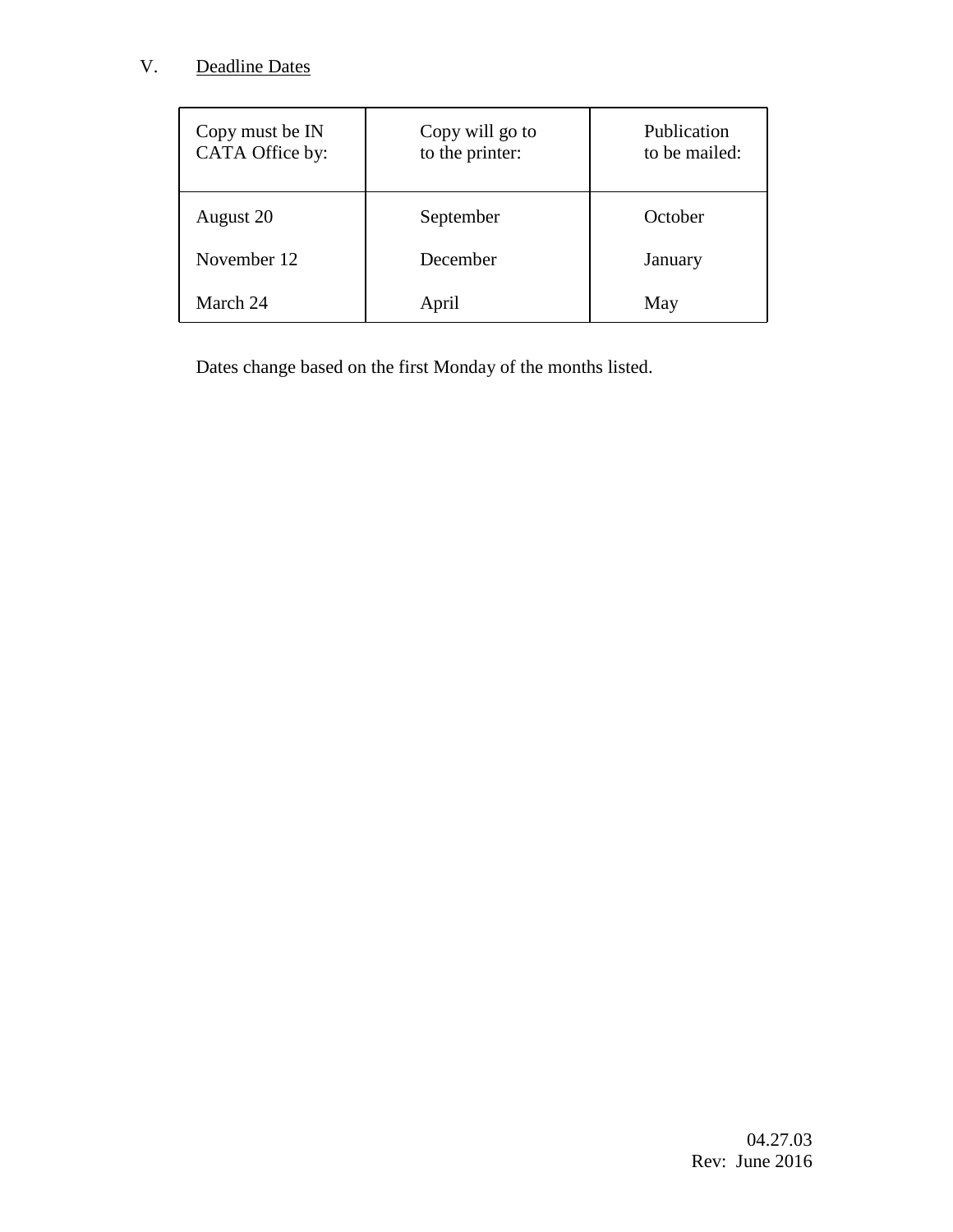# **REGIONAL SECONDARY, POST SECONDARY, & OPERATIONS DIVISIONS CHAIRPERSON'S RESPONSIBILITIES**

# I. General Duties

- A. Act as liaison between the State Division Vice President and the regional division members.
- B. Attend Regional Planning Meetings as called by the Regional President.

# II. Fall Regional Meeting

- A. Solicit the membership for regional concerns, which would require state action.
- B. Develop these regional concerns into resolution form and ask the Regional President to present these resolutions at the Mid-Winter Governing Board Meeting.

## III. Spring Regional Meeting

- A. Contact your State Division Chairperson before the Spring Regional Meeting for discussion topics.
- B. Prepare an agenda for the Department Meeting.
- C. Make sure your minutes are received by the Regional Secretary.

## IV. Summer Conference

A. Attend the division meeting and present your region's concerns.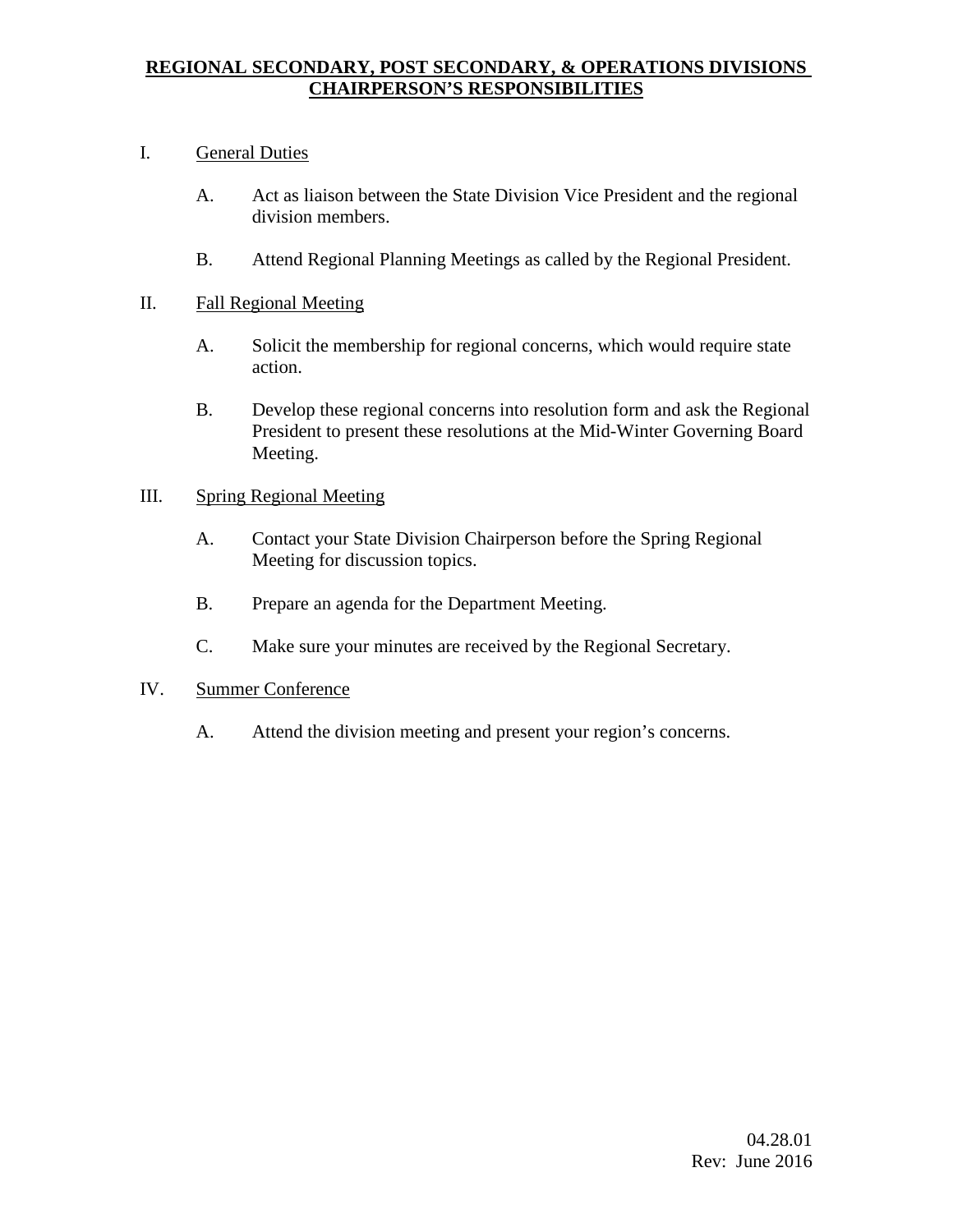## I. General Duties

A. Coordinate and administer the activities of the CATA Section. Each section of the state will vary as to its activities, but the Section President is a very vital communication link from the State and Regional Officers to the membership and vice versa.

### II. Specific Duties

- A. Hold a Planning Meeting early in the summer to plan the time, place, and person responsible for each of the year's activities. Include the Regional Supervisor.
- B. Work with the Regional Supervisor and/or Community College Agricultural Specialist for appropriate topics for sectional meetings and responsibilities, inservices, etc.
- C. Develop and keep up-to-date a guide for special activities that are specific to your section (i.e., Spouse's Night, fair meetings and responsibilities, Donor's Night, Inservices, etc).
- D. Make sure the Sectional Treasurer has the necessary materials to collect dues and forward them to the CATA State Office. Make a concerted effort to collect and forward dues.
- E. Take nominations for Teacher of Excellence and other awards and submit them at the Fall Regional Meeting.
- F. Set aside one Section Meeting (usually the September meeting) to discuss the yearly calendar and receive sectional input for upcoming meetings.

#### III. General Instructions

- A. Coordinate the sending of meeting announcements, agendas, and meeting minutes of the previous meeting two weeks prior to each upcoming meeting.
- B. Develop a time line on the agenda so meetings will not drag.
- C. Try to include an inservice activity in every meeting.
- D. Strive to develop meetings to keep the Post Secondary teachers involved and interested.
- E. Prepare written sectional report for regional meetings.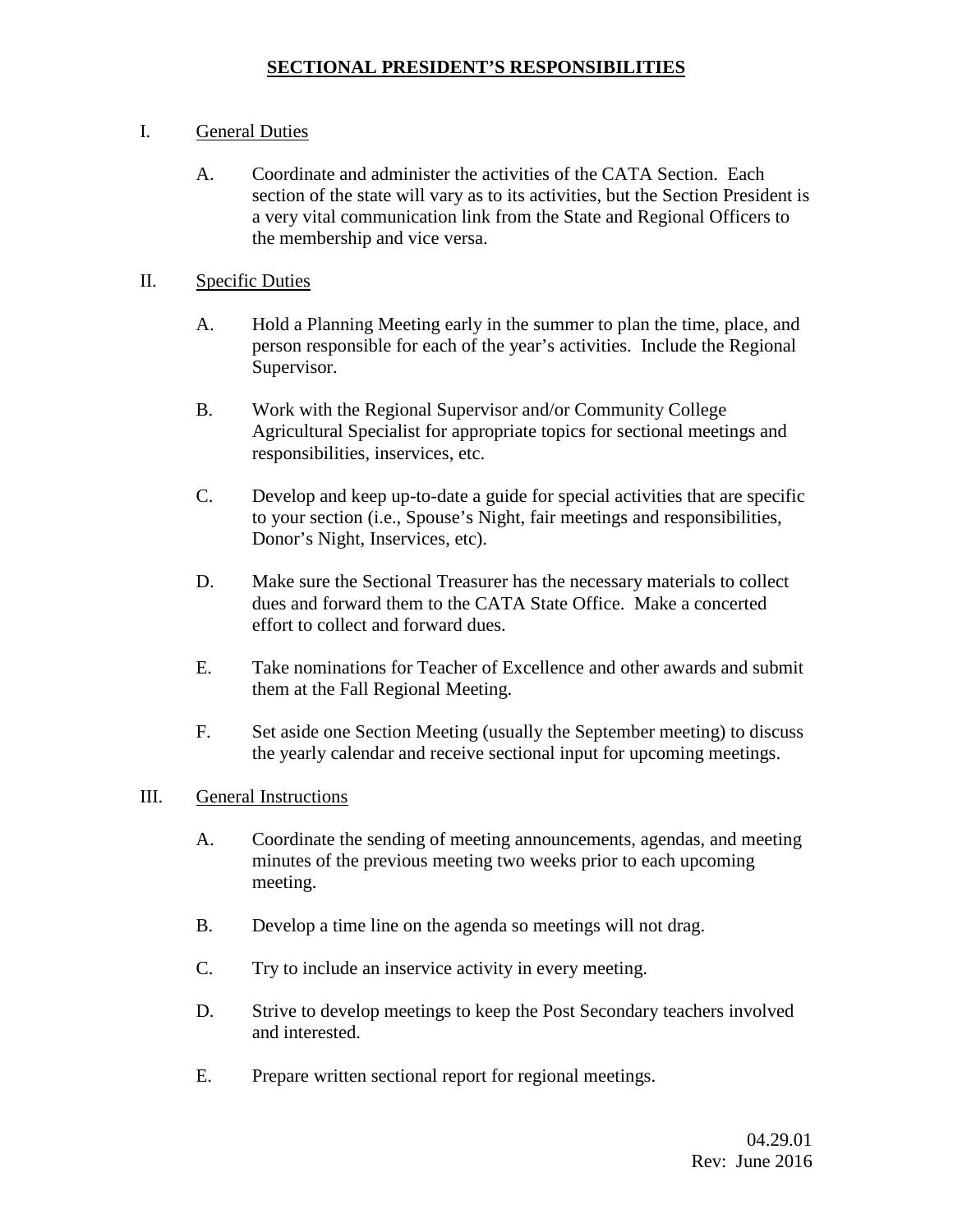## **SECTIONAL VICE PRESIDENT'S RESPONSIBILITIES**

#### I. General Duties

- A. Preside over meetings in the absence of the President.
- B. Be prepared at all times to assist the President in discharging his/her duties.
- C. Serve as the Awards Chairperson for the section. Become aware of the awards, eligibility, requirements and due dates.
- D. See that sectional nominees for Teacher of Excellence and other CATA/NAAE awards (i.e., Outstanding Ag Ed Program, Outstanding Ag Teacher, Outstanding Young Member) are recognized.
- E. Prepare nomination presentations for the awards at a regional meeting prior to state award deadline.
- F. Encourage members to try for awards for which they are eligible.
- G. Assist President and Treasurer with the collection of dues. Make this a sectional team effort.
- H. Publicize the award-winning members of your section. Use the local newspaper and other media.
- I. Distribute resource list to all teachers of the section.
- J. Provide support to new teachers welcoming them to the section (i.e., phone call, visit, mentor).
- K. See minutes of Inservice Committee from Summer Conference.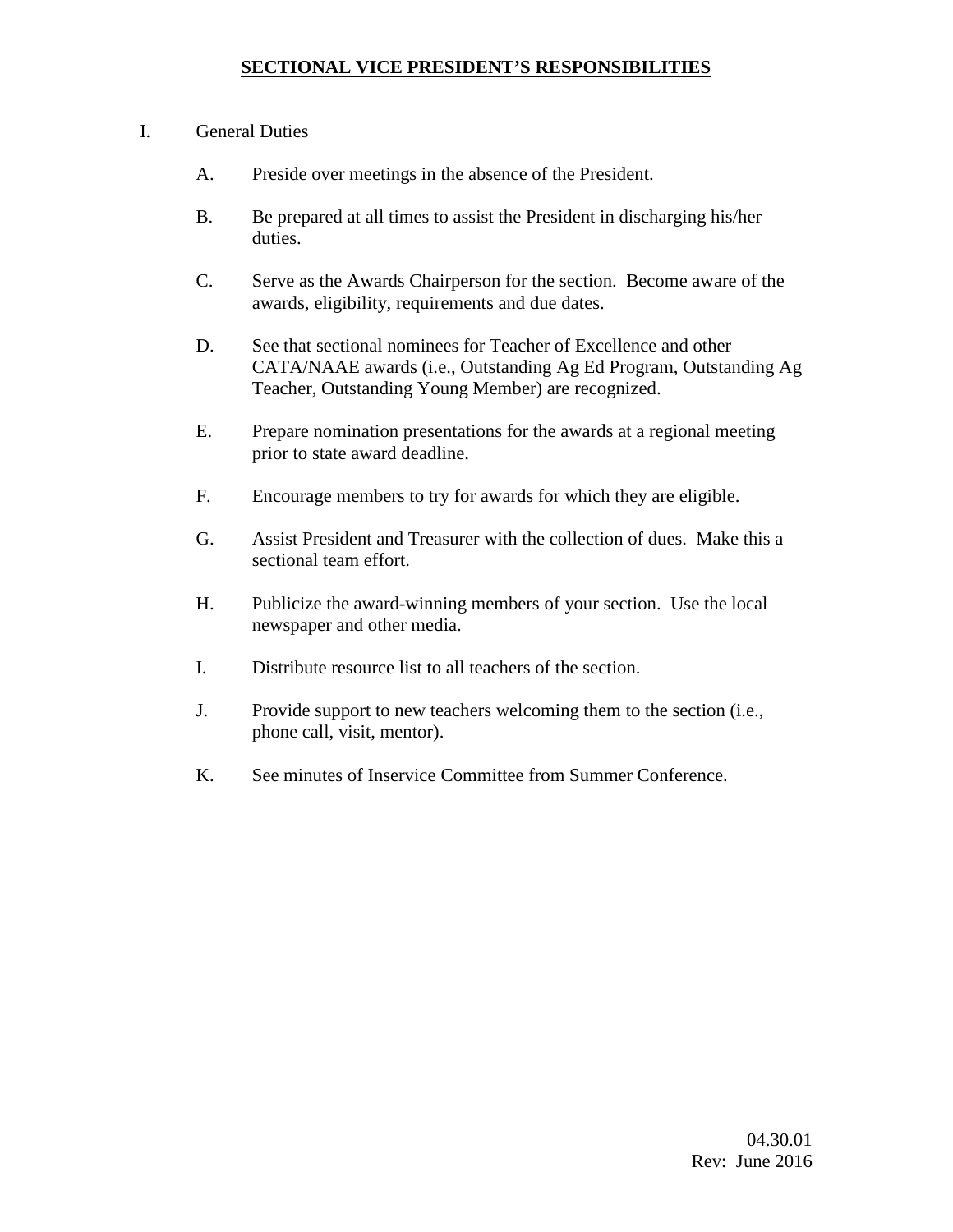# **SECTIONAL SECRETARY'S RESPONSIBILITIES**

## I. General Duties

- A. Coordinate with Sectional President the distribution of meeting notices to all sectional agricultural teachers at least ten days prior to the meeting.
	- 1. Include a meeting agenda and the previous meeting's minutes to your meeting call.
- B. Keep accurate minutes of all sectional meetings.
- C. Send thank you letters to all individuals supporting sectional activities, i.e.:
	- 1. Judges
	- 2. Program Sponsors
	- 3. Guest Speakers
	- 4. Host Schools
- D. Use local newspapers to publicize your sectional teachers and meetings.
- E. Send minutes to Executive Director and Regional President.